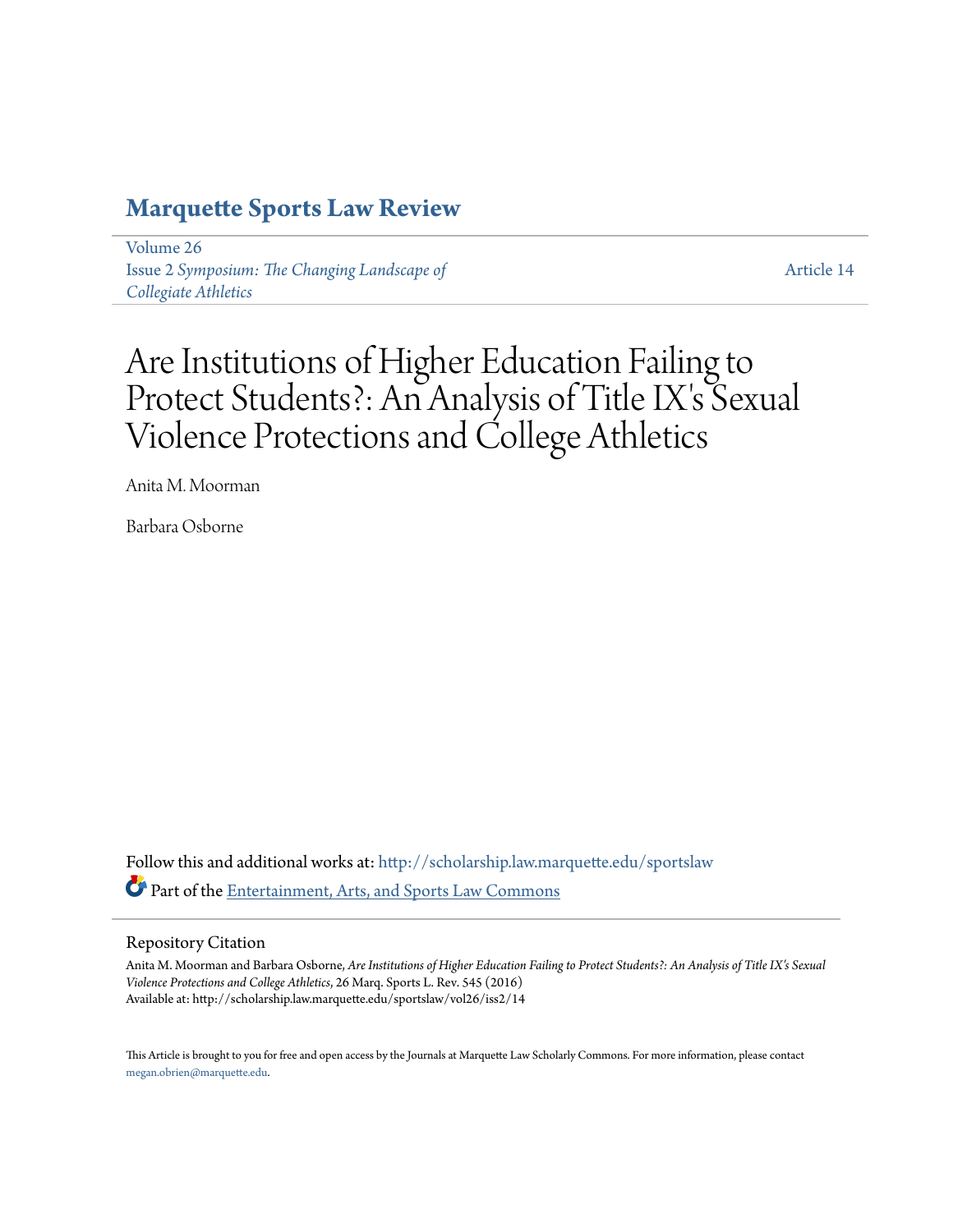## **ARE INSTITUTIONS OF HIGHER EDUCATION FAILING TO PROTECT STUDENTS?: AN ANALYSIS OF TITLE IX'S SEXUAL VIOLENCE PROTECTIONS AND COLLEGE ATHLETICS**

ANITA M. MOORMAN\* & BARBARA OSBORNE\*\*

#### I. INTRODUCTION

On April 4, 2011, the Department of Education (DOE or Department) issued a Dear Colleague Letter reminding educational institutions of their duty under Title IX to respond promptly and effectively to peer-to-peer sexual harassment and sexual violence on their campuses.<sup>1</sup> Despite the 2011 Dear Colleague Letter, sexual assault on campuses continued at an alarming rate, investigatory practices were considered inconsistent or ineffective, and remedies and punishments were often seen as inadequate.<sup>2</sup> Led by Senator Claire McCaskill (D. Mo), the United States Senate hosted three congressional forums focused on sexual assault on college campuses. Senator McCaskill's subcommittee produced a 120-page report, unflinchingly entitled *Sexual Violence on Campus: How Too Many Institutions of Higher Education Are* 

<sup>\*</sup> Anita M. Moorman is a Professor in Sport Administration at the University of Louisville, where she teaches sport law and legal aspects of sport. She has a law degree from Southern Methodist University, an M.S. degree in sport management from the University of Oklahoma and a B.S. in political science from Oklahoma State University.

<sup>\*\*</sup> Barbara Osborne holds a joint appointment as an Associate Professor in Exercise and Sport Science and in the School of Law at the University of North Carolina at Chapel Hill. Prior to her appointment at UNC, Barbara worked for fourteen years as an athletics administrator in intercollegiate athletics.

<sup>1.</sup> Russlynn Ali, Assistant Secretary for Civil Rights, *Dear Colleague Letter*, OFF. FOR C.R., U.S. DEP'T EDUC. (Apr. 4, 2011), http://www2.ed.gov/about/offices/list/ocr/letters/colleague-201104.pdf [hereinafter *Dear Colleague Letter* (2011)]; *see also* DEP'T EDUC. OFFICE FOR CIVIL RIGHTS, DEAR COLLEAGUE LETTER: SEXUAL VIOLENCE BACKGROUND, SUMMARY, AND FAST FACTS (2011), http://www2.ed.gov/about/offices/list/ocr/docs/dcl-factsheet-201104.pdf.

<sup>2.</sup> Kristen Lombardi, *Flurry of New Legislation Targets Sexual Assault on Campus*, CTR. FOR PUB. INTEGRITY, http://www.publicintegrity.org/2014/07/30/15185/flurry-new-legislation-targets-sexualassault-campus (last updated Aug. 1, 2014).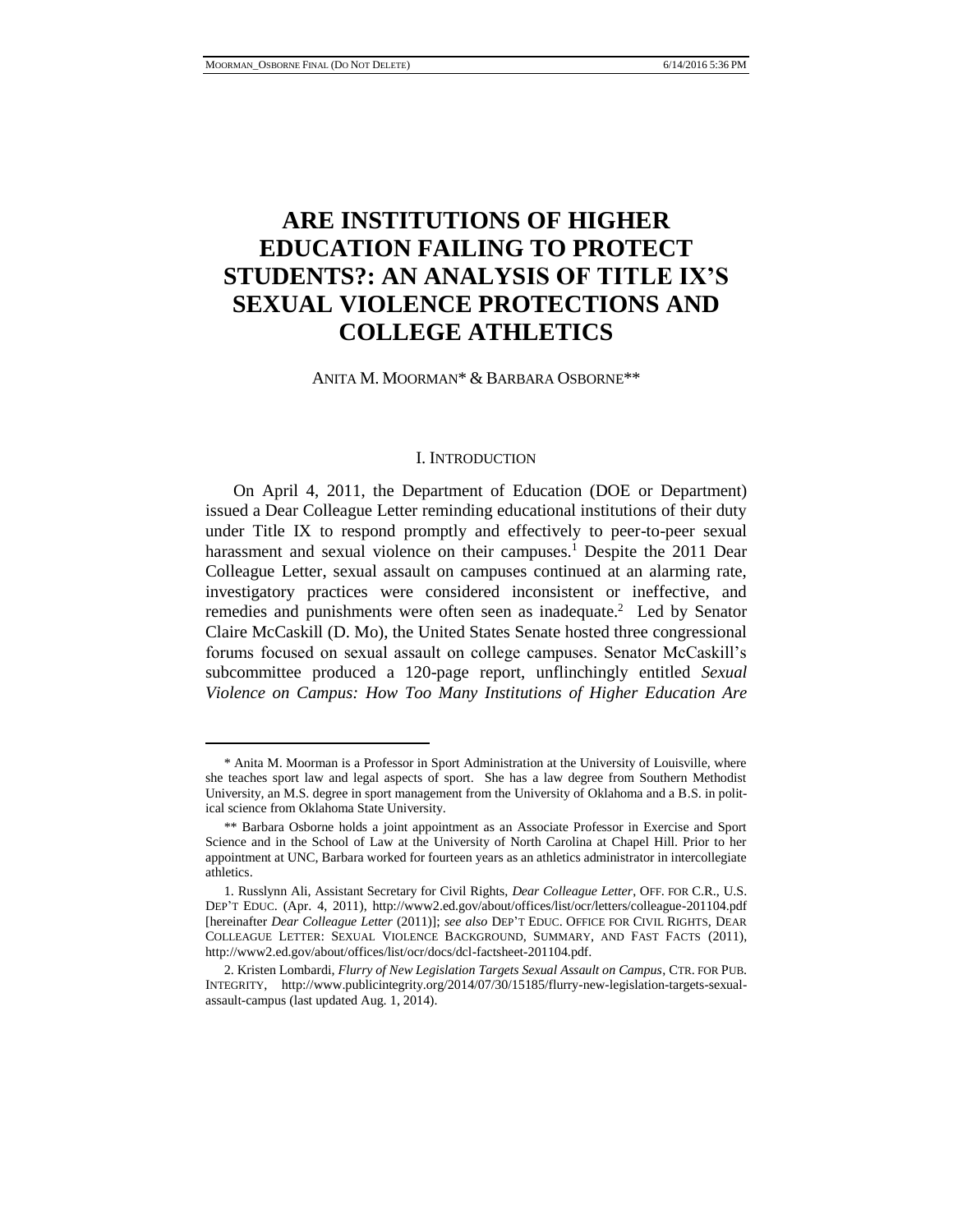#### *Failing to Protect Students*. 3

Thus, the DOE issued two additional guidance documents supplementing the 2011 Dear Colleague Letter. First, a 2014 Guidance entitled *Questions and Answers on Title IX and Sexual Violence* was intended to assist universities in addressing their legal obligations relative to sexual violence.<sup>4</sup> Next, a 2015 Dear Colleague Letter provided clarification specifically related to the role and responsibilities of the mandated Title IX Coordinator.<sup>5</sup>

The Department followed the 2014 clarification with a list of more than eighty universities that were under investigation for possible violations of federal law based on their handling of sexual violence and harassment complaints. <sup>6</sup> As of December 2, 2015, there were 185 active Office of Civil Rights (OCR) complaints against 152 colleges and universities for possible violations of federal law based on their handling of sexual violence and harassment complaints.<sup>7</sup>

In response, universities have urgently revised policies, procedures, and personnel to comply with the DOE and Title IX's requirements related to sexual violence. Various victims' support groups and civil rights advocates have weighed in on the issue as well. For example, victims of sexual violence and numerous support groups have launched public campaigns demanding a stop to sexual violence on college campuses,<sup>8</sup> and new legislation was introduced at both the state and federal levels, including proposed amendments to the Jeanne Clery Disclosure of Campus Security Policy and Campus Crime Statistics Act (Clery Act) and the addition of the Campus Sexual Violence

<sup>3.</sup> *See generally* CLAIRE MCCASKILL, SEXUAL VIOLENCE ON CAMPUS: HOW TOO MANY INSTITUTIONS OF HIGHER EDUCATION ARE FAILING TO PROTECT STUDENTS (2014), http://www.mccaskill.senate.gov/SurveyReportwithAppendix.pdf.

<sup>4.</sup> *See generally* U.S. DEP'T EDUC. OFFICE FOR CIVIL RIGHTS, QUESTIONS AND ANSWERS ON TITLE IX AND SEXUAL VIOLENCE (2014), http://www2.ed.gov/about/offices/list/ocr/docs/qa-201404-titleix.pdf [hereinafter 2014 DOE GUIDANCE]. The 2014 DOE Guidance has been designated as a "'significant guidance document' under the Office of Management and Budget's Final Bulletin for Agency Good Guidance Practices." *Id.* at i n.1. It is also the first guidance dedicated solely to the issue of sexual violence on college campuses and universities duties to respond to and prevent sexual violence. *Id.* 

<sup>5.</sup> Catherine E. Lhamon, Assistant Secretary for Civil Rights, *Dear Colleague Letter*, U.S. DEP'T EDUC. OFF. FOR C.R., (Apr. 24, 2015), http://www2.ed.gov/about/offices/list/ocr/letters/colleague-201504-title-ix-coordinators.pdf [hereinafter *Dear Colleague Letter* (2015)].

<sup>6.</sup> *U.S Department of Education Releases List of Higher Education Institutions with Open Title IX Sexual Violence Investigations*, U.S. DEP'T EDUC. (May 1, 2014), http://www.ed.gov/news/press-releases/us-department-education-releases-list-higher-education-institutions-open-title-ix-sexual-violence-investigations.

<sup>7.</sup> Telephone Interview with Staff, U.S. Dep't of Educ., Office for Civil Rights (Dec. 2, 2015).

<sup>8.</sup> *Call for Stronger Sexual Assault Response, Prevention, and Awareness at Brandeis University*, CHANGE, https://www.change.org/p/stronger-sexual-assault-response-prevention-and-awareness-atbrandeis-university (last visited June 9, 2016).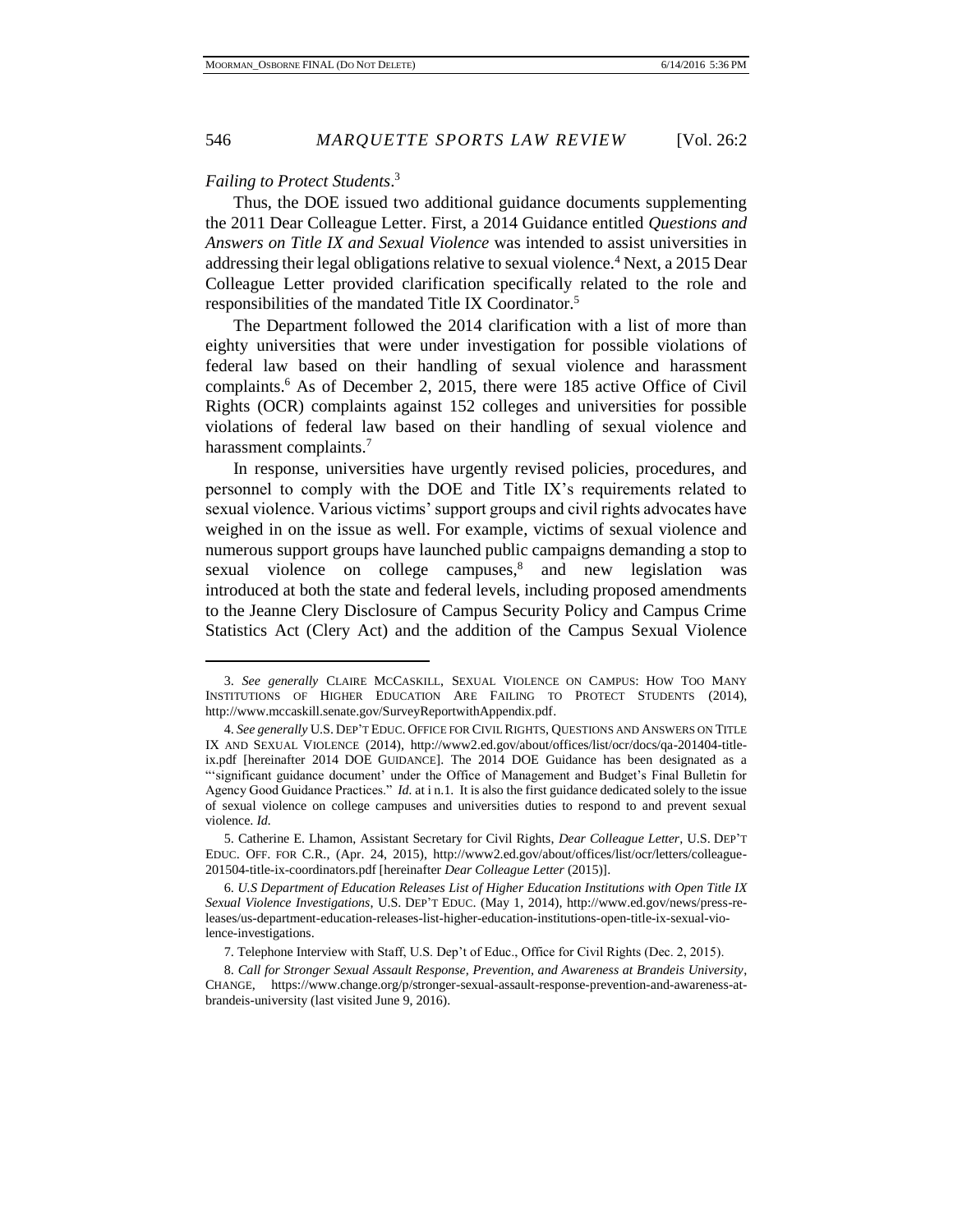Elimination Act (Campus SaVE Act) to the Violence Against Women Act. Additionally, concerns were expressed questioning the wisdom of imposing quasi-criminal investigatory burdens on universities and whether university policies and procedures provide adequate protection for those accused of sexual assault. Numerous universities are facing, or have recently settled, private lawsuits based on their handling of sexual assault allegations involving student-athletes.<sup>9</sup> The rapidly expanding policy development in this area will likely create a number of legal questions and challenges.

Section II of this Article will discuss the history and current state of sexual assault on college campuses and the heightened impact on athletics programs and student-athletes. Section III will examine and summarize the legal requirements contained in the DOE's 2011 Dear Colleague Letter and 2014 Guidance together with various pending state and federal laws creating or clarifying the legal obligations of higher education institutions to address sexual violence. Section IV will conclude with a discussion of recommendations and implications for college administrators.

#### II. SEXUAL ASSAULT ON COLLEGE CAMPUSES AND ATHLETICS

Sexual assault on college campuses in the United States has existed as a severe and persistent problem that does not appear to be subsiding. In 2014, the Department campus crime statistics reported the following number of crimes on college and university campuses: 4,250 stalking; 2,326 fondling; 2,831 domestic violence; 3,191 dating violence; and 4,462 rape.<sup>10</sup> These figures reflect only the number of cases reported by colleges and universities and have steadily increased every year.

#### *A. Prevalence of Sexual Violence in Higher Education*

In 2007, a study commissioned by the National Institute of Justice (NIJ) and funded by the United States Department of Justice (DOJ) found that 19% of

<sup>9.</sup> *See, e.g.*, Rachel Axon, *Ex-NFL Player's Son, Patrick Swilling Jr., Implicated in Sexual Assault Lawsuit*, USA TODAY (Aug. 18, 2014), http://www.usatoday.com/story/sports/ncaab/2014/08/18/patrick-swilling-tulsa-sexual-assault-lawsuit-title-ix/14104075/; Rebecca Boone, *2 Women Sue Boise State over Sex Assault Response*, WASH. TIMES (Apr. 14, 2014), http://www.washingtontimes.com/news/2014/apr/14/2-women-sue-boise-state-over-sex-assault-response/?page=all; Lombardi, *supra* note 2; Tatiana Schlossberg, *UConn to Pay \$1.3 Million to End Suit on Rape Cases*,

N.Y. TIMES (July 18, 2014), http://www.nytimes.com/2014/07/19/nyregion/uconn-to-pay-1-3-millionto-end-suit-on-rape-cases.html?\_r=1.

<sup>10.</sup> *The Campus Safety and Security Data Analysis Cutting Tool*, U.S. DEP'T EDUC., http://ope.ed.gov/Security/ (last visited June 9, 2016).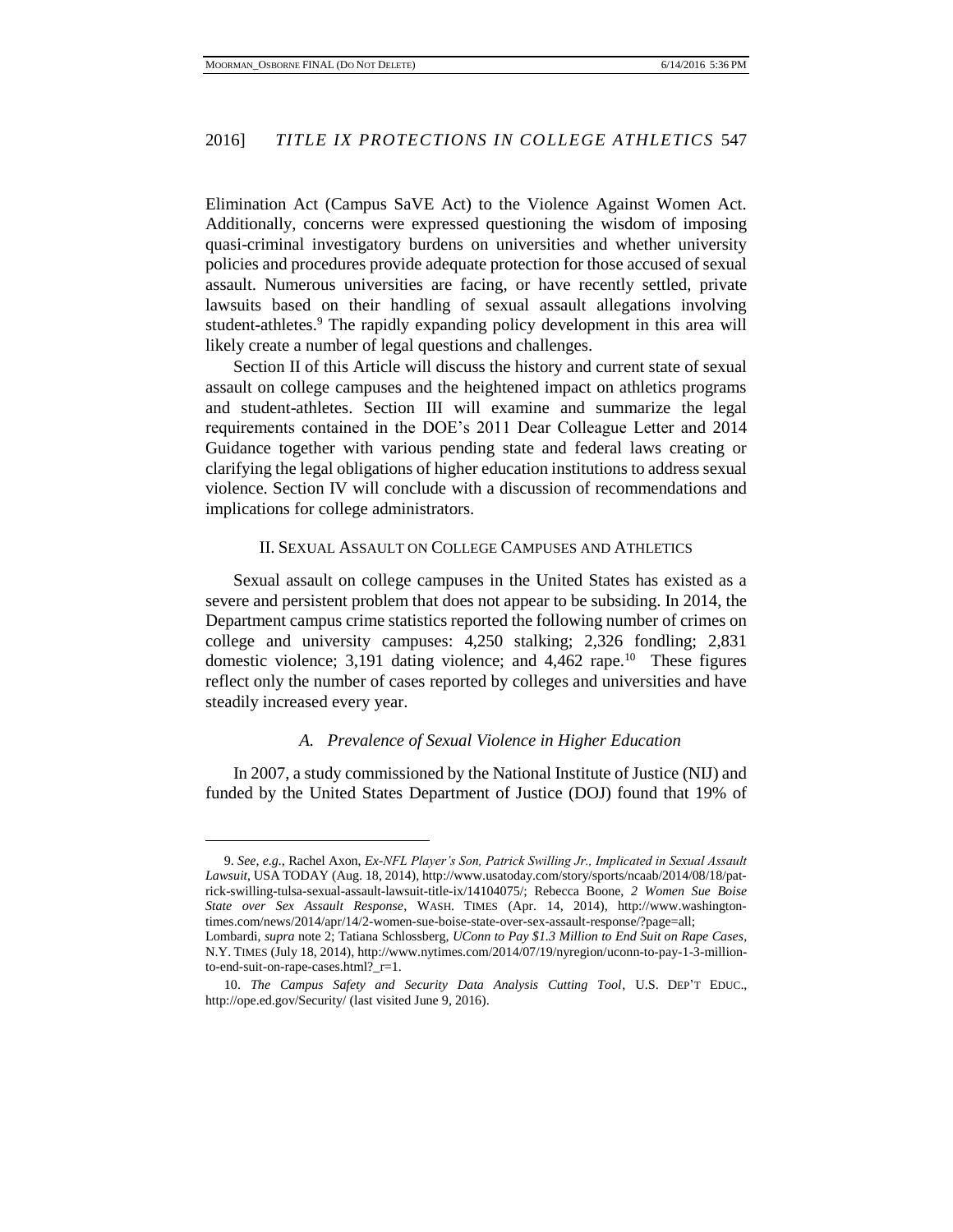women experienced sexual assault since entering college.<sup>11</sup> This frightening statistic, that one in five women will be sexually assaulted during their undergraduate experience, was cited in the 2011 Dear Colleague Letter, which was followed by an exponential increase in investigations by the Department into university procedures for such cases.<sup>12</sup> Critics subsequently challenged this alleged college rape epidemic for utilizing too small of a sample size that was composed of two large universities and too broad a definition of sexual assault in the questionnaire.<sup>13</sup> However, as new studies emerge with similar results, the alarming number of sexual assaults of college students appears to be an accurate representation of a continuing problem.

Together with the Kaiser Foundation, the Washington Post published findings from its national survey this year that one in five female students experience sexual assault while in college. $14$  In contrast to the NIJ survey, participants in this study spanned more than 500 colleges and universities from every state, totaling 1,053 male and female undergraduate students ages seventeen to twenty-six.<sup>15</sup> The survey also addressed the NIJ study's frequently criticized expansive definition of sexual assault by narrowing the term to include only five types of undesired contact: forced touching of a sexual nature, oral sex, vaginal sexual intercourse, anal sex, and sexual penetration with a finger or object.<sup>16</sup> Based on this definition, 5% of men and 20% of women in colleges nationwide reported they were sexually assaulted in college.<sup>17</sup>

Even with the elimination of variables at issue in the NIJ study, some critics were still not convinced of the statistic confirmed by the Washington Post's results. A contributing editor at Reason Cathy Young expressed concern that the totals in the study included some sexual encounters that were experienced while intoxicated.<sup>18</sup> Studies reported between 78% and 88% of rape victims were under the influence of alcohol, with 66% so intoxicated that they

<sup>11.</sup> CHRISTOPHER P. KREBS, CHRISTINE H. LINDQUIST, TARA D. WARNER, BONNIE S. FISHER & SANDRA L. MARTIN, THE CAMPUS SEXUAL ASSAULT (CSA) STUDY 5-1 (2007), https://www.ncjrs.gov/pdffiles1/nij/grants/221153.pdf.

<sup>12.</sup> *Dear Colleague Letter* (2011), *supra* note 1, at 2.

<sup>13.</sup> Carey et al., *Incapacitated and Forcible Rape of College Women: Prevalence Across the First Year*, 56 J. ADOLESCENT HEALTH 678, 678–80 (2015).

<sup>14.</sup> Nick Anderson & Scott Clement, *College Sexual Assault: 1 in 5 College Women Say They Were Violated*, WASH. POST (June 12, 2015), http://www.washingtonpost.com/sf/local/2015/06/12/1-in-5 women-say-they-were-violated/.

<sup>15.</sup> *Id.*

<sup>16.</sup> *Id.*

<sup>17.</sup> *Id.*

<sup>18.</sup> Scott Jaschik, *1 in 5 After All?*, INSIDE HIGHER ED (June 15, 2015), https://insidehighered.com/news/2015/06/15/new-survey-finds-1-5-college-women-have-experienced-sexual-assault.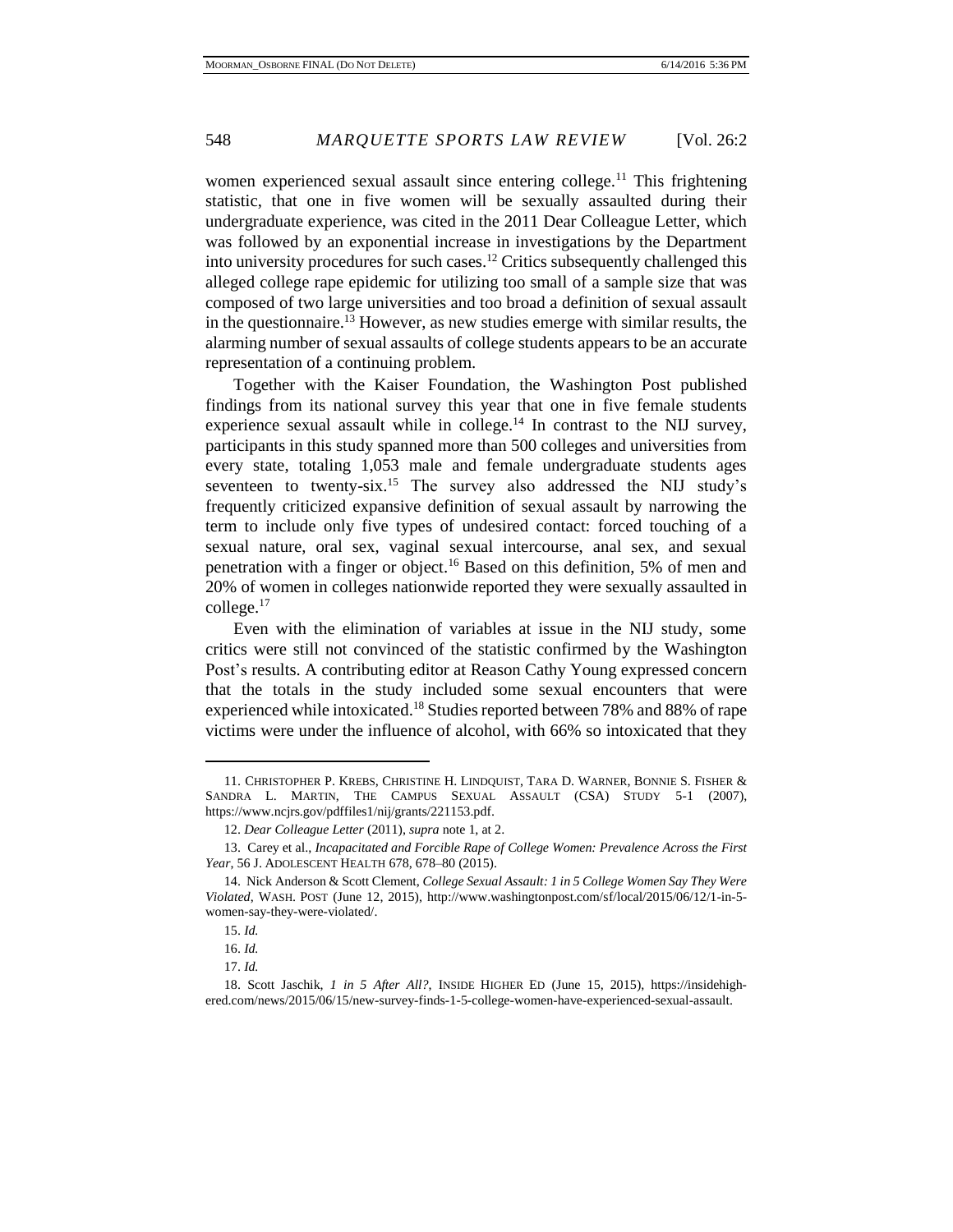had no clear memory of the assault, had passed out, or were blacked out.<sup>19</sup> The majority of perpetrators were also found to be under the influence.<sup>20</sup> This raised the questions of whether the victim was actually incapacitated or just had momentarily impaired judgment and whether the alleged perpetrator had the intent to rape.

Individual universities have also conducted their own follow up studies that are yielding similar results to that of the national sample. This year, the University of Michigan released findings from an on-campus survey indicating more than 22% of female undergraduate students reported having experienced some type of sexual assault.<sup>21</sup> The survey defined sexual assault as "nonconsensual (also known as unwanted) kissing and touching; oral vaginal, or anal penetration" stemming from coercion, intoxication, or use of force.<sup>22</sup> Applying a more narrow definition of only encounters involving penetration, 12% of females reported having experienced sexual assault within the past year.<sup>23</sup>

Another study released this year by an upstate New York university found that 18.6% of women experienced either rape or attempted rape in college, "defined as vaginal, oral, or anal penetration achieved using threats of violence or use of physical force (FR), or using the tactic of victim incapacitation (IR)."<sup>24</sup> This total included only women who were sexually assaulted during their freshmen year in 2010.<sup>25</sup> An analysis conducted by United Educators of sexual assault reports between 2011 and 2013 revealed that more than half of alleged victims were freshmen, as were 88% of the alleged victims of reported gang assaults.<sup>26</sup> Including reports by sophomores, underclassman composed nearly three-quarters of the 305 cases from the insurance company's 104 client colleges.<sup>27</sup>

<sup>19.</sup> ALYSSA KEEHAN, EMILY CAPUTO, HILLARY PETTEGREW & MELANIE BENNETT, CONFRONTING CAMPUS SEXUAL ASSAULT: AN EXAMINATION OF HIGHER EDUCATION CLAIMS 6 (2015), https://www.bgsu.edu/content/dam/BGSU/human-resources/documents/training/lawroom/ Sexual\_assault\_claim\_study.pdf.

<sup>20.</sup> *See generally* ROBB JONES, UNDERSTANDING HOW AND WHY TITLE IX REGULATES CAMPUS SEXUAL VIOLENCE (2015), https://www.ue.org/uploadedFiles/History%20of%20Title%20IX.pdf.

<sup>21.</sup> UNIV. MICH., RESULTS OF 2015 UNIVERSITY OF MICHIGAN CAMPUS CLIMATE SURVEY ON SEXUAL MISCONDUCT 4 (2015), https://publicaffairs.vpcomm.umich.edu/wp-content/uploads/sites/19/2015/04/Complete-survey-results.pdf.

<sup>22.</sup> *Id.* at 3.

<sup>23.</sup> *Id.* at 15.

<sup>24.</sup> Carey, Durney, Shephardson & Carey, *supra* note 13, at 679.

<sup>25.</sup> *Id.*

<sup>26.</sup> *Id.* at 679–80.

<sup>27.</sup> *Id.*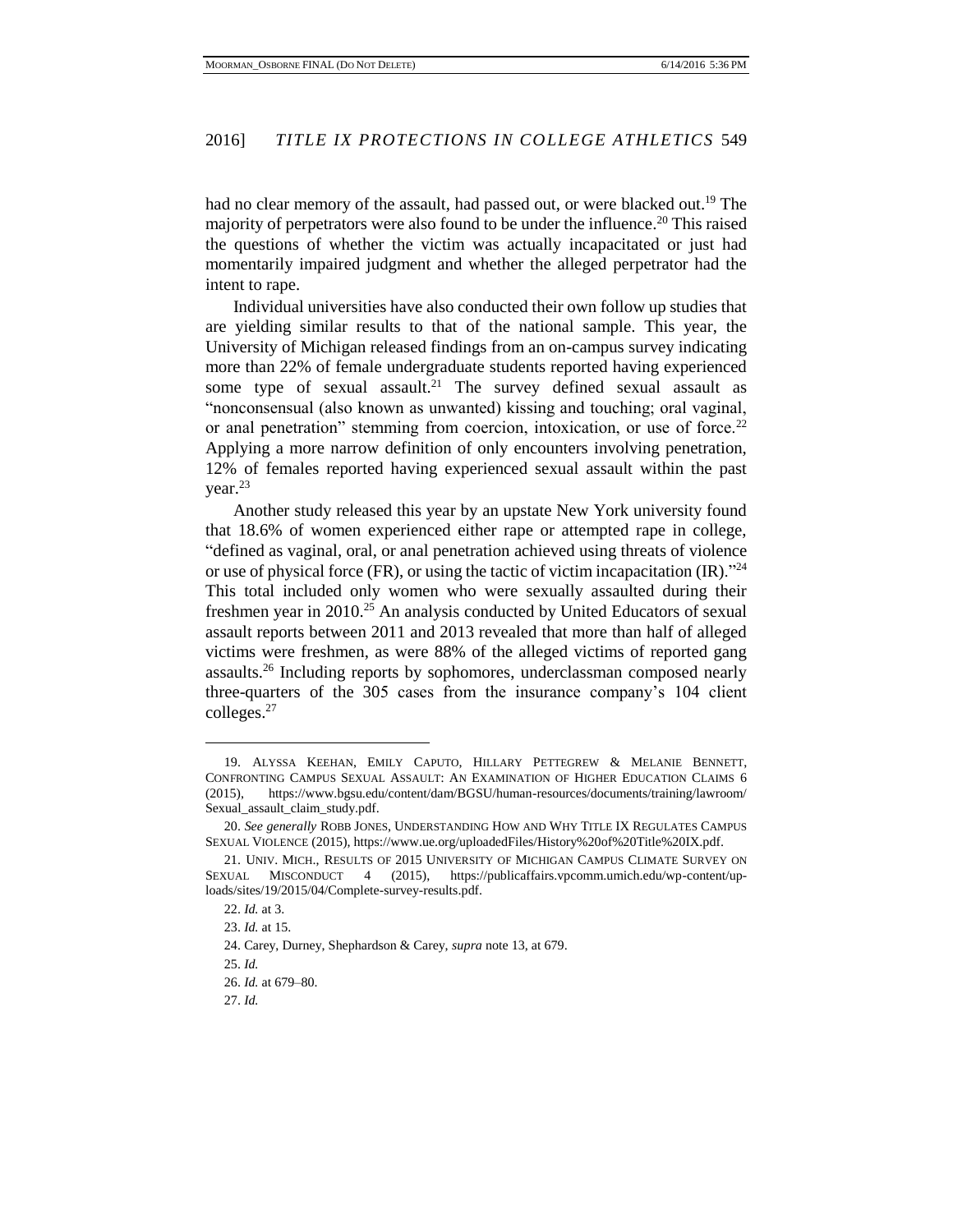Finally, the Association of American Universities (AAU) developed a comprehensive campus climate survey for their twenty-seven member institutions.<sup>28</sup> The AAU survey adapted the design used by the White House Task Force to Protect Students from Sexual Assault survey and avoided words such as rape and assault, focusing instead on types of behaviors and tactics that constitute sexual assault and misconduct.<sup>29</sup> Twenty-six of the twenty-seven member institutions administered the survey on their campuses. The survey had a response rate of 19.3% with more than 150,000 students participating.<sup>30</sup> The survey found that across four different descriptions of sexual misconduct tactics, "[o]ne-third (33.1%) of senior females and 39.1 percent of seniors identifying TGQN report being a victim of nonconsensual sexual contact at least once" during college.<sup>31</sup>

As it becomes more and more evident how large and serious of a problem sexual assault is on campuses nationwide, it is important to keep in mind that many more cases go unreported. The United Educators report found that 40% of victims delayed reporting any sexual assault for an average of eleven months.<sup>32</sup> The DOJ study found that 80% of campus rapes went unreported, as compared to approximately 67% of rape assaults in the general population.<sup>33</sup> Because rape is such a personal and traumatic experience, lack of reporting, delayed reporting, and research may never produce a genuine indication of the true number of sexual assaults in the college community. For the critics who believe the percentage of victims is below the 20% result in past and current studies, it is necessary to consider that these numbers are still likely an underrepresentation of the victims who have suffered from unwanted sexual experiences.

#### *B. Sexual Violence and College Athletics*

The research data paints a very bleak picture about the sexual assault

<sup>28.</sup> *See generally* DAVID CANTOR, BONNIE FISHER, SUSAN CHIBNALL, REANNE TOWNSEND, HYUNSHIK LEE, CAROL BRUCE & GAIL THOMAS, REPORT ON THE AAU CAMPUS CLIMATE SURVEY ON SEXUAL ASSAULT AND SEXUAL MISCONDUCT (2015), https://www.aau.edu/uploaded-Files/AAU\_Publications/AAU\_Reports/Sexual\_Assault\_Campus\_Survey/Report%20on%20the%20 AAU%20Campus%20Climate%20Survey%20on%20Sexual%20Assault%20and%20Sexual%20Misc onduct.pdf.

<sup>29.</sup> *Id.* at vi.

<sup>30.</sup> *Id.*

<sup>31.</sup> *Id.* at 23. "[T]ransgender, genderqueer, nonconforming, questioning or not listed (TGQN)" was identified as a separate group for the study. *Id.* at vii. The other groups were male, female, and decline to state. *Id.*

<sup>32.</sup> KEEHAN, CAPUTO, PETTEGREW & BENNETT, *supra* note 19, at 4.

<sup>33.</sup> Mollie Lam, *Here's Your Talking-Points Memo on Campus Sexual Assault*, AAUW http://www.aauw.org/resource/campus-sexual-assault-talking-points/ (last visited June 9, 2016).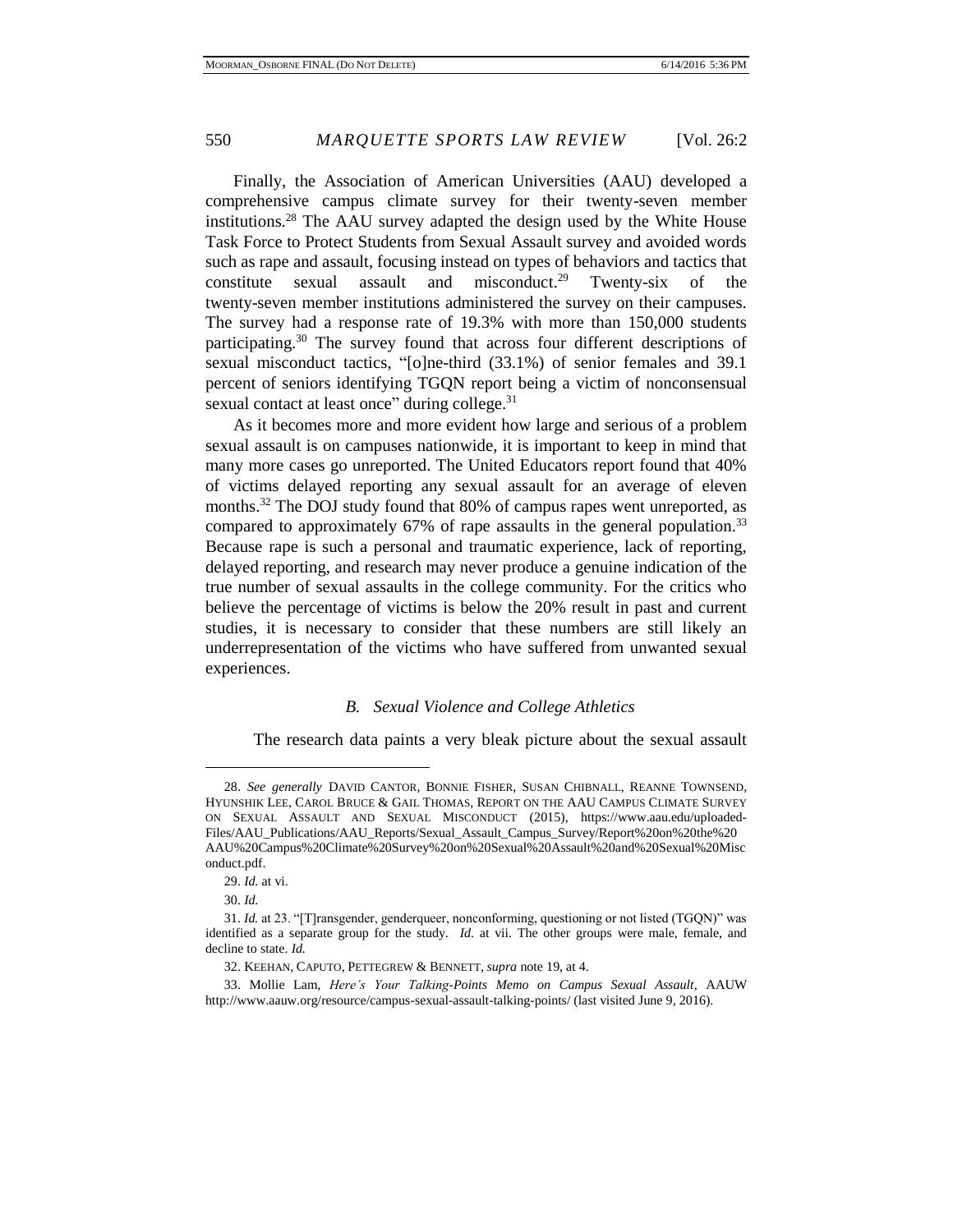climate on college campuses overall, but the research is even more alarming when examining student-athlete involvement in sexual assault. Of those accused of rape on campus, 25% are varsity athletes; this is a disproportionately high figure, as student-athletes typically comprise 10%–15% of a student population.<sup>34</sup> Twenty percent of repeat perpetrators are also student-athletes,<sup>35</sup> raising issues about recruiting student-athletes with a previous history of sexual assault or athletics department cover-ups.<sup>36</sup> Hyper-masculine environments, such as men's athletics programs, often have a culture promoting sexual objectification of women.<sup>37</sup> This, combined with high profile athletes' feelings of entitlement and rewards for aggressive behavior, increases the likelihood of acquaintance rape, sexual assault, and rape.<sup>38</sup> Research also indicates that 10% of all sexual assault reports involve multiple perpetrators, but an alarming 40% of multiple perpetrator assaults involve student-athletes, likely fueled by the aforementioned culture, peer support, and a failure of coaches and administrators to discipline student-athletes for inappropriate behavior.<sup>39</sup>

Studies, complaints, and case law indicate that student-athletes accused of sexual assault receive favorable treatment in several ways. First, when recruiting or admitting student-athletes to colleges and universities, an athlete's prior history of accusations or charges of sexual violence are overlooked as a determining factor.<sup>40</sup> Next, athletics departments often take charge of sexual violence cases involving student-athletes, often resulting in coercion of the victim to recant and failure to report the incident through the proper university channels for investigation.<sup>41</sup> Finally, sanctions imposed on student-athletes are often minimal and few institutions impose athletic-based

<sup>34.</sup> KEEHAN, CAPUTO, PETTEGREW & BENNETT, *supra* note 19, at 4.

<sup>35.</sup> *Id.*

<sup>36.</sup> *See generally* J.K. v. Ariz. Bd. of Regents, No. CV 06-916-PHX-MHM, 2008 WL 4446712 (D. Ariz. 2008); Paula Lavigne & Nicole Noren, *Athletes, Assaults and Inaction*, ESPN *(*Aug. 25, 2014), http://espn.go.com/espn/otl/story/\_/id/11381416/missouri-tulsa-southern-idaho-face-allegations-didnot-investigate-title-ix-cases.

<sup>37.</sup> Todd W. Crosset, James Ptacek, Mark A. McDonald & Jeffrey R. Benedict, *Male Student-Athletes and Violence Against Women: A Survey of Campus Judicial Affairs Offices*, *in* DEVIANCE AND DEVIANTS: AN ANTHOLOGY 239, 240–41 (Richard Tewksbury & Patricia Gagné eds., 2000).

<sup>38.</sup> *Id.*

<sup>39.</sup> *See* JONES, *supra* note 20. *See generally* Simpson v. Univ. of Colo. Boulder, 500 F.3d 1170 (10th Cir. 2007); Williams v. Bd. of Regents of the Univ. Sys. of Ga., 477 F.3d 1282 (11th Cir. 2007).

<sup>40.</sup> *See generally Simpson*, 500 F.3d 1170; *Williams*, 477 F.3d 1282; *Ariz. Bd. of Regents*, 2008 WL 4446712; Lavigne & Noren, *supra* note 36.

<sup>41.</sup> *See* MCCASKILL, *supra* note 3, at 11; *see also* S.S. v. Alexander, 177 P.3d 724, 726 (Wash. Ct. App. 2008). *See generally* Complaint & Demand for Jury Trial, Doe v. Fla. State Univ. Bd. of Trs., No. 6:15-cv-00016-GAP-KRS, 2015 WL 105900 (M.D. Fla. Jan. 7, 2015).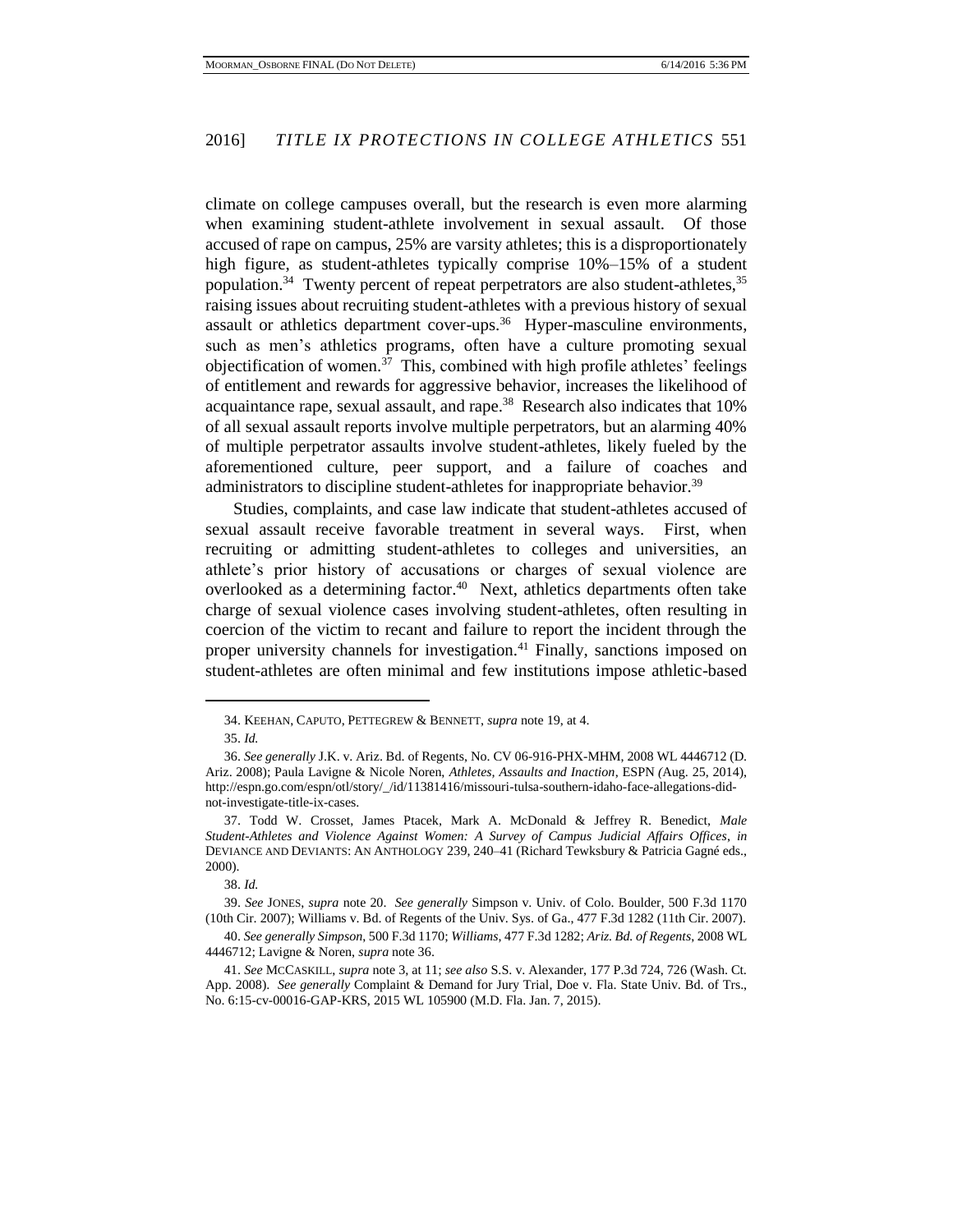sanctions, such as immediate suspension from play.<sup>42</sup>

1. Athlete's Prior History

A prior history of sexual harassment or assault is often ignored when schools want to obtain a highly talented athlete. Coach Jim Harrick offered Tony Cole a scholarship to play basketball at the University of Rhode Island (URI), but when Harrick accepted a job at the University of Georgia, URI would not admit Cole.<sup>43</sup> "Harrick [instead] arranged for Cole to play basketball at the Community College of Rhode Island ('CCRI')." 44 "CCRI dismissed Cole . . . [when] two female employees in the athletic department alleged that Cole groped and threatened them . . . ."<sup>45</sup> Cole then transferred to Wabash Community College and played one season before being dismissed for a series of problems including sexually harassing a female store clerk.<sup>46</sup> Harrick then recruited Cole to the University of Georgia, where he was accused of raping another UGA student.<sup>47</sup> At Arizona State University, a Title IX lawsuit was settled for \$850,000; a football recruit who was expelled from a summer bridge program on campus for grabbing and touching women in the dorm, exposing himself to female staff members, and threatening freshmen women was still admitted to the university and eventually raped another student in the student's dormitory room.<sup>48</sup> In 2012, a basketball player at the University of Southern Idaho was accused of raping a student; he transferred to the University of Tulsa and has since been accused of attempted sexual assault and sexual assault by two women.<sup>49</sup> Since 2011, more than a dozen athletes with a history of sexual harassment or sexual violence accusations were admitted to a second (and sometimes third) college or university.<sup>50</sup>

<sup>42.</sup> Thorpe v. Va. State Univ., 6 F. Supp. 2d 507, 509 n.2 (E.D. Va. 1998); MCCASKILL, *supra* note 3.

<sup>43.</sup> Grayson Sang Walker, Note, *The Evolution and Limits of Title IX Doctrine on Peer Sexual Assault*, 45 HARV. C.R.-C.L. L. REV. 95, 96 (2010).

<sup>44.</sup> *Id.* 

<sup>45.</sup> *Id.* 

<sup>46.</sup> *Id.* 

<sup>47.</sup> *Id.* at 95.

<sup>48.</sup> J.K. v. Ariz. Bd. of Regents, No. CV 06-916-PHX-MHM, 2008 WL 4446712, at \*1–3 (D. Ariz. 2008).

<sup>49.</sup> Lavigne & Noren, *supra* note 36. The athlete vigorously denies all allegations. *Id.*

<sup>50</sup>*. See* Timothy Bella, *13 Student-Athletes Accused of Sexual Assault Who Just Transferred Schools*, AL JAZEERA AM. (Apr. 15, 2015), http://america.aljazeera.com/watch/shows/america-tonight/articles/2015/4/15/timeline-ncaa-sexual-assault-transfer.html; David Ching, *SEC: Schools Can't Take Transfers with Serious Misconduct Past*, ESPN (May 30, 2015), http://espn.go.com/college-football/story/\_/id/12977228/sec-adopts-proposal-prevents-transfer-students-histories-domestic-violence-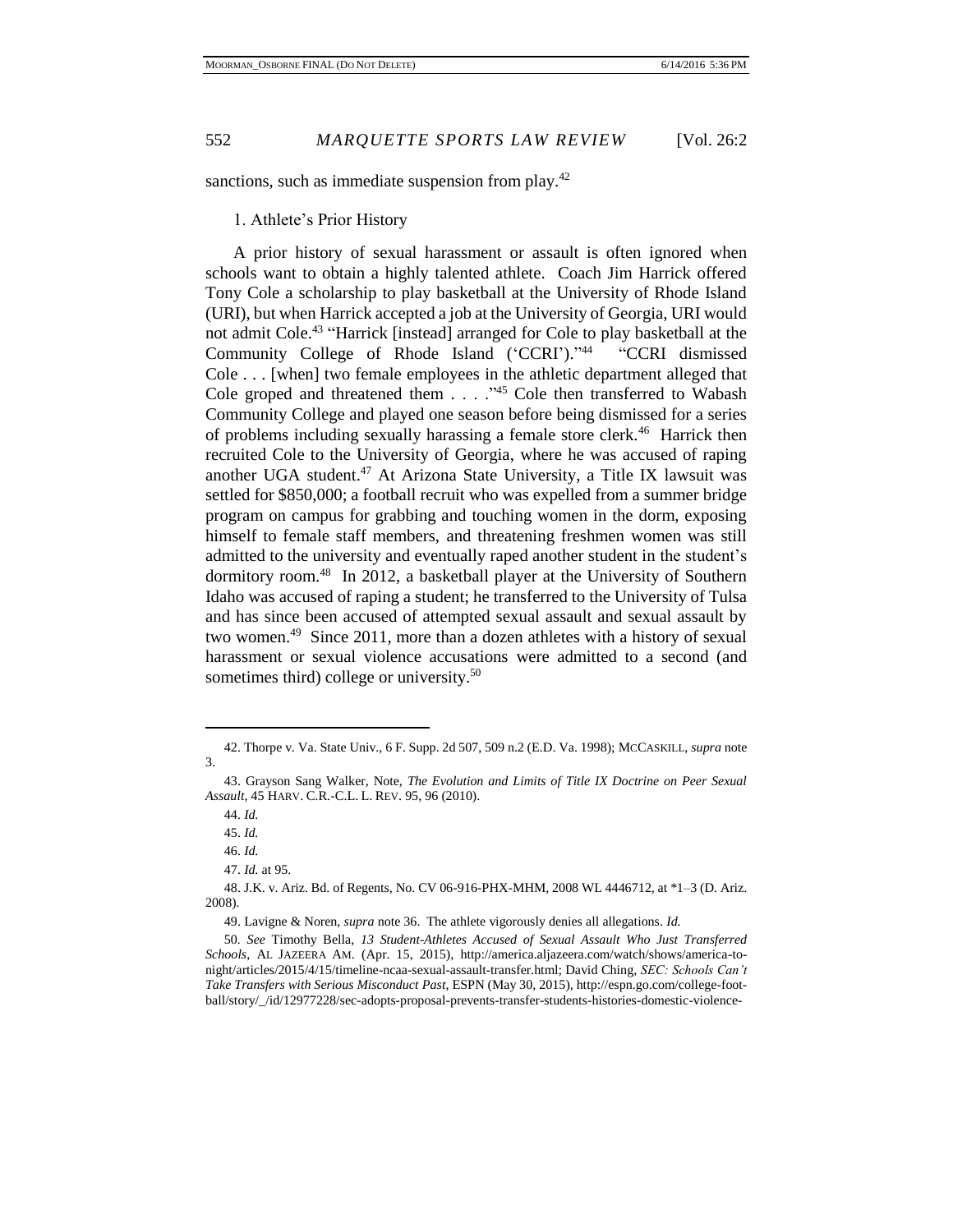#### 2. Athletics Department Involvement

At the 2015 National Association of Collegiate Directors of Athletics (NACDA) convention, Senator Claire McCaskill challenged athletics directors to stop shielding athletes accused of sexual assault and protecting the athletics program and instead put the safety of students on campus first.<sup>51</sup> In *S.S. v. Alexander*, a female freshman equipment manager was raped by a football player who she previously had a consensual relationship with.<sup>52</sup> The alleged victim did not initially report the incident but was asked about it by an assistant football coach who had heard about it. $53$  When the incident was reported to the assistant coach and also to the associate athletic director, both suggested that the victim transfer out of her position with the football team.<sup>54</sup> When the victim expressed interest in filing a police report, the athletics administrators asked her to wait while they explored options; the athletic director and Title IX Coordinator decided that the victim and alleged rapist should attend mediation.<sup>55</sup> The alleged rapist was uncooperative in mediation, but no other services were offered to the victim.<sup>56</sup> Months later, the victim met with athletics administrators again because she heard that another female student was raped by the same athlete.<sup>57</sup> There was no investigation or further action against the athlete.<sup>58</sup>

#### 3. Investigation and Disciplinary Delays

Even in those situations where the Title IX Coordinator or other university officials are made aware of the case, investigations and hearings are often purposely delayed until the end of a season or the end of an accused student-athlete's eligibility, allowing the accused to continue to participate in

sexual-assault; Jake New, *Black Eye for Baylor*, INSIDE HIGHER ED (Aug. 26, 2015), https://www.insidehighered.com/news/2015/08/26/baylor-u-facing-questions-over-handling-sexual-assault-involving-football-player; Jake New, *How Many Chances?*, INSIDE HIGHER ED (July 11, 2014), https://www.insidehighered.com/news/2014/07/11/college-athlete-twice-accused-sexual-assault-mayplay-basketball-again.

<sup>51.</sup> Molly Geary & Mike Fiammetta, *Senator Calls for No Special Treatment for Athletes in Criminal Cases*, SI (June 17, 2015), www.si.com/college-football/2015/06/17/claire-mccaskill-college-athletes-sexual-assault-cases.

<sup>52. 177</sup> P.3d 724, 726 (Wash. Ct. App. 2008).

<sup>53.</sup> *Id.* at 729. 54. *Id.* at 726.

<sup>55.</sup> *Id.* at 730. 56. *Id.* at 730–31.

<sup>57.</sup> *Id.*

<sup>58.</sup> *Id.*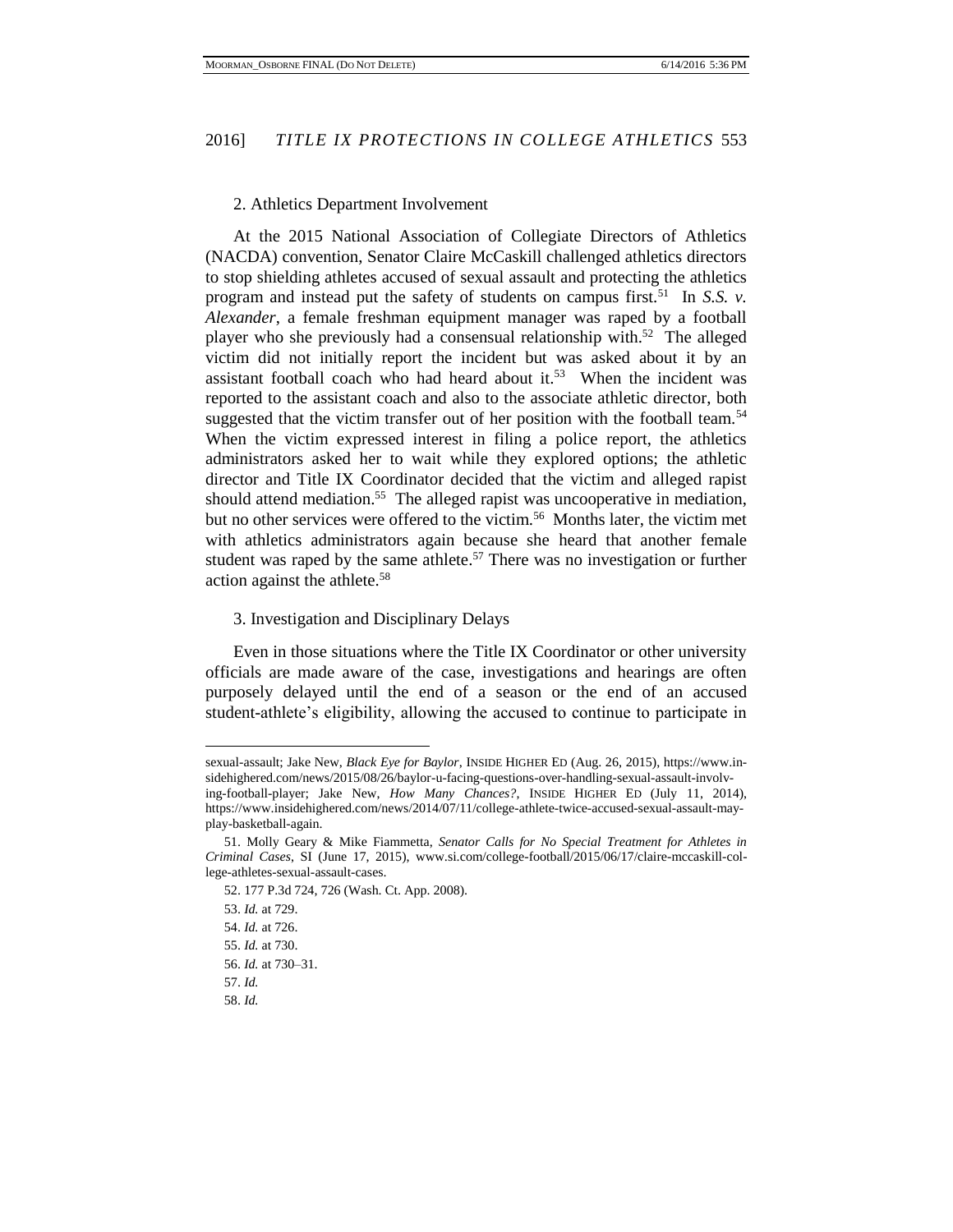athletics.<sup>59</sup> A recent Title IX complaint filed by Jane Doe against the Florida State University (FSU) Board of Trustees illustrates not only significant athletics department involvement but also interference in the investigation and disciplinary delays.<sup>60</sup> In December 2012, the plaintiff, an FSU freshman, was raped at the residence of another FSU student.<sup>61</sup> The plaintiff reported the rape immediately.<sup>62</sup> On the first day of classes for the spring term, the plaintiff recognized the rapist in one of her classes and reported his identify to the police immediately.<sup>63</sup> Athletics administrators learned of the complaint from the Tallahassee Police Department and did not report knowledge of the incident through the appropriate university channels, but met with the accused and his lawyer.<sup>64</sup> "The FSU Athletics Department chose to violate school policy and not report to the FSU administration that their star recruit had been identified as the suspect in the December 7, 2012 rape investigation."<sup>65</sup> The athletics department kept knowledge of the incident a secret for the next eleven months, allowing the accused to remain the starting quarterback for the football team and to lead that team in pursuit of a national championship in the fall of 2013.<sup>66</sup> The quarterback was accused of a second rape, and FSU finally inquired about the incident following the winning of the 2014 Bowl Championship Series (BCS) National Championship game.<sup>67</sup> Jameis Winston refused to answer questions, and FSU let the matter drop without further investigation.<sup>68</sup> A year later in December 2014, after intense media scrutiny, FSU held a Code of Conduct hearing; the adjudicator found insufficient evidence, and the accused student was not disciplined.<sup>69</sup> Winston continued as the starting quarterback in the College Football Playoffs and won the 2015 National Championship and the Heisman Trophy.

A Title IX complaint was also filed against the University of Alabama in Huntsville (UAH) by a plaintiff who was allegedly raped by a varsity hockey

 $\overline{a}$ 

66. *Id.* ¶ 13.

67. *Id.* ¶ 23.

68. *Id.*

<sup>59.</sup> *See, e.g.*, Williams v. Bd. of Regents of the Univ. Sys. of Ga., 477 F.3d 1282, 1296–97 (11th Cir. 2007); Complaint, Doe v. Univ. of Ala. in Huntsville, 5:14-cv-02029-HGD, 2016 WL 1270605, ¶¶ 32–33 (N.D. Ala. Oct. 23, 2014).

<sup>60.</sup> *See generally* Complaint & Demand for Jury Trial, *supra* note 41.

<sup>61.</sup> *Id.* ¶ 9.

<sup>62.</sup> *Id.* 

<sup>63.</sup> *Id.* ¶ 10.

<sup>64.</sup> Walt Bogdanich, *A Star Player Accused, and a Flawed Rape Investigation*, N.Y. TIMES (Apr. 16, 2014), http://www.nytimes.com/interactive/2014/04/16/sports/errors-in-inquiry-on-rape-allegations-against-fsu-jameis-winston.html?\_r=0.

<sup>65.</sup> Complaint & Demand for Jury Trial, *supra* note 41, ¶ 12.

<sup>69.</sup> *Id.* ¶ 25.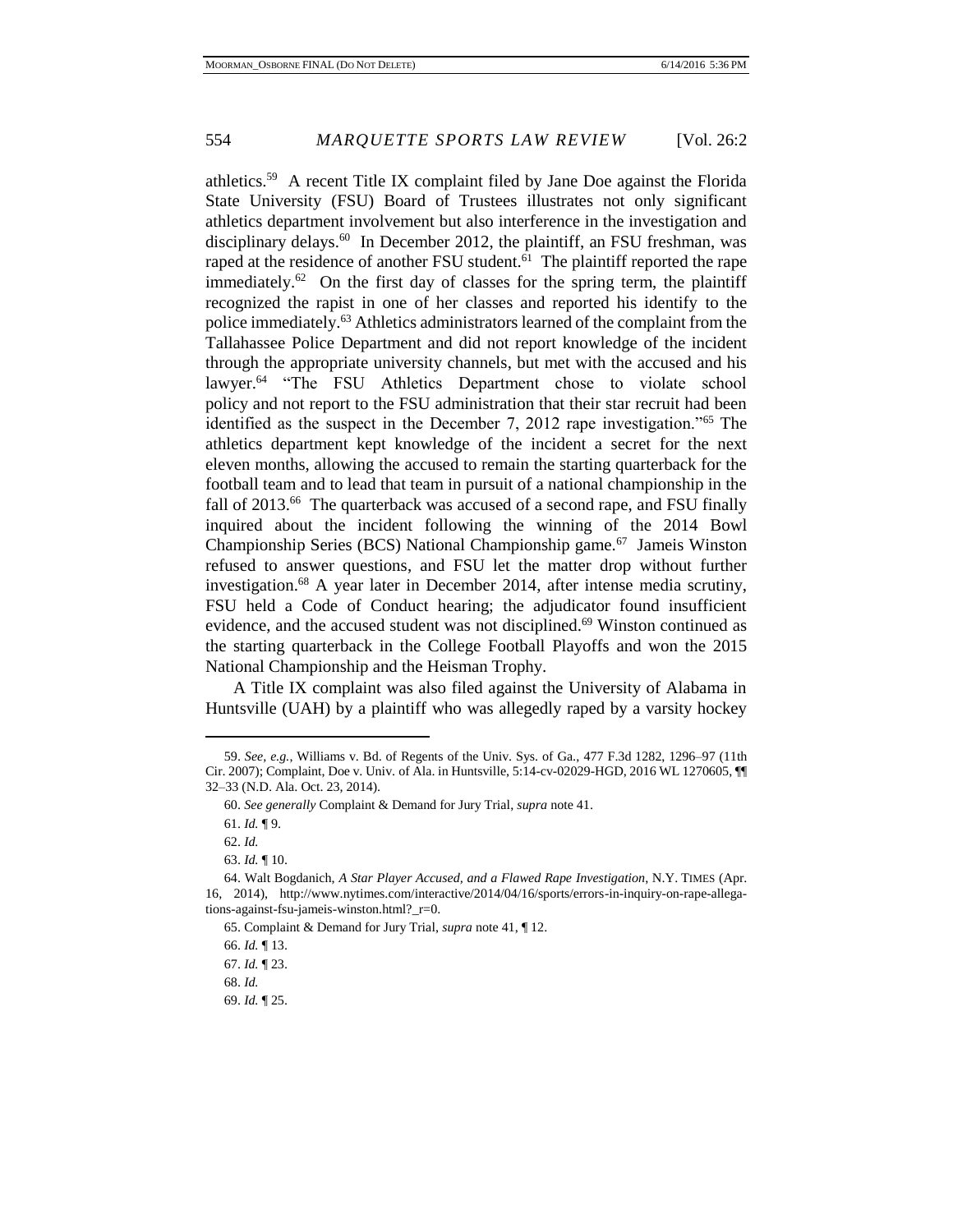player in a university dorm room.<sup>70</sup> The victim was interviewed by the university police department, who indicated that they did not believe her story.<sup>71</sup> The UAH police contacted the accused, who confessed that he had sex with the plaintiff; he also acknowledged that she was incapable of giving consent due to consumption of alcohol.<sup>72</sup> After being told by the UAH Police Department that she would "never win in court," the plaintiff pursued the matter through the UAH disciplinary system.<sup>73</sup> The disciplinary board determined that the hockey player's athletic scholarship should be revoked and he should be immediately expelled from UAH.<sup>74</sup> However, the hockey player appealed the decision and was allowed to remain on campus until a final decision was made; that decision was conveniently timed after the hockey season was completed.<sup>75</sup> The expulsion was vacated, and the player was instead suspended for two semesters.<sup>76</sup> However, because the decision was made following the mid-point of the current term, the suspension was deferred until the end of the spring semester 2013 and the player was allowed to return to the athletic training facilities in August 2013.<sup>77</sup>

4. Inadequate Sanctions Imposed

The UAH situation described above also illustrates sanctions imposed on student-athletes are often minimal and few schools impose athletic-based sanctions, such as immediate suspension from play. In *Thorpe v. Virginia State University*, the plaintiff sued the university for its lack of response to her report of gang rape by two football players.<sup>78</sup> The victim was never provided with the student handbook, the code of student conduct, or the school's sexual harassment complaint procedure, nor was she informed her of her rights in connection with the situation.<sup>79</sup> The only disciplinary action imposed by the school was to ban the two accused students from the women's dorm.<sup>80</sup>

These are just a few of the reported cases and recent complaints

70. Complaint, *supra* note 59, ¶ 14. 71. *Id.* ¶¶ 17–19. 72. *Id.* ¶ 21. 73. *Id.* ¶ 22. 74. *Id.* ¶ 24. 75. *Id.* ¶¶ 25, 28, 30. 76. *Id.* ¶ 32. 77. *Id.* ¶ 33. 78. 6 F. Supp. 2d 507, 509 (E.D. Va. 1998). 79. *Id.* 80. *Id.*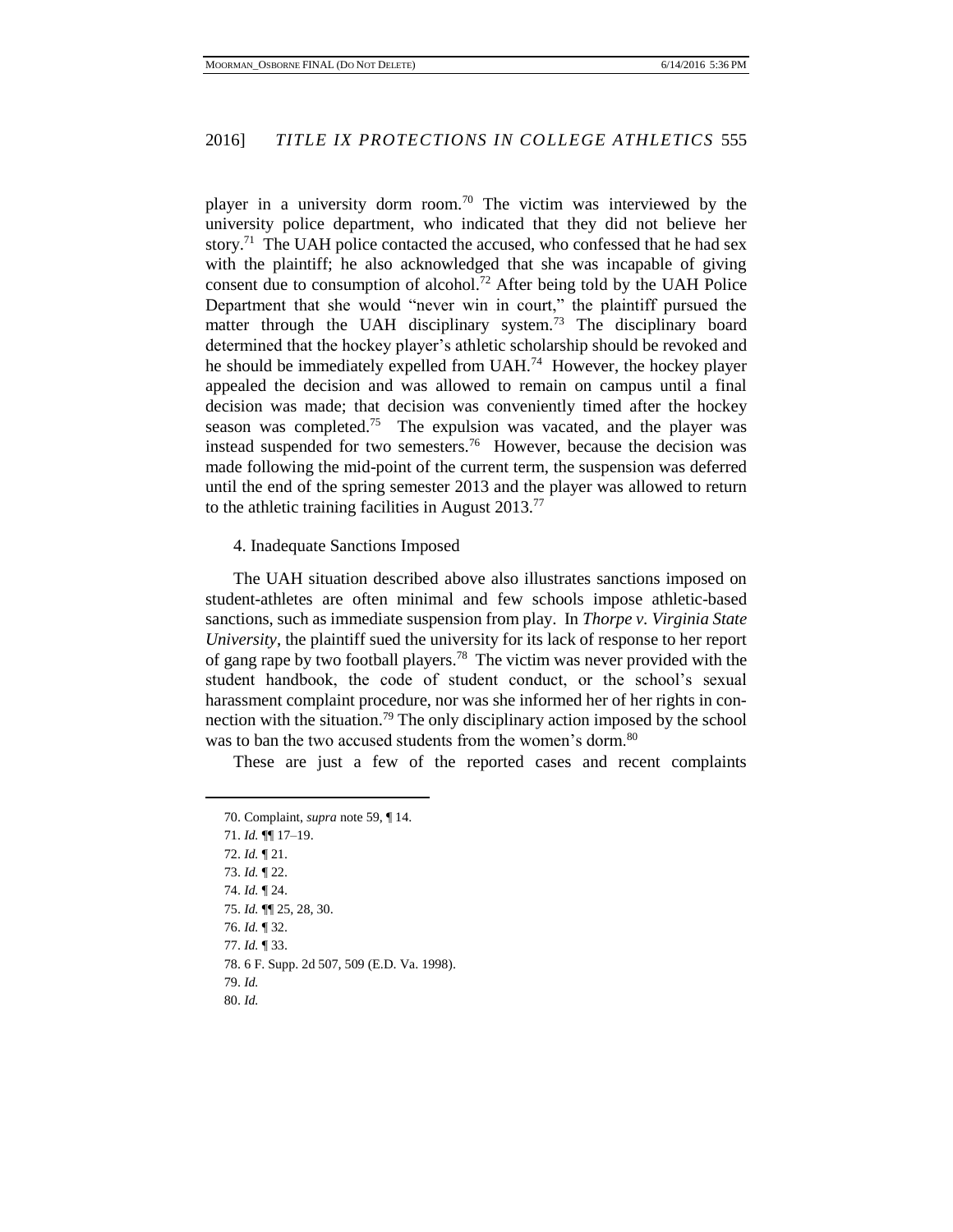illustrating the difficulty achieving justice when the accused rapist is a student-athlete and the efforts athletics departments will make to protect the accused and preserve his ability to continue to participate in intercollegiate athletics. The DOE guidance documents discussed in the next section provide detailed requirements and suggestions for responding to and preventing sexual violence on campus.

#### III. OVERVIEW OF LEGAL REQUIREMENTS REGARDING SEXUAL VIOLENCE AND HIGHER EDUCATION

This section will examine and summarize the legal requirements contained in the DOE's 2011 Dear Colleague Letter and 2014 Guidance together with various pending federal laws creating or clarifying the legal obligations of higher education institutions to address sexual violence.

#### *A. Title IX Background and History*

Title IX is a comprehensive federal law prohibiting discrimination on the basis of sex in any federally funded education program or activity.<sup>81</sup> The principal objectives of Title IX are to avoid the use of federal money to support sex discrimination in education programs and to provide individual citizens effective protection against those practices. While the historical basis supporting Title IX was primarily focused on eliminating barriers and discrimination against women seeking higher education, since its enactment in 1972, Title IX has shaped the landscape of education far beyond its original beginnings.

A failed attempt under Title IX in 1980 by a group of Yale students alleging their male professors were offering better grades in exchange for sex actually set the stage for much of the activism surrounding sexual violence on college campuses today.<sup>82</sup> In *Alexander v. Yale University*, a group of female students was unsuccessful in arguing a novel theory under Title IX that the university's failure to provide a grievance procedure for sexual harassment claims for students was a form of discrimination based on sex.<sup>83</sup> Although the women did not win their case, the district court recognized the legal view that

<sup>81.</sup> Title IX of the Education Amendments of 1972, 20 U.S.C. § 1681(a) (2016). "No person in the United States shall, on the basis of sex, be excluded from participation in, be denied the benefits of, or be subjected to [discrimination] under any education program or [activity] receiving Federal financial assistance . . . ." *Id.* 

<sup>82.</sup> Tyler Kingkade, *How a Title IX Harassment Case at Yale in 1980 Set the Stage for Today's Sexual Assault Activism*, HUFFINGTON POST (June 10, 2014), http://www.huffingtonpost.com/2014/06/10/title-ix-yale-catherine-mackinnon\_n\_5462140.html.

<sup>83.</sup> *See generally* 631 F.2d 178 (2d Cir. 1980).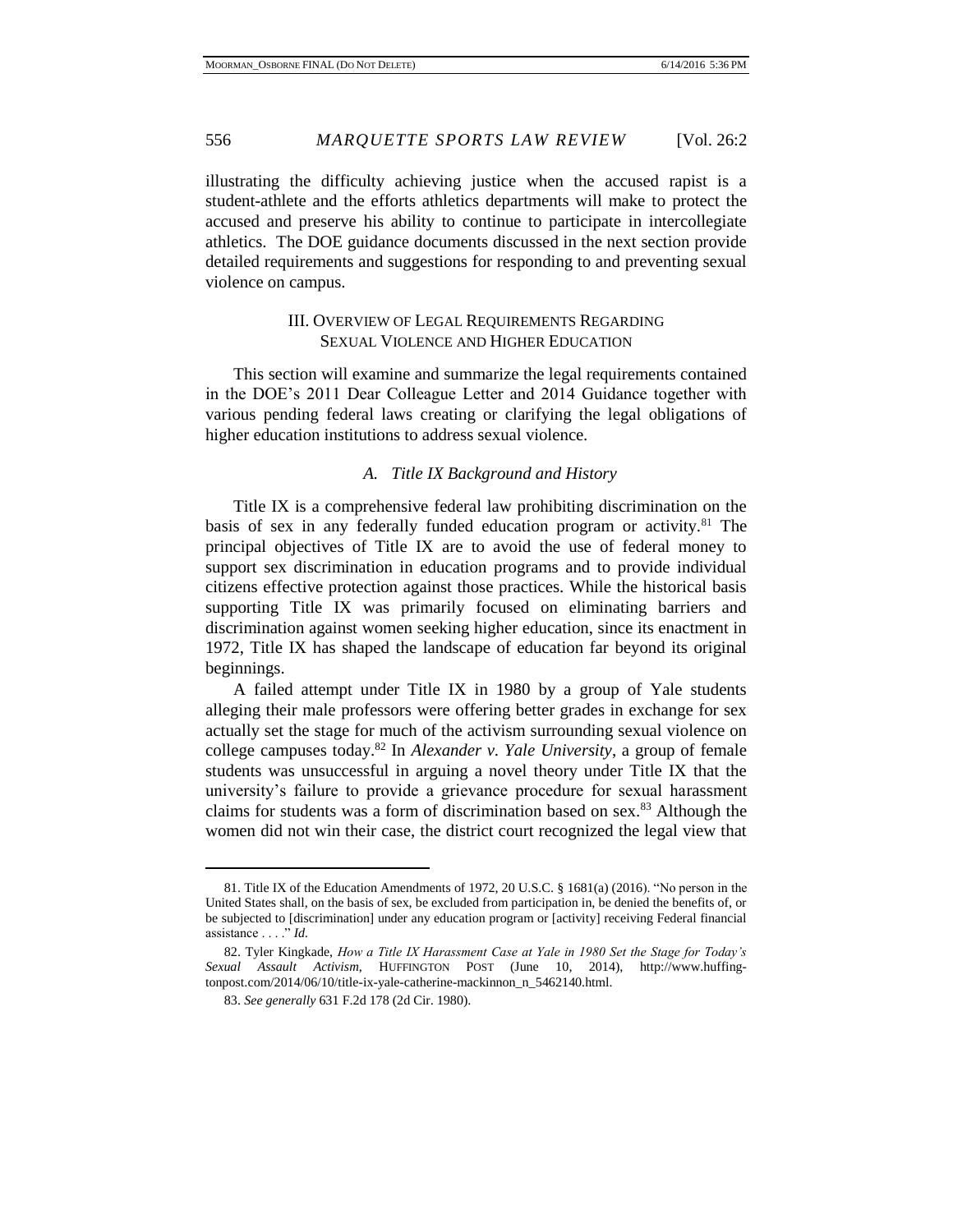"it is perfectly reasonable to maintain that academic advancement conditioned upon submission to sexual demands constitutes sex discrimination in education."<sup>84</sup> The *Alexander* case and subsequent movement across the United States instituting grievance procedures for sexual harassment supported the concept of sexual harassment as a form of sex discrimination.

The Supreme Court first recognized a private right of action under Title IX in 1979. However, the Court would not recognize sexual harassment as a form of sex discrimination in employment until 1986. And it was not until cases in 1997 and 1998 that the Supreme Court applied that same reasoning to higher education, holding that schools could be liable for private damages for sexual harassment committed by employees<sup>85</sup> and student-on-student harassment<sup>86</sup> as well. Guidelines released by the OCR in March of 1997 were developed to clarify schools' responsibilities in preventing sexual harassment and handling allegations of sexual harassment once they arise. $87$  While the guidelines are not legally binding on the courts, they do serve as authoritative guidance as to what the Department of Education does and does not consider required under Title IX.

According to United Educators, a movement began in the 1980s to re-conceptualize rape by attacking the myth that rape was largely accomplished by violent strangers. Even during the 1980s an epidemic of sexual assaults on college campuses prompted women's advocacy groups to begin challenging the criminal justice system's inadequate response to acquaintance rape.<sup>88</sup> Suing colleges and universities was seen as a better alternative than the criminal justice system for victims of sexual violence on college campuses. Although *Gebser* confirmed that a Title IX private right of action for damages was available to victims of sexual harassment and sexual

<sup>84.</sup> *Alexander v. Yale*, 459 F. Supp. 1, 4 (D. Conn. 1977); *Title IX - The Nine: A Look at Nine People Who Have Shaped Title IX and Educational Equality over the Past 40 Years*, AM. C.L. UNION, https://www.aclu.org/title-ix-nine?redirect=womens-rights/title-ix-nine (last visited June 9, 2016).

<sup>85.</sup> Gebser v. Lago Vista Indep. Sch. Dist., 524 U.S. 274, 277 (1998).

<sup>86.</sup> Davis *ex rel.* LaShonda D. v. Monroe Cty. Bd. of Educ., 526 U.S. 629, 633 (1999).

<sup>87.</sup> *Sexual Harassment Guidance 1997: Harassment of Students by School Employees, Other Students, or Third Parties*, U.S. DEP'T EDUC. http://www2.ed.gov/about/offices/list/ocr/docs/sexhar01.html (last visited June 9, 2016). The 1997 Guidance adopts a similar framework as established under Title VII for sexual harassment claims involving employees for both quid pro quo sexual harassment and hostile environment sexual harassment. *Id.* It reinforces that a school's liability for quid pro quo sexual harassment by employees is based on agency principles; thus, a school will always be liable for a single instance of quid pro quo harassment by a school employee. *Id.* Conversely, liability for peer sexual harassment extends to hostile environment that a school knew or should have known about and failed to take immediate and appropriate corrective action. *Id.*

<sup>88.</sup> JONES, *supra* note 20, at 1–2.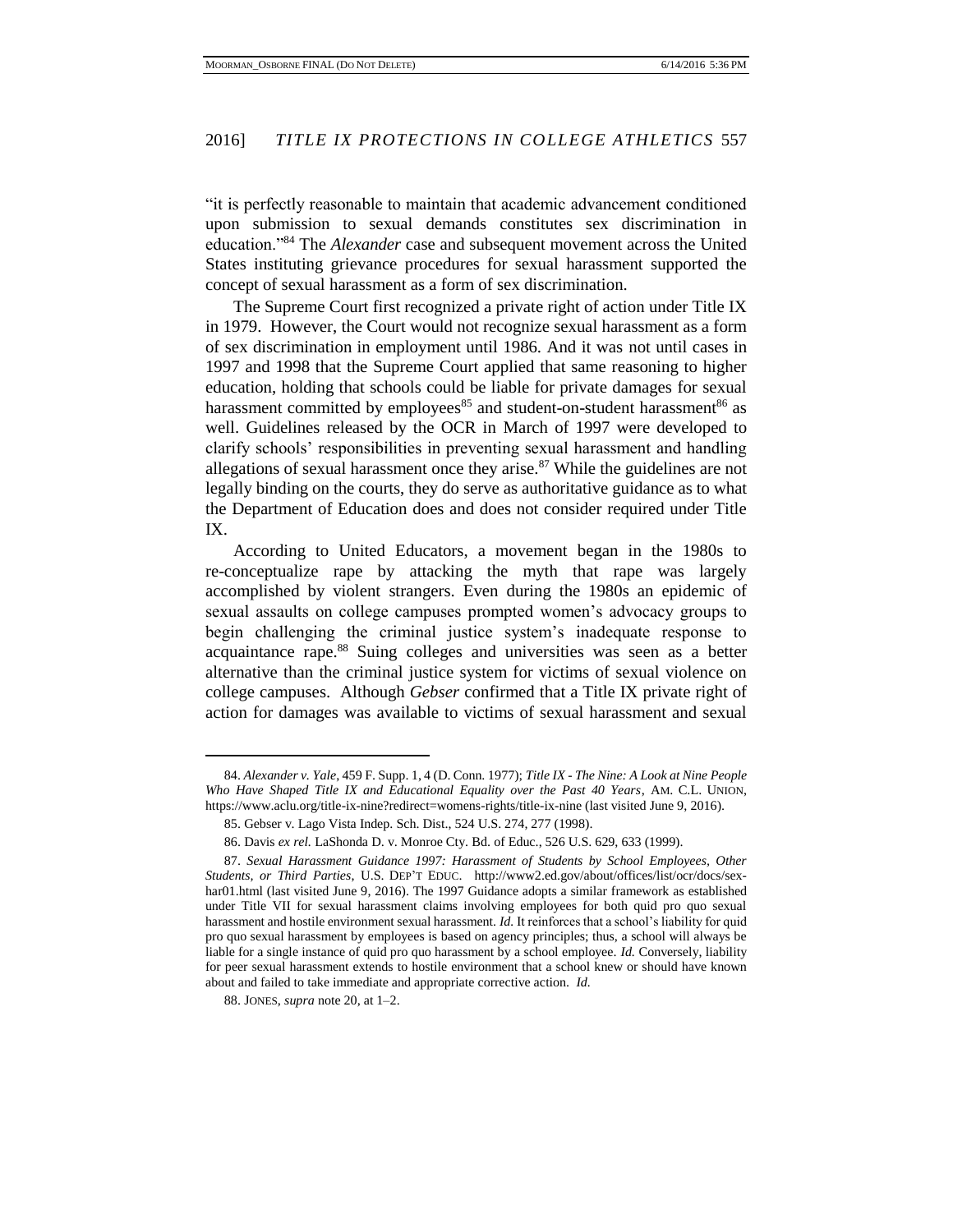violence, to recover money damages, victims must prove that the university had actual knowledge of the discrimination and acted with deliberate indifference.<sup>89</sup> However, this deliberate indifference standard only applies to plaintiffs seeking money damages, not to regulatory investigations into Title IX violations by the Department of Education.<sup>90</sup> Thus, as universities were creating and implementing policies related to student misconduct and sexual violence, they had a duty to eliminate harassing conduct and provide access to their programs and activities free from discrimination.<sup>91</sup>

Since 1997, the Department of Education has continued to clarify and explain the obligations of educational institutions to address sexual harassment and sexual violence on college campuses. In 2001, the Office of Civil Rights released its Revised Sexual Harassment Guidance (2001 Guidance).<sup>92</sup> The guidance defined sexual harassment and identified legitimate nonsexual touching or other nonsexual conduct which would fall outside the scope of Title IX's prohibition.<sup>93</sup> The 2001 Guidance was intended to clarify and explain the Supreme Court's decisions in *Gebser* and *Davis* regarding sexual harassment and to reinforce the regulatory authority of the DOE to enforce Title IX's nondiscrimination mandate. <sup>94</sup> The 2001 Guidance recognized a need for further clarification related to the relationship between Title IX and Family Education

 $\overline{a}$ 

93. *Id.* at 2.

For example, a high school athletic coach hugging a student who made a goal or a kindergarten teacher's consoling hug for a child with a skinned knee will not be considered sexual harassment. Similarly, one student's demonstration of a sports maneuver or technique requiring contact with another student will not be considered sexual harassment. However, in some circumstances, nonsexual conduct may take on sexual connotations and rise to the level of sexual harassment. For example, a teacher's repeatedly hugging and putting his or her arms around students under inappropriate circumstances could create a hostile environment.

#### *Id.* (citation omitted).

<sup>89.</sup> *Id.* at 3.

<sup>90.</sup> *Id.* 

<sup>91.</sup> *Id.* 

<sup>92.</sup> *See generally* U.S. DEP'T EDUC., REVISED SEXUAL HARASSMENT GUIDANCE: HARASSMENT OF STUDENTS BY SCHOOL EMPLOYEES, OTHER STUDENTS, OR THIRD PARTIES (2001), http://www2.ed.gov/about/offices/list/ocr/docs/shguide.pdf [hereinafter 2001 DOE GUIDANCE].

<sup>94.</sup> *Id.* at i–iii. The 2001 Guidance reminded universities that the Court was explicit in *Gebser* and *Davis* that the liability standards established in those cases are limited to private actions for monetary damages. *See, e.g.*, Davis *ex rel.* LaShonda D. v. Monroe Cty. Bd. of Educ., 526 U.S. 629, 639 (1999); Gebser v. Lago Vista Indep. Sch. Dist., 524 U.S. 274, 283 (1998). The Court acknowledged, by contrast, the power of Federal agencies, such as the Department, to "promulgate and enforce requirements that effectuate [Title IX's] nondiscrimination mandate," even in circumstances that would not give rise to a claim for money damages. *Gebser*, 524 U.S. at 292.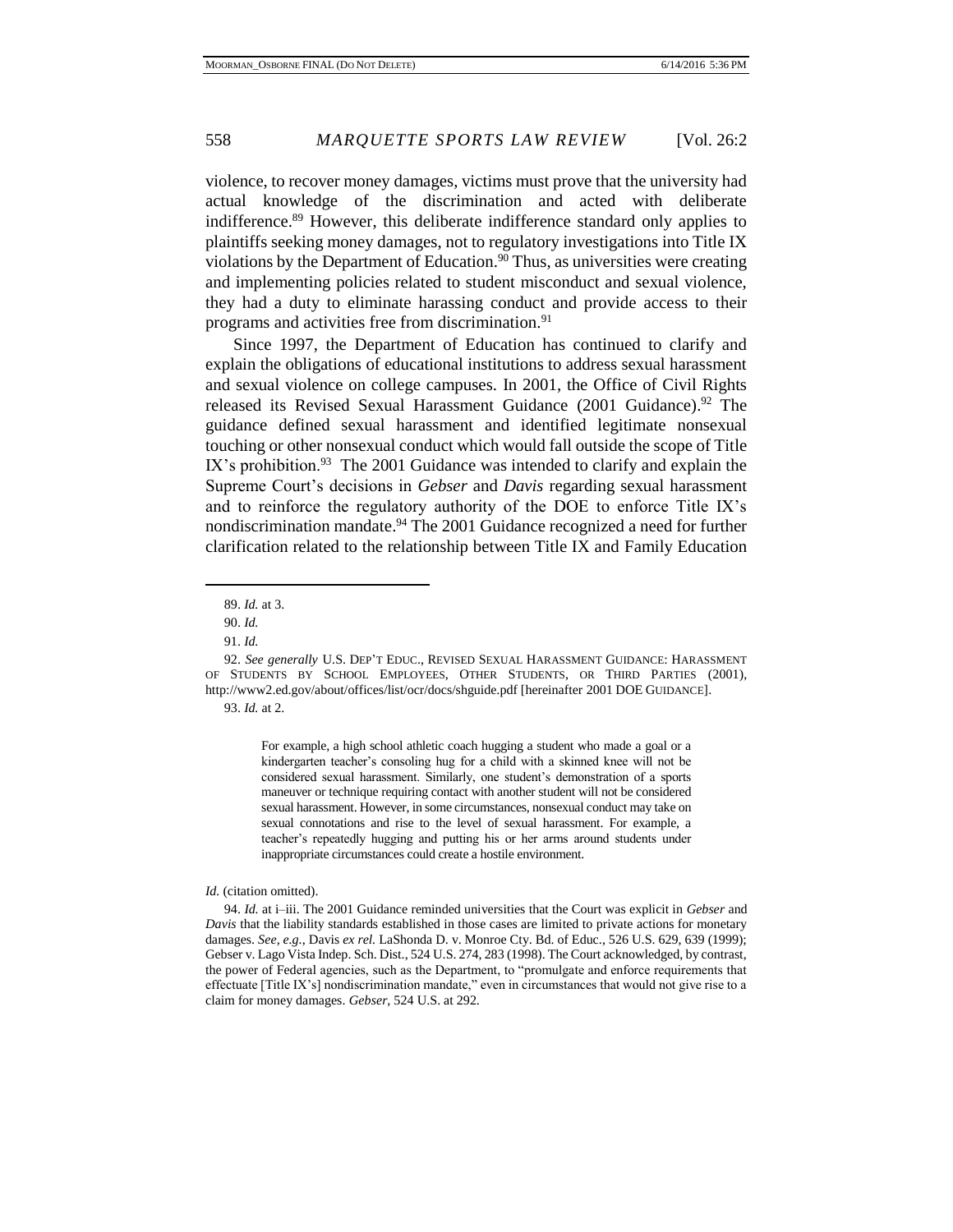Rights and Privacy Act (FERPA), specifically regarding the following issues: (1) the harassed student's right to information about the outcome of a sexual harassment complaint against another student, including information about sanctions imposed on a student found guilty of harassment; $95$  and (2) the due process rights of individuals, including teachers, accused of sexual harassment by a student, to obtain information about the identity of the complainant and the nature of the allegations.<sup>96</sup>

However, the 2001 Guidance provided only minimal direction specifically related to sexual assault and sexual violence on college campuses. The 2001 Guidance did clarify key elements of a university's responsibility to address sexual harassment: (1) take prompt and effective action to stop harassment and prevent its recurrence; (2) consider to be put on notice if a reasonable employee knew or in the exercise of reasonable care should have known about the harassment; (3) adopt and publish grievance procedures for prompt and equitable resolution of complaints; (4) conduct prompt investigations; (5) discuss confidentiality standards; (6) designate at least one employee to coordinate its efforts to comply with its Title IX responsibilities; and (7) interpret Title IX consistent with federal due process rights of the accused.<sup>97</sup> However, it was not until 2011 that the Department of Education issued its first guidance directly addressing sexual violence and reminding educational institutions of their duty under Title IX to respond promptly and effectively to both peer-to-peer sexual harassment as well as sexual violence on campus.<sup>98</sup>

#### *B. Department of Education Guidance Related to Sexual Violence*

The Department of Education's Title IX guidance documents and the regulatory framework related to sexual harassment and sexual violence contain at least three consistent themes: first, the breadth of the universities' duties and responsibilities under Title IX; second, the standard for imposing liability in

<sup>95</sup>*.* 2001 DOE GUIDANCE*, supra* note 92, at v–vii.

<sup>96.</sup> *Id.* at vii–viii.

<sup>97.</sup> The DOE issued a Dear Colleague Letter on January 25, 2006, again reminding educational institutions of the 2001 Guidance and notifying institutions of plans to conduct compliance reviews related to sexual harassment. Stephanie Monroe, Assistant Secretary for Civil Rights, *Dear Colleague Letter*, OFF. FOR C.R., U.S. DEP'T EDUC. (Jan. 25, 2006), http://www2.ed.gov/about/offices/list/ocr/letters/sexhar-2006.html. Then, on October 26, 2010, the DOE issued another Dear Colleague Letter addressing bullying as a form of harassment and discrimination under Title IX. Russlynn Ali, Assistant Secretary for Civil Rights, *Dear Colleague Letter*, OFF. FOR C.R., U.S. DEP'T EDUC. (Oct. 26, 2010), http://www2.ed.gov/about/offices/list/ocr/letters/colleague-201010.pdf.

<sup>98.</sup> *See generally Dear Colleague Letter* (2011), *supra* note 1.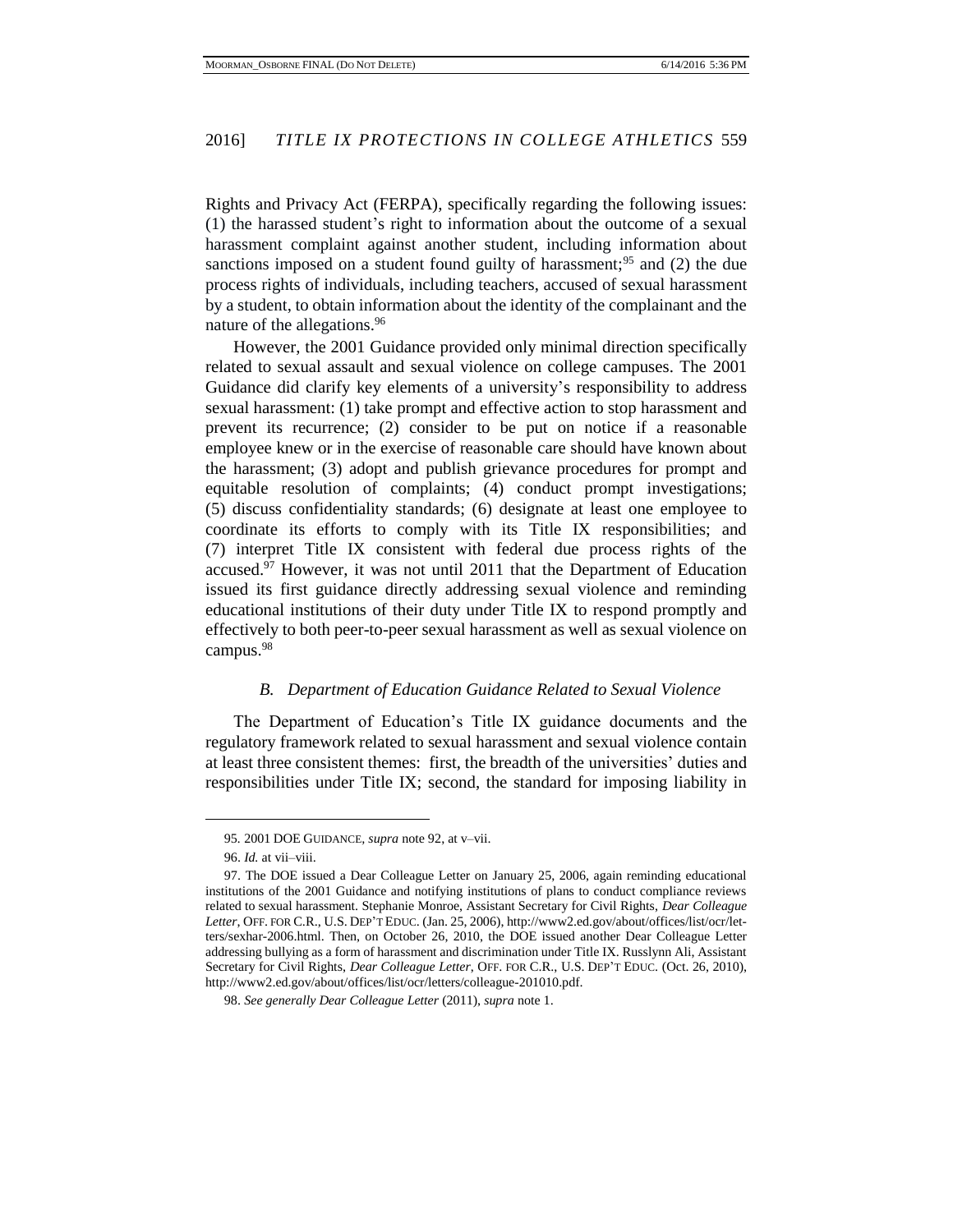private litigation versus regulatory compliance; and third, the specific procedural duties and responsibilities for minimum compliance, including notification and policy requirements, investigatory requirements, and appropriate steps to eliminate the discrimination.

#### 1. Breadth

The guidance documents reaffirm that Title IX protects students from sexual harassment (including sexual violence) as a form of sex discrimination in a school's education programs and activities, including all the academic, educational, extracurricular, athletic, and other programs of the school, whether those programs take place in a school's facilities, on a school bus, at a class or training program, at a school-sponsored event at another location, or elsewhere. For example, Title IX protects a student who is sexually assaulted by a fellow student during a school-sponsored field trip. "If a school knows or reasonably should know about student-on-student harassment that creates a hostile environment, Title IX requires the school to take immediate action to eliminate the harassment, prevent its recurrence, and address its effects."<sup>99</sup>

#### 2. Standard for Imposing Liability

The guidance documents reiterate the clarification provided in 2001 that Title IX regulatory standards are distinct and separate from the standards applicable to private litigation for money damages. As explained in the OCR's 2001 Guidance, when a student sexually harasses another student, the harassing conduct creates a hostile environment if the conduct is sufficiently serious enough that it interferes with or limits "a student's ability to participate in or benefit from the [school's] program." <sup>100</sup> In *Gebser* and *Davis*, the Supreme Court addressed the appropriate standards for determining when a school district is liable under Title IX for money damages in a private lawsuit brought by or on behalf of a student who was sexually harassed.<sup>101</sup> The *Gebser*  Court recognized and contrasted lawsuits for money damages with the incremental nature of administrative enforcement of Title IX.<sup>102</sup> In *Gebser*, the

<sup>99.</sup> *Id.* at 4 (citation omitted).

<sup>100. 2001</sup> DOE GUIDANCE, *supra* note 92, at v. "The more severe the conduct, the less need [there is] to show a repetitive series of incidents" to prove a hostile environment, "particularly . . . if the harassment is physical." *Id.* at 6. Indeed, a single or isolated incident of sexual harassment may create a hostile environment if the incident is sufficiently severe. *Id.* For instance, a single instance of rape is sufficiently severe to create a hostile environment. *See id.* Title IX requires schools to eliminate harassment, prevent its recurrence, and address its effects. *Id.* at iii.

<sup>101.</sup> *See generally* Davis *ex rel.* LaShonda D. v. Monroe Cty. Bd. of Educ., 526 U.S. 629 (1999); Gebser v. Lago Vista Indep. Sch. Dist., 524 U.S. 274 (1998).

<sup>102.</sup> *See generally Gebser*, 524 U.S. 274.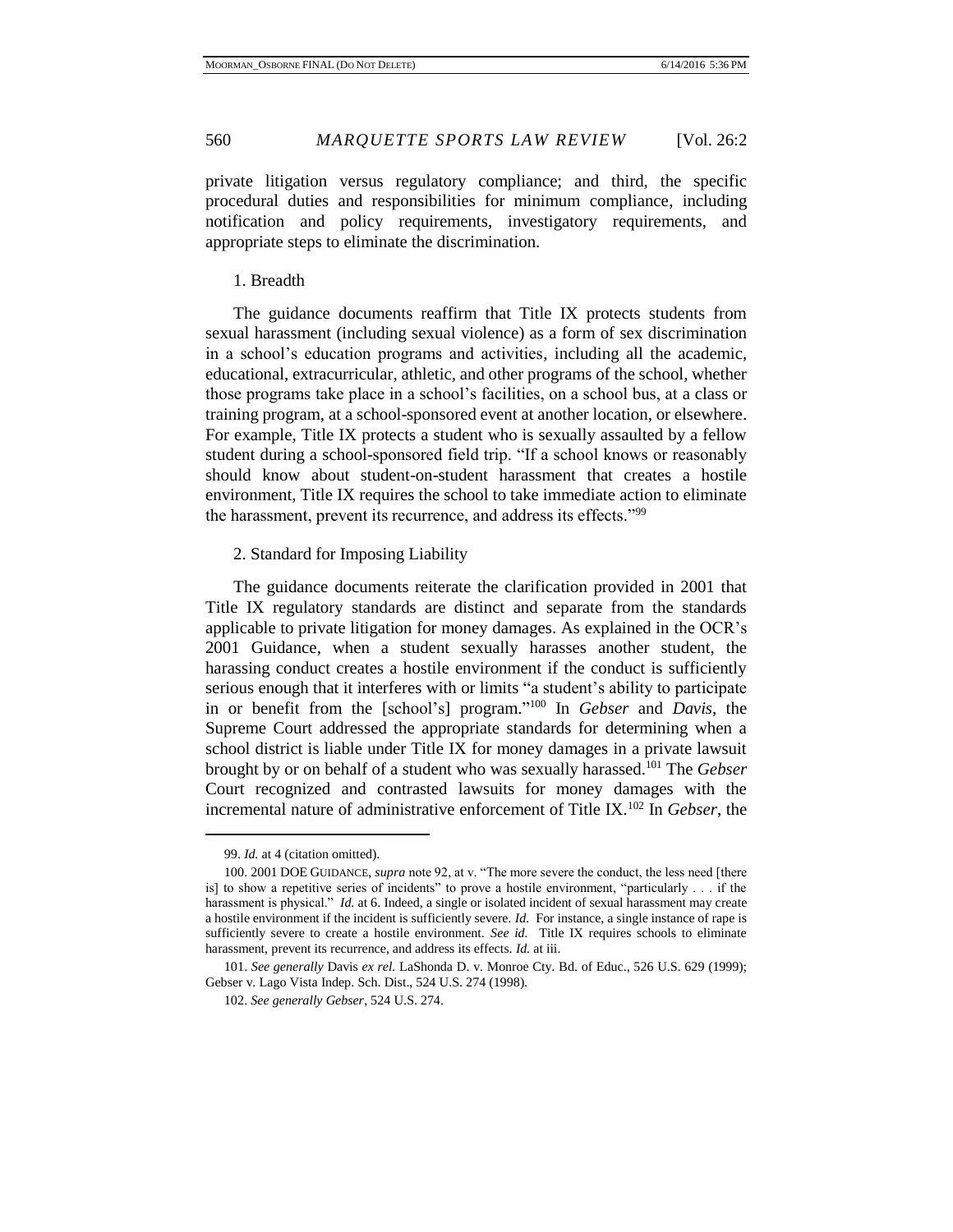Court's deliberate indifference standard addressed its concern with the possibility of a money damages award against a school for harassment about which it had no knowledge. $103$  In contrast, the process of administrative enforcement requires enforcement agencies such as OCR to make schools aware of potential Title IX violations and to seek voluntary corrective action before pursuing fund termination or other enforcement mechanisms.<sup>104</sup> Thus, the administrative enforcement standards reflected in the 1997 Guidance remain valid in OCR enforcement actions.<sup>105</sup>

#### 3. Procedural Requirements

The guidance documents identify specific procedures, practices, and policies a school must have in place to prevent sexual harassment and violence: (1) every school must have and distribute a policy against sex discrimination; (2) every school must have a Title IX Coordinator; and (3) every school must have and make known procedures for students to file complaints.<sup>106</sup>

In the next section, the 2011 Dear Colleague Letter and 2014 Guidance will be analyzed and discussed.

#### *C. 2011 Dear Colleague Letter: Title IX and Sexual Violence in College*

The DOE's 2011 Dear Colleague Letter initially affirms that "[s]exual harassment of students, which includes acts of sexual violence, is a form of sex discrimination prohibited by Title IX." $107$  The letter explains that the requirements of Title IX pertaining to sexual harassment also cover sexual violence, and defines sexual violence<sup>108</sup> as "physical sexual acts perpetrated against a person's will or where a person is incapable of giving consent due to the victim's use of drugs or alcohol." <sup>109</sup> The letter has two primary purposes: (1) to discuss "Title IX's requirements related to student-on-student sexual harassment including sexual violence"; and (2) to discuss "proactive [steps

<sup>103.</sup> *Id.* at 292–93.

<sup>104.</sup> *See generally* 2001 DOE GUIDANCE, *supra* note 92.

<sup>105.</sup> *Id.* at iii.

<sup>106.</sup> *Id.* at 4.

<sup>107.</sup> *Dear Colleague Letter* (2011), *supra* note 1, at 1.

<sup>108.</sup> *Id.* at 1–2. "A number of different acts fall into the category of sexual violence, including rape, sexual assault, sexual battery, and sexual coercion. All such acts of sexual violence are forms of sexual harassment covered under Title IX." *Id.*

<sup>109.</sup> *Id.* at 1. "An individual also may be unable to give consent due to an intellectual or other disability." *Id.*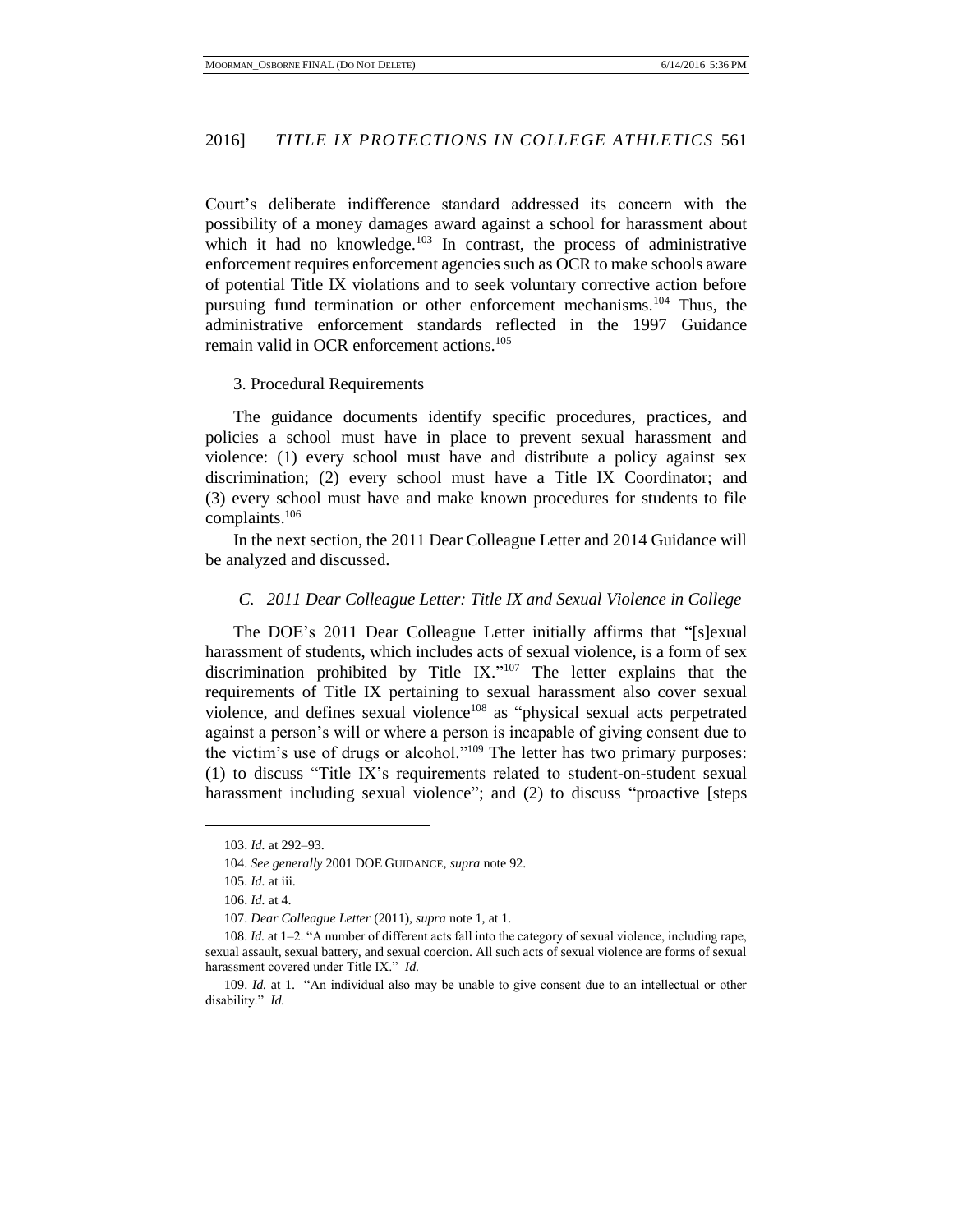universities] can take to prevent sexual harassment and violence" and to provide remedies for such conduct. $110$ 

1. Notice of Non-Discrimination

Title IX regulations require the adoption and dissemination of a notice of nondiscrimination.<sup>111</sup> The notice must acknowledge the universities' obligations under Title IX to not discriminate on the basis of sex in its program and activities, and it must refer any inquiries to the Title IX Coordinator or OCR.<sup>112</sup> The Title IX Coordinator's name, address, phone number, and email address should be provided.<sup>113</sup> The notice should be widely distributed and easily accessible and OCR recommended the notice be prominently posted on websites and electronic and print publications.<sup>114</sup> While a university need not have a specific policy prohibiting sexual harassment or sexual violence, if the general sex nondiscrimination policy does not make students aware that sexual harassment and sexual violence is a form of prohibited sex discrimination, then the policy is probably ineffective to fulfill the notice requirements.<sup>115</sup> OCR recommends that the non-discrimination policy state that sexual harassment and sexual violence are prohibited and includes examples of the types of conduct covered by the policy.<sup>116</sup>

#### 2. Title IX Coordinator

Since 1997, Title IX regulations have required educational institutions to designate at least one person to coordinate the institution's compliance with Title IX. The 2011 Guidance once again specifies the duties and expectations of this position.<sup>117</sup> The Title IX Coordinator is responsible for "overseeing all Title IX complaints . . . identifying and addressing any patterns or systemic | problems" revealed in the complaints, and "be[ing] available to meet with students as needed."<sup>118</sup> More than one Title IX Coordinator may be designated, but one of those individuals should have the "ultimate oversight responsibility, and the other coordinators should have titles clearly showing"

110. *Id.* at 2. 111. *Id.* at 6. 112. *Id.*  113. *Id.*  114. *Id.* at 6–7. 115. *Id.* at 7. 116. *Id.* 117. *Id.* 118. *Id.*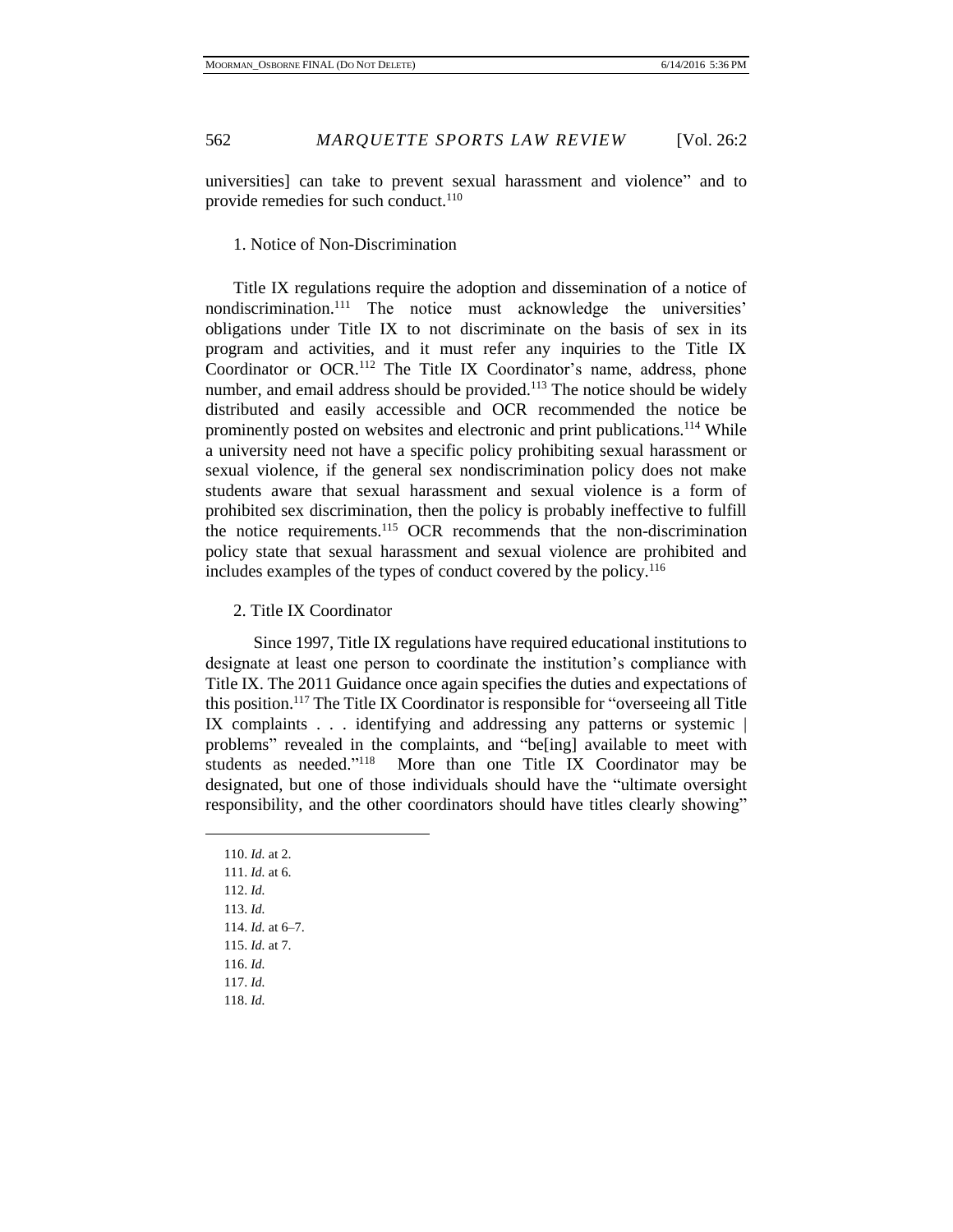their designations, such as deputy or associate indicating their supporting role relative to the senior coordinator.<sup>119</sup> "Title IX coordinators should not have any other job responsibilities that m[ight] create a conflict of interest."<sup>120</sup> Examples provided in the 2011 Guidance include disciplinary hearing board members or general counsel positions as positions that may create a conflict of interest if those individuals were designated as a Title IX Coordinator.<sup>121</sup>

3. Procedures for Filing Complaints

The bulk of the 2011 Dear Colleague Letter outlines specific procedures universities must follow to provide prompt and equitable resolution of student complaints against employees, other students, or third parties.<sup>122</sup> Universities may use the same disciplinary procedures for sexual harassment and sexual violence complaints as other types of complaints so long as they are effective at meeting the requirement of prompt and equitable resolution.<sup>123</sup> Voluntary informal mechanisms for resolving disputes are permitted so long as alleged victims are not required to resolve the problem directly with the alleged perpetrators; some university involvement, either through a mediator or appropriate administrator, should be present.<sup>124</sup> The 2011 Guidance is also clear that informal processes are not appropriate even on a voluntary basis for cases involving sexual assault.<sup>125</sup> Grievance procedures should be clear that mediation of sexual assault complaints is not permitted.<sup>126</sup>

The OCR identified several elements to evaluate and determine whether a university's procedures provide for prompt and equitable resolution of sexual harassment or sexual violence complaints.<sup>127</sup> These elements include

[n]otice to students, parents . . . and employees of the

<sup>119.</sup> *Id.* 

<sup>120.</sup> *Id.* 

<sup>121.</sup> *Id.*

<sup>122.</sup> *Id.* at 8–14.

<sup>123.</sup> *Id.* at 8. "These procedures must apply to all students, including athletes. If a complaint of sexual violence involves a student athlete, the school must follow its standard procedures for resolving sexual violence complaints. Such complaints must not be addressed solely by athletics department procedures." *Id.* at 8, n.22; *see also* S.S. v. Alexander, 177 P.3d 724, 726 (Wash. Ct. App. 2008).

<sup>124.</sup> *Dear Colleague Letter* (2011), *supra* note 1, at 8.

<sup>125.</sup> *Id.* 

<sup>126.</sup> *Id.* 

<sup>127.</sup> *Id.* at 9.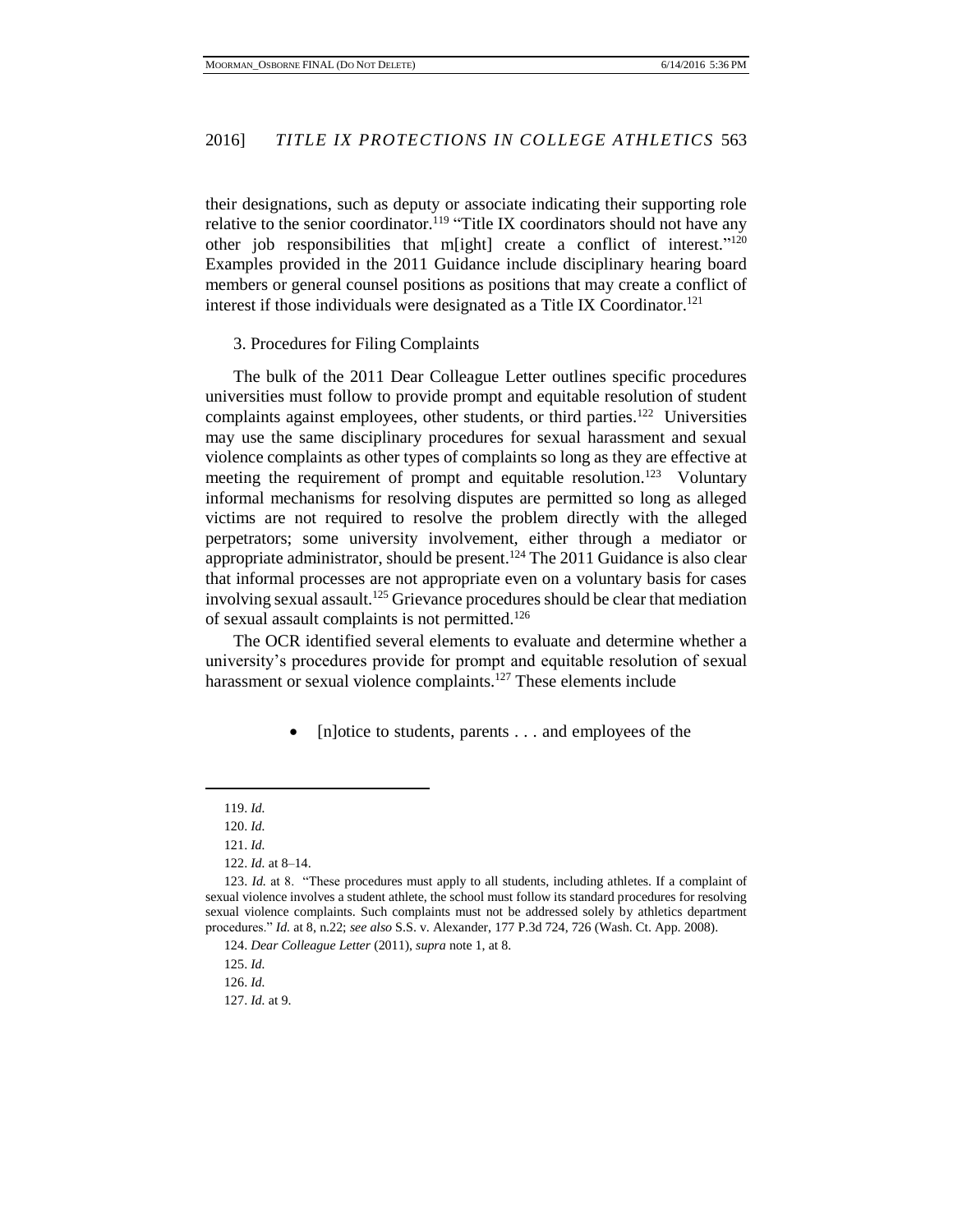grievance procedures<sup>128</sup>...

- [a]pplication of the procedures . . . [for] harassment . . . by employees, other students, or third parties;
- [a]dequate, reliable, and impartial investigation<sup>129</sup> . . . [with] . . . opportunit[ies] for both parties to present witnesses and other evidence;<sup>130</sup>
- [d]esignated and reasonably prompt time frames for . . . the complaint process;  $^{131}$
- [n]otice to the parties of the outcome of the complaint; <sup>132</sup> and

131.

*Id.*

Grievance procedures should specify the time frame within which: (1) the school will conduct a full investigation of the complaint; (2) both parties receive a response regarding the outcome of the complaint; and (3) the parties may file an appeal, if applicable. Both parties should be given periodic status updates. . . . [A] typical investigation takes approximately 60 calendar days following receipt of the complaint.

<sup>128.</sup> Notices should be written in plain, easy to understand language and widely distributed on websites, electronic information materials, and major publications. *Id.* 

<sup>129.</sup> Universities must not dissuade victims from pursuing criminal complaints when an act of sexual harassment or sexual violence may also constitute a criminal violation. *Id.* at 10. In addition, schools must conduct their own Title IX investigation and "should not wait for the conclusion of a crimination investigation or . . . proceeding." *Id.* Police investigations may be useful for fact gathering, but the standards of proof for criminal investigations are not determinative of whether a Title IX violation has occurred. *See id.* Schools should be using a preponderance of the evidence standard for evaluating complaints. *Id.* The OCR uses a preponderance of the evidence standard when it resolves complaints and in its fund termination administrative hearings. *Id.* at 11. Schools that use a "clear and convincing" evidence standard are using a standard inconsistent with the standards of proof for civil rights laws, and therefore, are not considered equitable under Title IX. *Id.*

<sup>130. &</sup>quot;[T]he parties must have equal opportunity to present relevant witnesses and other evidence." *Id.* Both parties should have equal "and timely access to any information . . . used at the hearing," and whatever procedures were adopted should apply equally to both the victim and the alleged perpetrator. *Id.* Schools do not have to allow lawyers to be involved in the proceedings, but if they are permitted, both parties must have the same opportunities. *Id.* at 12. The "OCR strongly discourages . . . allowing" either the alleged perpetrator or the victim "to directly question or cross-examine each other during the hearing." *Id.* Public schools must also provide due process to the alleged perpetrator, but such due process should "not restrict or unnecessarily delay the Title IX protections for the complainant." *Id.*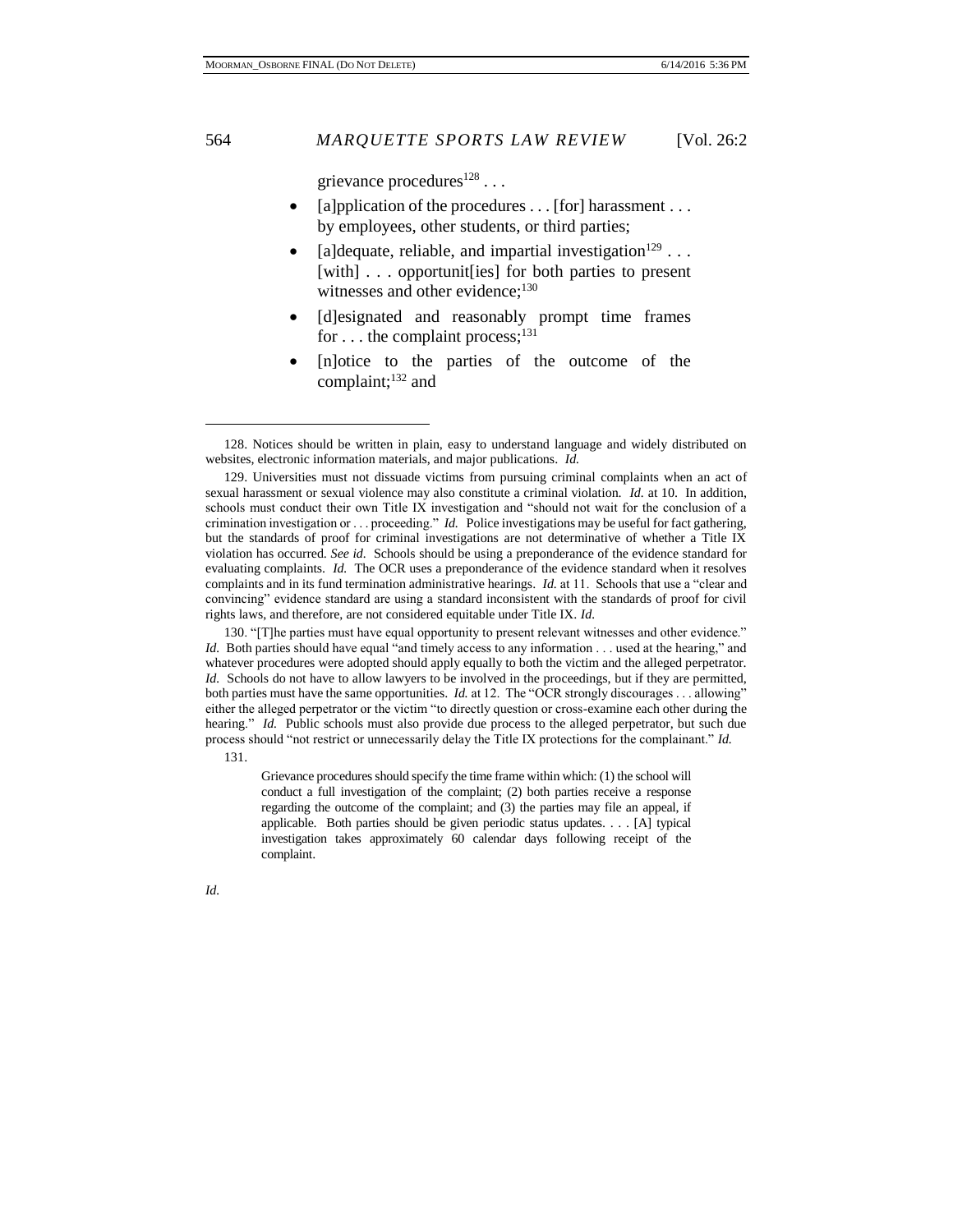• [a]n assurance that the school will take steps to prevent recurrence of any harassment and to correct its discriminatory effects  $\dots$  if appropriate.<sup>133</sup>

#### 4. Prevention and Proactive Steps Recommended by the OCR

In addition to the duties and obligations described in the previous section, Title IX also requires universities to take proactive steps to prevent sexual harassment and sexual violence.<sup>134</sup> Preventative education programs should be implemented across campuses, schools, academic units, and athletics. The OCR expressly identifies four areas where education programs should be implemented, including "(1) orientation programs for new students, faculty, staff, and employees; (2) training" programs for residence hall staff and advisors; "(3) training [programs] for student-athletes and coaches; and (4)" informational programs associated with school assemblies and "back to school nights."<sup>135</sup> Victim resources and services are also required.<sup>136</sup> The OCR also advises schools to be aware that victims are often deterred from

[A] postsecondary institution may disclose to anyone—not just the alleged victim—the final results of a disciplinary proceeding if it determines that the student is an alleged perpetrator of a crime of violence or a non-forcible sex offense, and, with respect to the allegation made, the student has committed a violation of the institution's rules or policies.

*Id.* at 14 (citation omitted) (citing 34 C.F.R. § 99.31(a)(14) (2016)).

134. *Id.* at 14–19.

 $\overline{a}$ 

135. *Id.* at 14–15. The programs should include information designed to encourage students to report incidents of sexual violence. *Id.* The programs should include discussion of acts and behaviors that constitute sexual harassment and sexual violence, review of schools policies and procedures, and consequences for violations of these policies. *Id.*

136. *Id.* at 14.

<sup>132. &</sup>quot;Both parties must be notified, in writing, about the outcome of both the complaint and any appeal, [including] whether harassment was found to have occurred." *Id.* at 13. Concurrent notification is recommended. *Id.* "FERPA permits a school to disclose to the harassed student information about the sanction imposed upon a student who was found to have engaged in harassment . . . ." *Id.* "[W]hen conduct involves a crime of violence or a non-forcible sex offense, FERPA permits a postsecondary institution to disclose to the alleged victim the final results of a disciplinary proceeding against the alleged perpetrator, regardless whether . . . [it is] concluded that a violation was committed." *Id.* at 13–14 (citations omitted) (citing 34 C.F.R. § 99.31(a)(13) (2016)).

<sup>133.</sup> *Id.* at 9 (citation omitted) (citations added). Universities "should implement preventive education programs and make victim resources, including comprehensive victim services, available." *Id.* at 14. Education programs should be included "in their (1) orientation programs for new students, faculty, staff, and employees; (2) training for students who serve as advisors in residence halls; (3) training for student athletes and coaches; and (4) school assemblies and 'back to school nights.'" *Id.*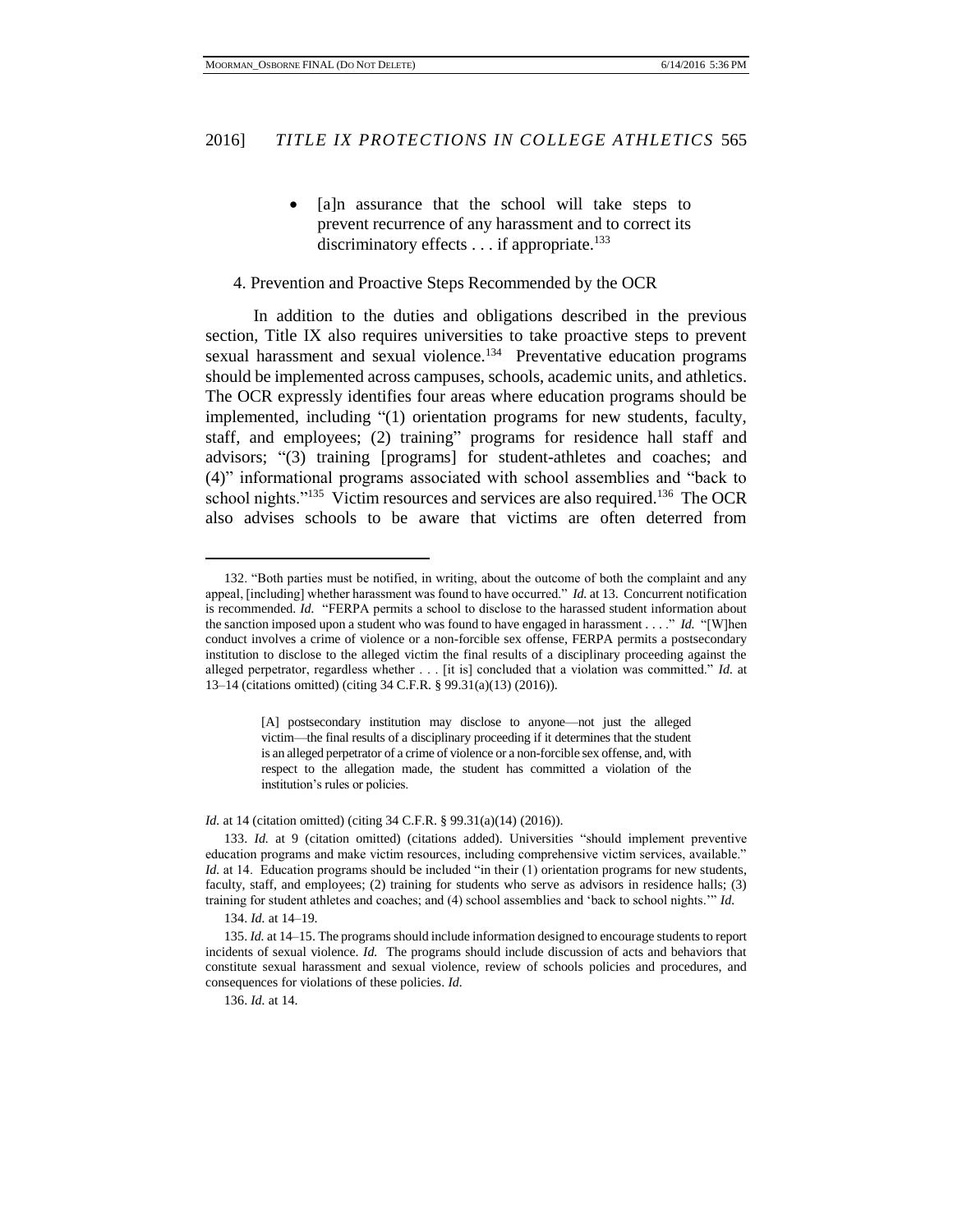reporting incidents of sexual violence if drugs or alcohol were involved, so disciplinary policies need to be evaluated if they might further deter students from reporting violations.<sup>137</sup>

The OCR's guidance also includes specific prevention requirements applicable to the complainant during an ongoing investigation. For example, universities should take interim steps as needed to prevent further harassment or discrimination.<sup>138</sup> Such steps might include providing an escort for the complainant to move safely between classes and activities; ensuring that the complainant and alleged perpetrator do not attend the same classes or reside in the same residence hall; providing counseling, medical, and academic support services; arranging for the complainant to repeat or withdraw from courses without penalty; and reviewing disciplinary actions against the complainant to see if the alleged harassment is connected to the alleged misconduct.<sup>139</sup> Lastly, prevention steps recommended for the general student population include counseling and training services, <sup>140</sup> development and implementation of policies and procedures,<sup>141</sup> and assessment of school investigations and OCR reports.<sup>142</sup>

### *D. 2014 Clarification —Questions and Answers on Title IX and Sexual Violence*

On April 29, 2014, the OCR issued another Title IX guidance clarifying questions raised following the 2011 Dear Colleague Letter with regard

 $\overline{a}$ 

141. *Id.* Policies and procedures should be widely distributed and contain clear definitions of what constitute sexual harassment or violence and how to report, file a complaint, and contact Title IX Coordinator. *Id.* at 17–18. The university should create a committee of students and school officials to ensure students know their rights, how to recognize sex discrimination, and feel comfortable that school officials will respond promptly and equitably to reports. *Id.* at 18. Policies and grievance procedures should be regularly reviewed and revised to ensure prompt and equitable handling of complaints. *Id.* 

142. *Id.* Universities should periodically assess student activities and conduct independent investigations to determine if school employees with knowledge of sexual harassment or violence failed to carry out their duties. *Id.* Universities should also conduct campus climate evaluations with the involvement of student leaders to assess the effectiveness of prevention efforts and use that information to inform future proactive steps. *Id.* Lastly, the OCR should be informed of all grievances including documentation of the investigation processes and any appeals. *Id.* at 19.

<sup>137.</sup> *Id.* at 15.

<sup>138.</sup> *Id.* at 16.

<sup>139.</sup> *Id.* at 16–17.

<sup>140.</sup> *Id.* at 17. Such services include counseling, health, and victims services to all students, having counselor's on-call to assist victims of sexual harassment or violence, training for Title IX Coordinators and other employees that includes information on the link between alcohol and drugs and sexual harassment and violence, training school law enforcement unit personnel on the university's Title IX responsibilities, informing students of their options to notify law enforcement, and providing assistance for notifying these authorities. *Id.*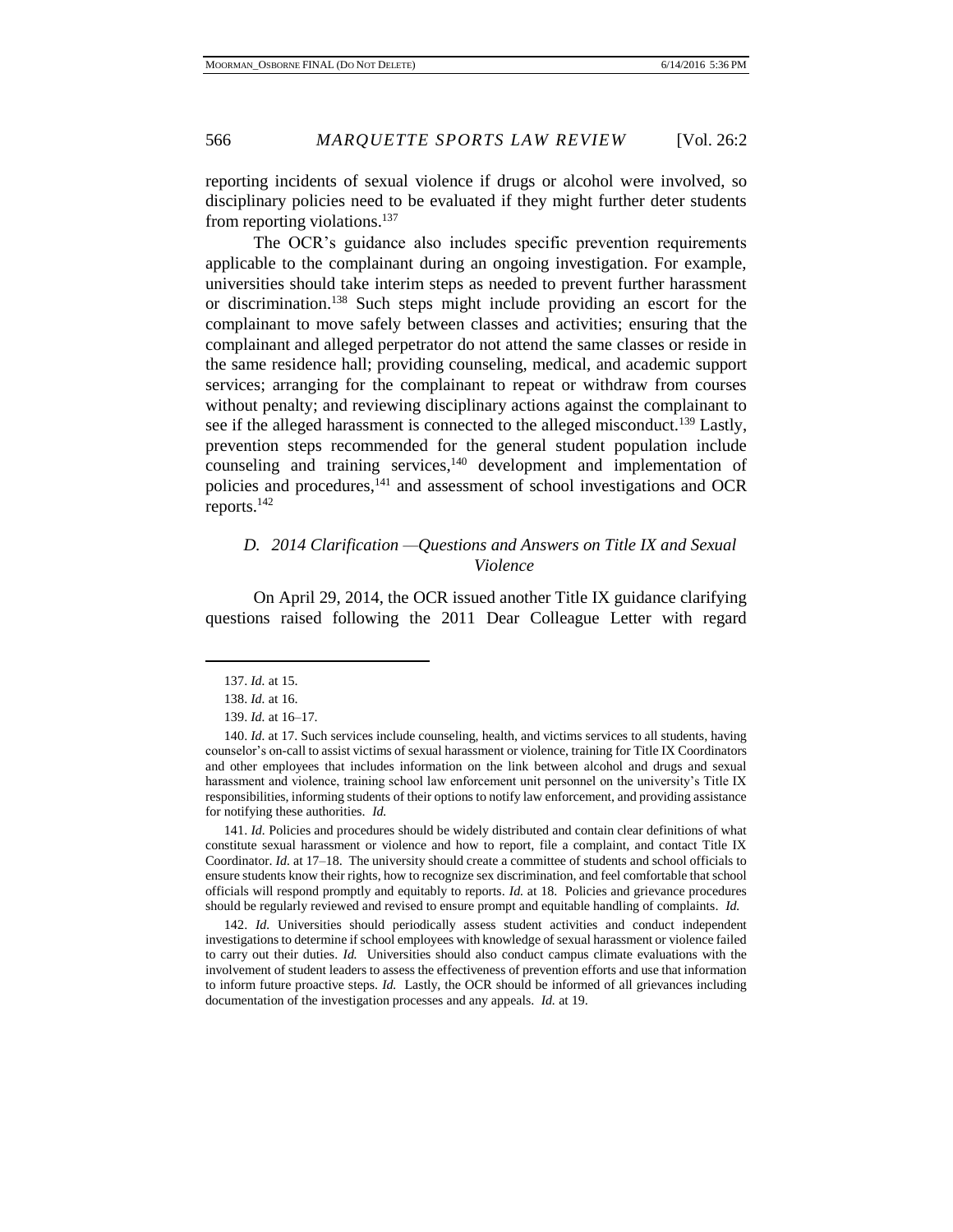specifically to sexual violence.<sup>143</sup> As previously mentioned, the  $2011$  Dear Colleague Letter addressed both sexual harassment and sexual violence and provided a framework to guide universities' Title IX compliance efforts. The guiding principles of that framework clarified that sexual violence raised unique concerns for universities and required specialized and proactive efforts. Key elements of the framework included the universities' independent responsibility to investigate allegations of sexual violence, develop and publish non-discrimination policies and grievance procedures for sexual violence, designate and train one or more Title IX Coordinators, and understand the interplay between Title IX, FERPA, and the Clery Act.

Based on numerous requests for technical assistance following the 2011 Dear Colleague Letter, the OCR determined that institutions needed additional guidance regarding their obligations under Title IX specifically related to addressing sexual violence as a form of sexual harassment. Thus, the 2014 Clarification provided, in question and answer format, further clarification on institutions' duties and responsibilities related solely to sexual violence.<sup>144</sup> The most consequential areas of clarification related to (1) notice and responsible employees; (2) timeliness and conduct of investigations; (3) protected students and covered activities; (4) role and responsibilities of the Title IX Coordinator;  $(5)$  confidentiality; and  $(6)$  interim measures and remedies.<sup>145</sup>

1. Notice and Responsible Employees

The responsible employee clarification relates directly to whether a university is on notice of potential discrimination that is a required element of a Title IX claim.<sup>146</sup> Universities often defend against Title IX cases contending they were not aware of the potential discrimination because an appropriate university employee was not notified of the allegations.<sup>147</sup> The 2014 Guidance helps to clarify when a university is on notice by clarifying which employees are responsible to report alleged violations and the range of persons who might inform university officials of potential violations.<sup>148</sup> A responsible

<sup>143.</sup> *See generally* 2014 DOE GUIDANCE, *supra* note 4.

<sup>144.</sup> *See generally id.* 

<sup>145.</sup> *See generally id.*

<sup>146.</sup> *Id.* at 14–18.

<sup>147.</sup> *Id.* at 15; *see also* Gebser v. Lago Vista Indep. Sch. Dist., 524 U.S. 274, 277 (1998) (holding schools could only be liable for money damages in a private lawsuit if there is actual notice to school officials with authority to address the alleged discrimination).

<sup>148.</sup> *See generally* 2014 DOE GUIDANCE, *supra* note 4. A university can receive notice of sexual violence from students, parents, friends of victims, staff, campus law enforcement, faculty, administrators, and persons responsible for reporting. *Id.* at 2. A university may also receive notice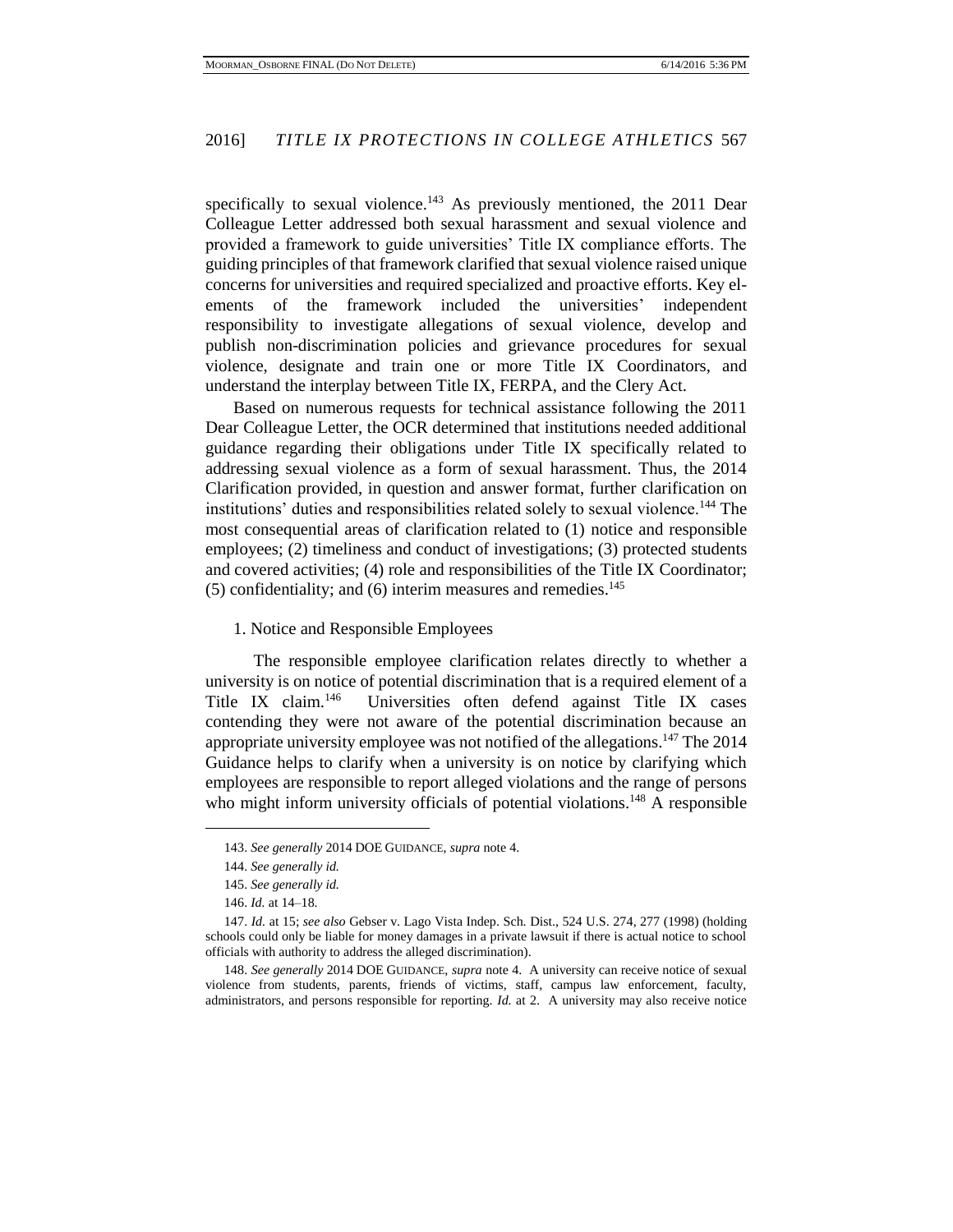employee is an individual obligated to report incidents of alleged sexual violence to the Title IX Coordinator or other appropriate school designee.<sup>149</sup> Universities are required to address sexual violence that they knew or should have known occurred.<sup>150</sup> Thus, if a responsible employee has knowledge, but fails to report that information as required to the Title IX Coordinator, the notice requirement is satisfied because the university should have known of the sexual violence had the responsible employee met his or her obligations to report.<sup>151</sup>

The OCR's 2001 Guidance defined a responsible employee as any employee with authority to redress sexual violence who has been given the duty of reporting, other appropriate school designees, and those persons whom a student could reasonably believe has the authority or duty.<sup>152</sup> The 2014 Guidance provides that the concept of a responsible employee under the OCR's administrative enforcement is broader than the notice standards set forth in Gebser.<sup>153</sup> "[W]hen a responsible employee knows or reasonably should know of possible sexual violence, OCR deems a school to have notice of the sexual violence."<sup>154</sup>

2. Timeliness and Conduct of Investigations

The 2011 Dear Colleague Letter contained a sixty-calendar day timeframe for investigations.<sup>155</sup> The 2014 Clarification explains that this timeframe refers to the entire investigation process including fact-finding, conducting any hearing(s), engaging in a decision making process to determine whether the sexual violence occurred and created a hostile environment, and determining corrective actions including sanctions against the perpetrator and remedies for the complainant and university community. However, the sixty-day timeframe is not a firm requirement, but rather representative of a typical case to ensure prompt and equitable resolutions. The OCR evaluates each investigation on a case-by-case basis to determine whether the prompt and equitable standard was satisfied.<sup>156</sup> Affected students should receive regular progress reports.<sup>157</sup>

from indirect sources, such as social networking sites and the media. *Id.*

<sup>149.</sup> *Id.* at 15–16. School counselors are exempt from these reporting requirements. *Id.* at 14–15. 150. *Id.* at 14.

<sup>151.</sup> *Id.* at 14–15.

<sup>152.</sup> *Id.* at 15.

<sup>153.</sup> *Id.* at 15 n.23.

<sup>154.</sup> *Id.* at 15.

<sup>155.</sup> *Id.* at 31.

<sup>156.</sup> *Id.* at 32. Many factors can impact the timing of an investigation including the complexity of the investigation, severity of the conduct, parallel criminal investigations, and school breaks. *Id.* 157. *Id.*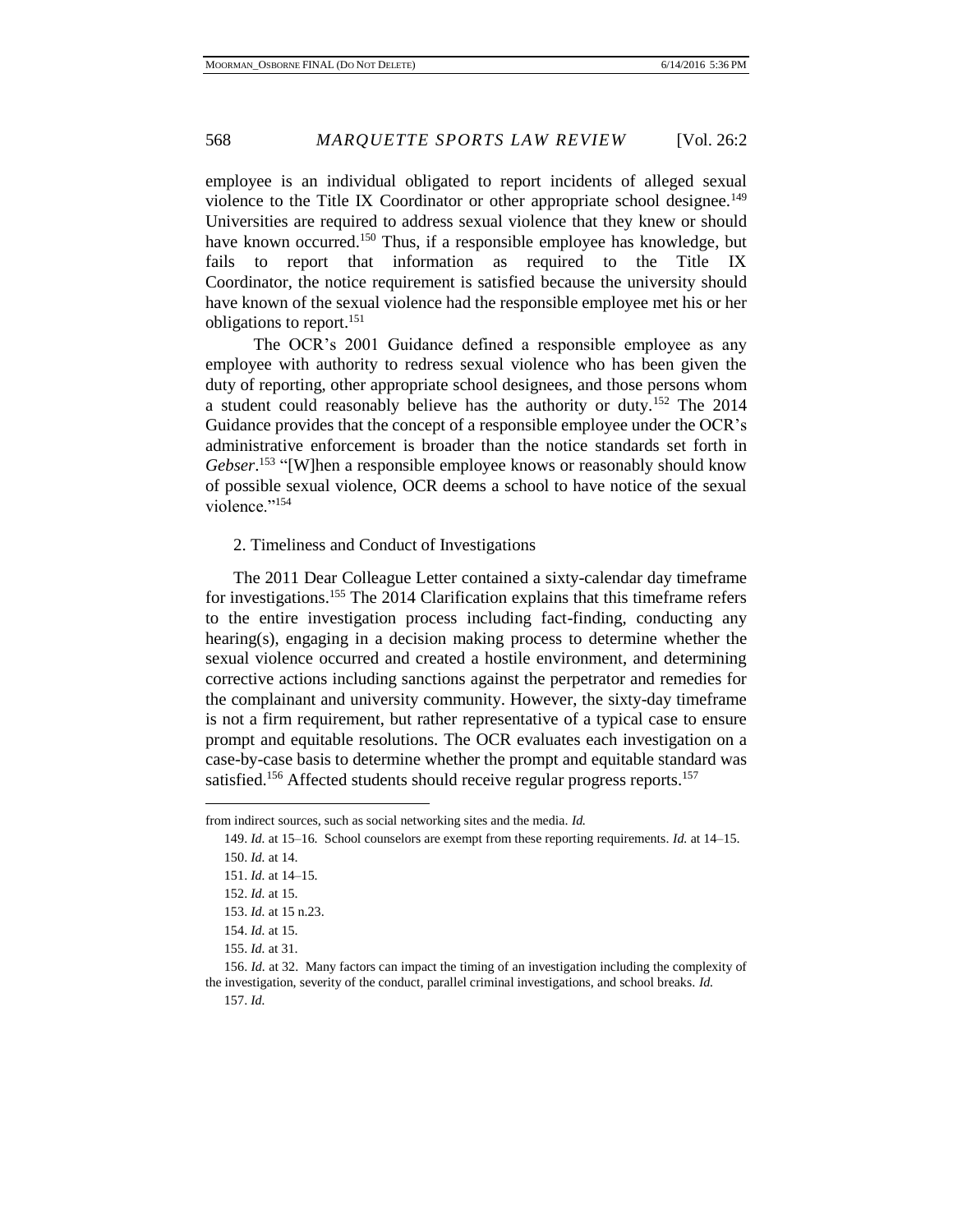The 2014 Guidance re-emphasizes that a university's investigation is independent of any parallel criminal investigation and the university investigation should not be delayed until a criminal investigation is concluded.<sup>158</sup> There may be some brief delays in the fact-finding phase while the criminal investigation proceeds, but those typically last only a few days.<sup>159</sup> Lastly, the OCR clarifies that during all phases of an investigation, the complainant and alleged perpetrator must be treated equally.<sup>160</sup> For example, if witnesses are permitted, both parties may present witnesses; if appeals are provided, both parties must have the right to appeal; and if lawyers or advisors are permitted, lawyers or advisors must be permitted equally for both parties.<sup>161</sup>

#### 3. Protected Students and Covered Activities

The OCR clarifies that Title IX covers all students. The 2014 Guidance expressly addresses lesbian, gay, bisexual, and transgender (LGBT) students, students with disabilities, and international students.<sup>162</sup> LGBT youth report high rates of sexual harassment and sexual violence. Universities should use the same procedures for investigating and resolving allegations related to LGBT students as other students and should also ensure their staff is provided culturally competent counseling.<sup>163</sup> If an allegation involves a student with a disability, additional federal civil rights law may also be implicated and require the university to investigate and resolve the complaint.<sup>164</sup> Additionally, unique issues may arise when an international student on a student visa experiences sexual violence. For example, a victim of sexual violence may often take a reduced course load or seek to withdraw from classes to recover from the sexual violence. However, an international student must maintain full-time student status to fulfill his or her visa requirements; thus, the officials responsible for counseling international students need training on how to handle these special issues and counsel the students on how his or her visa may be impacted, taking care to prevent the student's immigration status from

<sup>158.</sup> *Id.* at 1, 28.

<sup>159.</sup> *See id.* at 28.

<sup>160.</sup> *Id.* at 26–37.

<sup>161.</sup> *Id.* at 26.

<sup>162.</sup> *Id.* at 5.

<sup>163.</sup> *Id.* at 5–6.

<sup>164.</sup> *Id.* at 6–7. For example, "Section 504 of the Rehabilitation Act of 1973 . . . prohibits disability discrimination [in] public and private entities that receive federal financial assistance, and Title II of the Americans with Disabilities Act of 1990 . . . prohibits disability discrimination by all . . . public entities." *Id.* at 6 n.12.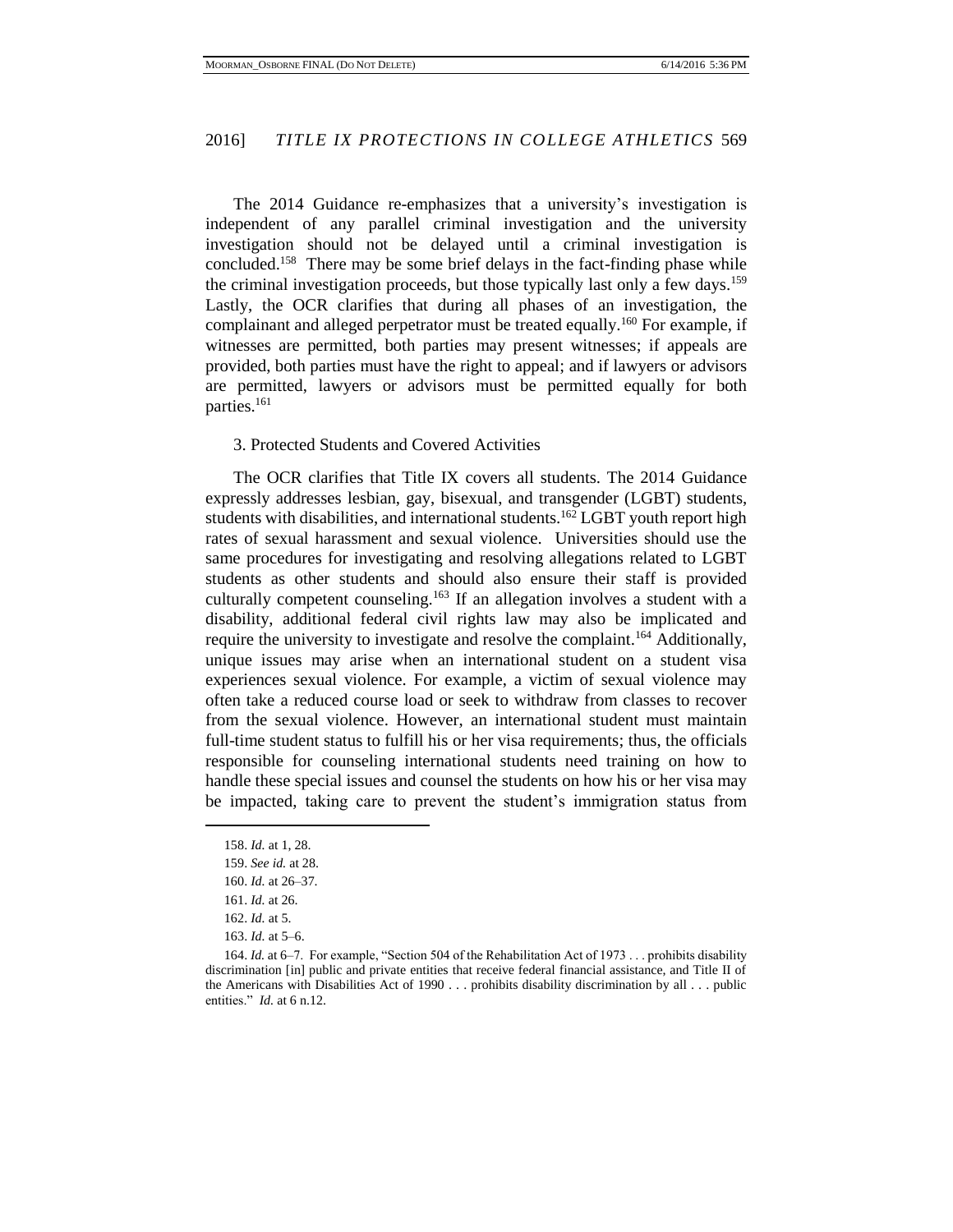deterring the student from filing a Title IX complaint.<sup>165</sup>

#### 4. Role and Responsibilities of the Title IX Coordinator

The 2014 Guidance reiterates the essential core responsibilities of the Title IX Coordinator to oversee universities' responses to Title IX reports and complaints and to identify and address any patterns of systemic problems. "If a [university] designates more than one Title IX Coordinator, the . . . notice of nondiscrimination and Title IX grievance procedures should describe each coordinator's responsibilities, and [a single] coordinator should be designated as having ultimate oversight responsibility."<sup>166</sup> All Title IX Coordinators must have appropriate qualifications, training, authority, and time to address complaints throughout the institution. The listing of individuals who should likely not be designated as Title IX Coordinators due to potential conflicts of interest was expanded to include disciplinary board members, general counsel, dean of students, and athletics directors. <sup>167</sup> A full-time Title IX Coordinator minimizes the risk of conflicts of interest and will also ensure sufficient time is available to perform the expected duties.<sup>168</sup>

#### 5. Confidentiality

Often times, complainants wish to remain anonymous and not have their identity revealed or do not wish to pursue an official investigation. The 2014 Guidance strongly supports the student's confidentiality request in cases involving sexual violence. The OCR recognizes that there are situations in which a university may not be able to honor that request and also meet their Title IX obligation. While there is no absolute rule regarding confidentiality, the OCR clearly recognizes the importance of confidentiality protections to ensure, and not deter, reporting. To the extent information must be revealed, the university should notify the complainant of what information will be

<sup>165.</sup> *Id.* at 7–8.

<sup>166.</sup> *Id.* at 11.

<sup>167.</sup> *Id.* at 12.

<sup>168.</sup> *Dear Colleague Letter* (2015), *supra* note 5, at 3. The 2015 Dear Colleague Letter specifically addresses the role and responsibilities of the Title IX Coordinator. *Id.* at 3–4.The OCR emphasized the importance of independence, full-time commitment, and value of having multiple coordinators. *Id.* With regard to independence, the Title IX Coordinator must report directly to senior leadership, such as the university president. *Id.* at 2–3. The OCR also suggests it may be a good practice for larger schools, colleges, and universities to designate multiple Title IX Coordinators either by building, unit, or campus to improve staff and student familiarity with the Title IX Coordinator and more effective training and improved reporting for the school community. *Id.* at 3. However, the 2011 and 2014 expectation that one individual should be designated as the senior coordinator with ultimate oversight responsibility remains intact. *Id.*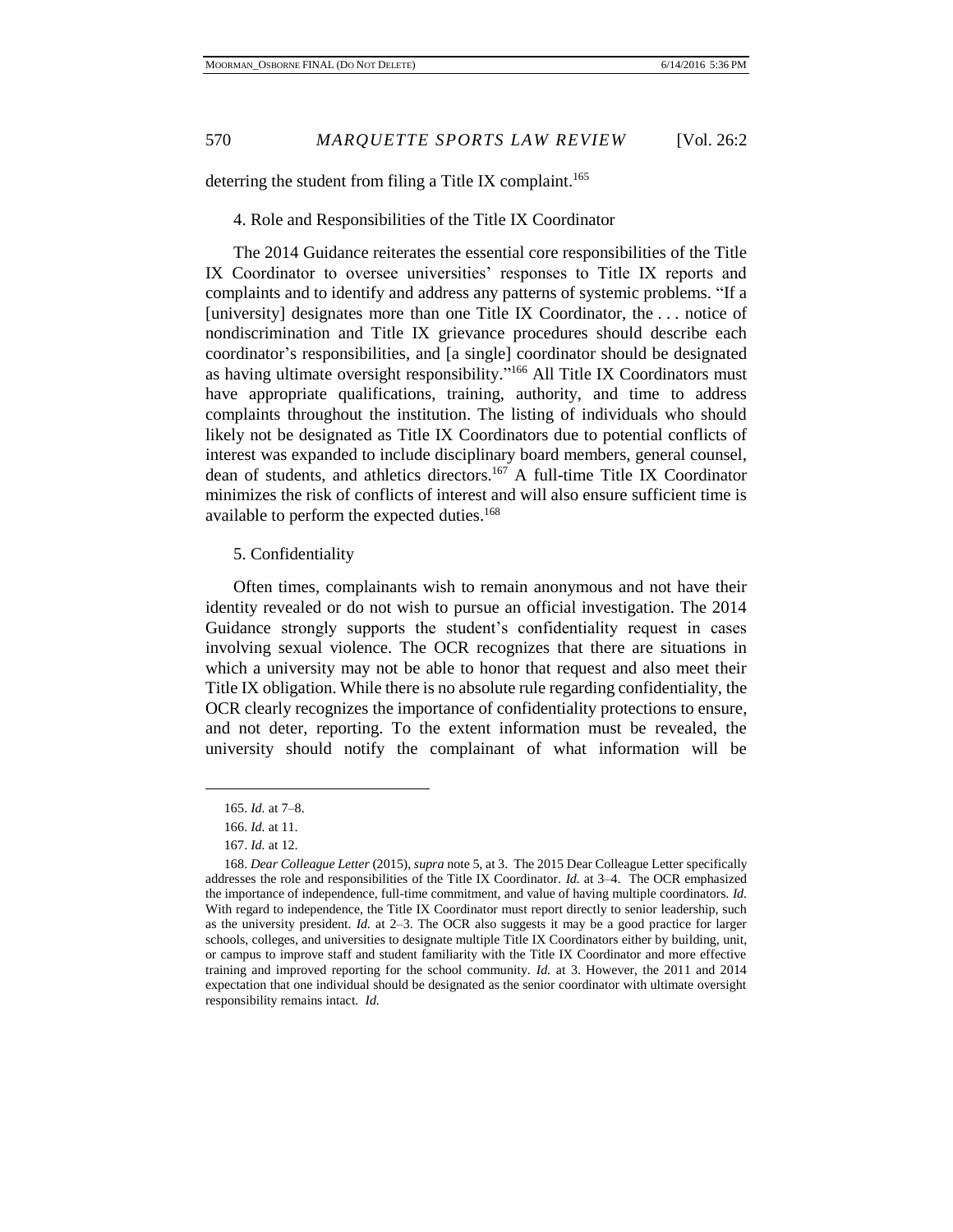disclosed, to whom it will be disclosed, and why it will be disclosed. If a student requests confidentiality, the university should inform him or her that not disclosing his or her identity might limit the university's ability to respond fully to the incident. If the student still requests confidentiality, the university must determine whether it can honor the request and still provide a safe and nondiscriminatory environment. The university's policies and procedures should identify the employee responsible for making these determinations.<sup>169</sup> If the university determines that it can honor the student's request for confidentiality, it may also take other reasonable responsive steps to prevent the recurrence of sexual violence.<sup>170</sup>

#### 6. Interim Measures and Remedies

The 2014 Guidance confirms the need for universities to take immediate steps to address reports of sexual violence. These interim measures should be taken prior to a final outcome to ensure equal access to programs and activities.<sup>171</sup> Interim steps allow universities to prevent a recurrence of the sexual violence while also simultaneously conducting its investigation. Specific interim measures will vary from case to case, but in determining its interim steps, the university should consider the needs expressed by the complainant, the age of the students involved, severity or pervasiveness of the allegations, any continuing effects on the complainant, and whether the complainant and alleged perpetrator share common spaces such as residence and dining halls, classes, transportation, or job locations. <sup>172</sup> If counseling is recommended as an interim measure, the complainant cannot be required to pay for this service.<sup>173</sup> The OCR also provides several general categories of remedies that might be available both to address the specific report of sexual violence, as well as remedies for the broader student population.<sup>174</sup>

This section synthesized and discussed the regulatory framework under

<sup>169.</sup> *Id.* at 2. Normally, the Title IX Coordinator is in the best position to make this determination. *Id.*

<sup>170. 2014</sup> DOE GUIDANCE, *supra* note 4, at 20. Examples of steps that can be taken while still honoring a student's confidentiality request include increasing "supervision, or security . . . where the misconduct occurred; providing [additional] training," revising "school's policies on sexual violence," "conducting climate surveys," notifying and counseling the alleged perpetrator without revealing the complainant's identity, changing living arrangements, and modifying course schedules and assignments. *Id.*

<sup>171.</sup> *Id.* at 21.

<sup>172.</sup> *Id.* at 33.

<sup>173.</sup> *Id.* at 33.

<sup>174.</sup> *Id.* at 34–36.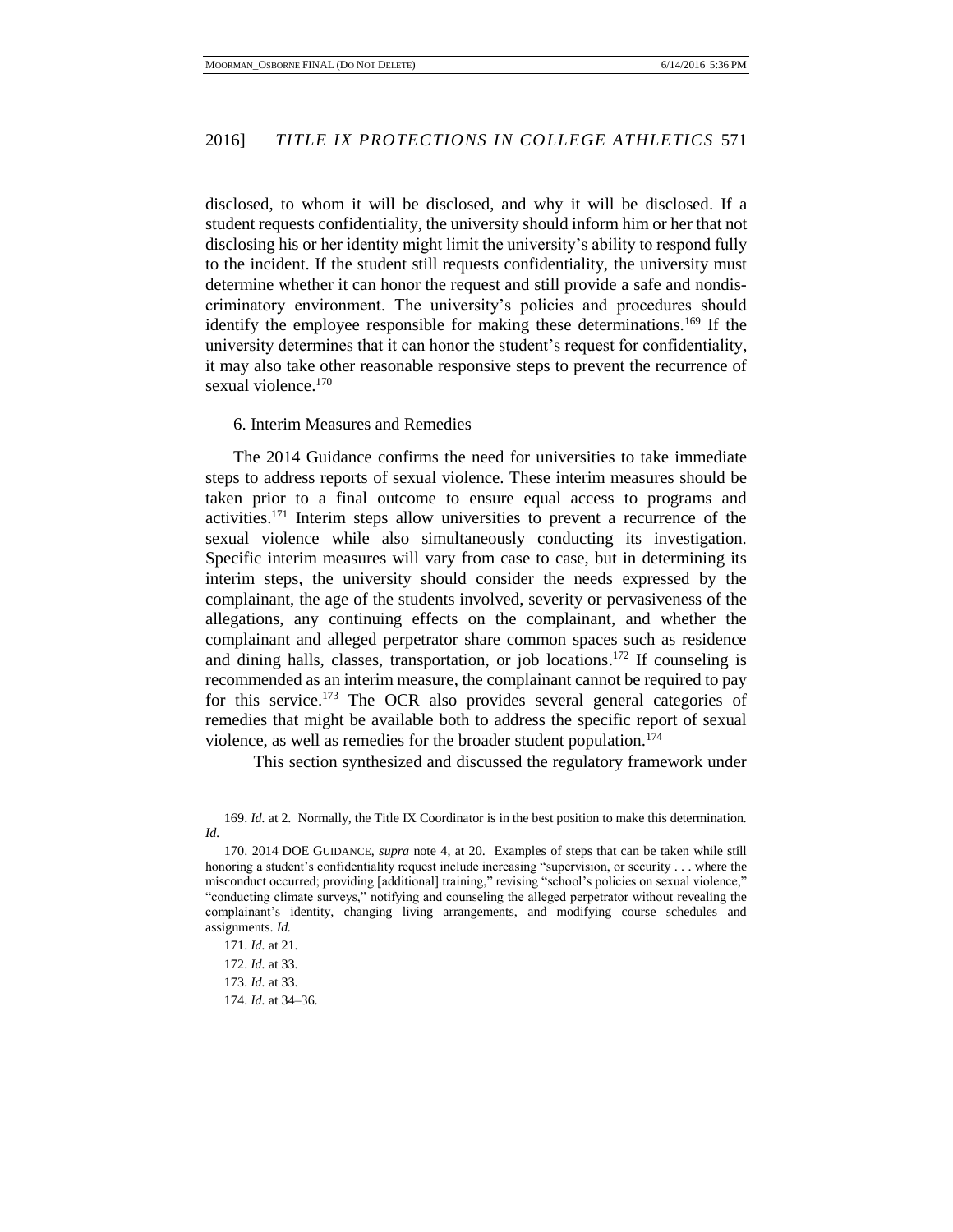572 *MARQUETTE SPORTS LAW REVIEW* [Vol. 26:2

Title IX regarding sexual violence in higher education. The next section will review relevant federal legislation enacted, amended, or proposed since the 2011 Dear Colleague Letter that also impacts an institution's responsibilities to address sexual violence in higher education.

#### *E. Additional Federal Legislation Related to Sexual Violence in Higher Education*

Since the 2011 Dear Colleague Letter and resulting national attention focused on the crisis of sexual violence in higher education, several federal legislative efforts have emerged that also relate to or impact how universities respond to and report efforts to prevent sexual violence.

#### *F. Federal Campus SaVE Act*

The Campus Sexual Violence Elimination Act (Campus SaVE Act) is a 2013 amendment within the Violence Against Women Act to the Clery Act of the Higher Education Act of  $1965$ .<sup>175</sup> The Clery Act is federal law that requires schools to report campus safety policies and all crimes that occur on campus, which are published each year in an Annual Security Report on the institution's website.<sup>176</sup> Crimes that are required to be reported include murder, manslaughter, robberies, burglary, motor vehicle theft, arson, liquor, drug, and weapons possession violations, and forcible and non-forcible sex offenses.<sup>177</sup> Since March 2014, the Clery Act is enforced by the United States Department of Education Clery Act Compliance Division, which processes complaints and may fine institutions up to \$35,000 per violation. The Department of Education may also limit or suspend an institution's federal funding, including federal student aid programs, $178$  but like Title IX, this significant punishment has never been implemented.

The Campus SaVE Act expands the Clery Act in four ways by (1) broadening the range of sexual violence incidents that are required to be

<sup>175.</sup> Higher Education Act of 1965, § 485(f), 20 U.S.C. § 1092(f) (2016), *amended by* Violence Against Women Act of 1994, 42 U.S.C. § 13925 (2016), *amended by* Campus Save Act of 2013, 42 U.S.C. § 13925 (2016).

<sup>176.</sup> *See id.*

<sup>177.</sup> *Id.* § 1092(f)(1)(F)(i).

<sup>178.</sup> Funding may not be terminated until the Department of Education determines that noncompliance cannot be achieved by voluntary means; the recipient is given a hearing before an administrative law judge, who makes a recommendation subject to administrative and judicial review; and a report is filed with the appropriate House and Senate committees and no action is taken on that report for thirty days. *See* 34 C.F.R. §§ 100.6–100.11 (2016).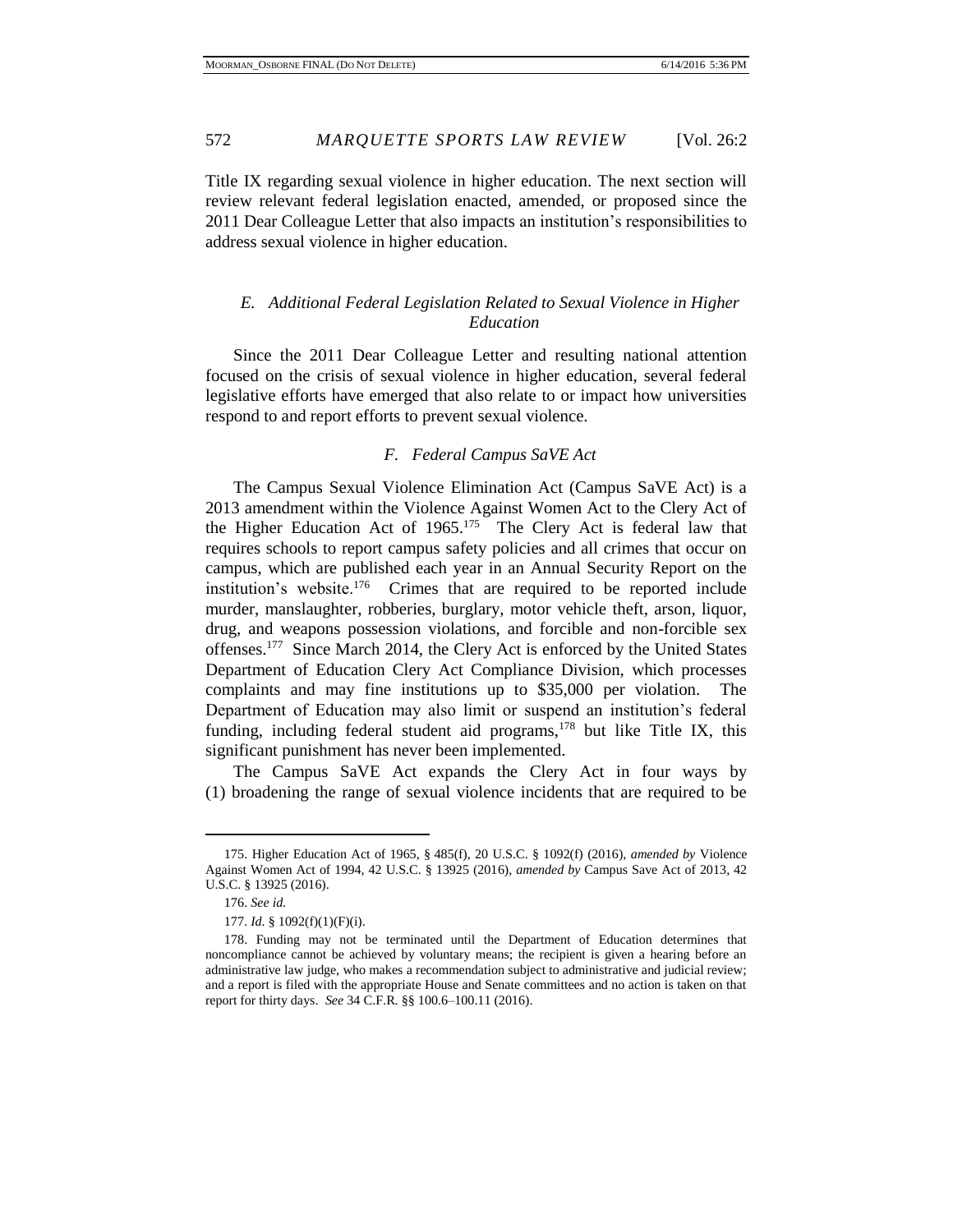reported; (2) improving education and awareness programs so that students (and victims) know their rights; (3) improving the complaint process and requiring equitable disciplinary proceedings; and (4) offering resources from federal agencies for schools to improve their policies, procedures, and practices.<sup>179</sup>

#### 1. Reporting

The Clery Act now requires institutions to report statistics on stalking, dating violence, and domestic violence incidents on campus, in addition to sexual assault and rape.<sup>180</sup> This reporting provides greater transparency about the range of sexually related violent acts that occur on campus. Schools are also required to publish information about the proper procedures for reporting sexual violence, including who to make the report to, to ensure that the statistics accurately reflect the conditions on campus.<sup>181</sup>

#### 2. Educational Programs

While the Title IX sexual violence guidance recommends educational programs, the Campus SaVE Act requires specific prevention and awareness programs.<sup>182</sup> "[P]rimary prevention and awareness programs" are required in orientation for new students and employees.<sup>183</sup> Required components of this programming include a definitive statement that acts of sexual violence are prohibited; <sup>184</sup> definitions of the various acts of sexual violence including stalking, dating violence, domestic violence, and sexual assault;<sup>185</sup> a description of how consent to sexual activity is defined in that jurisdiction;<sup>186</sup> risk reduction measures to recognize dangerous behaviors and to reduce or avoid incidents; <sup>187</sup> education on bystander intervention; <sup>188</sup> and information on the institution's policies and procedures for reporting and discipline.<sup>189</sup> The

<sup>179.</sup> *See Understanding the Campus SaVE Act*, KNOW YOUR IX, http://knowyourix.org/understanding-the-campus-save-act/ (last visited June 9, 2016).

<sup>180. 20</sup> U.S.C. § 1092(f)(1)(F)(iii); § 1092(1)(J)(6)(A)(i).

<sup>181.</sup> *Id.* § 1092(f)(1)(A).

<sup>182.</sup> *Id.* § 1092(f)(1)(J)(8)(B).

<sup>183.</sup> *Id.* § 1092(f)(1)(J)(8)(B)(i)(I).

<sup>184.</sup> *Id.* § 1092(f)(1)(J)(8)(B)(i)(I)(aa).

<sup>185.</sup> *Id.* § 1092(f)(1)(J)(8)(B)(i)(I)(bb).

<sup>186.</sup> *Id.* § 1092(f)(1)(J)(8)(B)(i)(I)(cc).

<sup>187.</sup> *Id.* § 1092(f)(1)(J)(8)(B)(i)(I)(ee).

<sup>188.</sup> *Id.* § 1092(f)(1)(J)(8)(B)(i)(I)(dd).

<sup>189.</sup> *Id.* § 1092(f)(1)(J)(8)(B)(i)(I)(ff).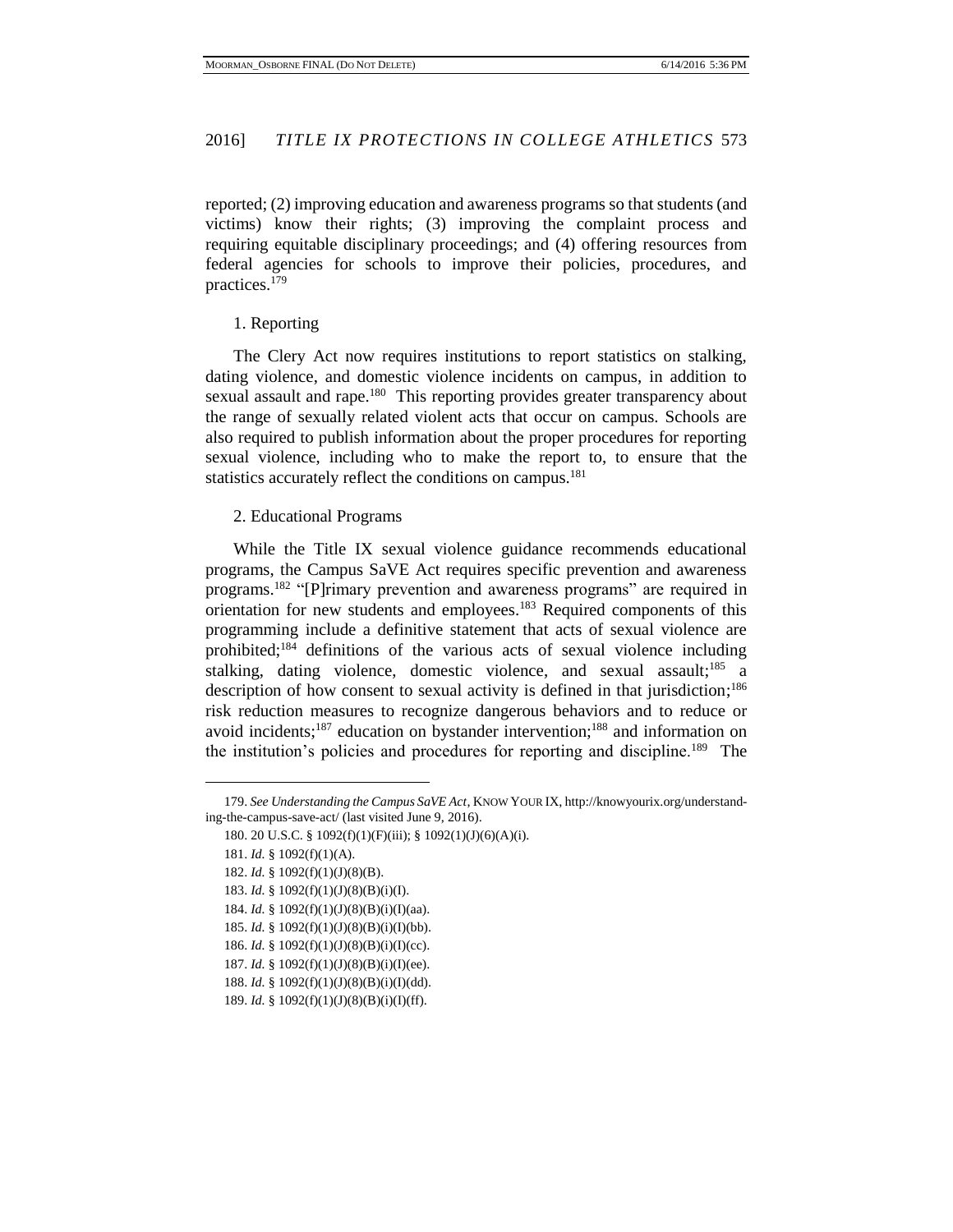goal for mandatory education is to increase awareness and therefore reduce the number of sexual violence incidents on campus.

3. Complaint Process and Disciplinary Hearings

As previously indicated, the institution is required to publish and make readily available information on how to report incidents and who to report them to.<sup>190</sup> The procedures that the university will follow once an incident has been reported must be developed and distributed.<sup>191</sup> The Campus SaVE Act is silent relative to the investigation process but reiterates the Title IX sexual violence guidance to "provide a prompt, fair, and [impartial] investigation and resolution."<sup>192</sup> Training on sexual violence issues is required for the officials who conduct the investigations and hearings, $193$  and most of the emphasis in the Campus SaVE Act focuses on providing an equitable process for both the victim and the accused.<sup>194</sup> The rights of both parties include having an advisor present throughout the disciplinary process,  $195$  receiving the results of the final proceeding in writing,<sup>196</sup> and having the ability to appeal the disciplinary decision.<sup>197</sup> Institutions must adhere to the protective measures and sanctions included in the policies and procedures.<sup>198</sup>

4. Victims' Rights

Colleges have a responsibility to protect victim's rights, which include confidentially protecting the identity of victims.<sup>199</sup> The procedures that the victim should follow when an act of sexual violence occurs must be in writing.<sup>200</sup> This requirement includes publishing information for the victim on the importance of preserving the evidence of the crime<sup>201</sup> and providing options about notifying law enforcement<sup>202</sup> or declining to notify them.<sup>203</sup>

- 194. *Id.* § 1092(f)(1)(J)(8)(B)(iv)(II).
- 195. *Id.*
- 196. *Id.* § 1092(f)(1)(J)(8)(B)(iv)(III).
- 197. *Id.* § 1092(f)(1)(J)(8)(B)(iv)(III)(bb).
- 198. *Id.* § 1092(f)(1)(J)(8)(B)(ii).
- 199. *Id.* § 1092(f)(1)(J)(8)(B)(v).
- 200. *Id.* § 1092(f)(1)(J)(8)(B)(iii).
- 201. *Id.* § 1092(f)(1)(J)(8)(B)(iii)(I).
- 202. *Id.* § 1092(f)(1)(J)(8)(B)(iii)(III)(aa).
- 203. *Id.* § 1092(f)(1)(J)(8)(B)(iii)(III)(cc).

<sup>190.</sup> *Id.* § 1092(f)(1)(J)(8)(A)(ii).

<sup>191.</sup> *Id.*

<sup>192.</sup> *Id.* § 1092(f)(1)(J)(8)(B)(iv)(I)(aa).

<sup>193.</sup> *Id.* § 1092(f)(1)(J)(8)(B)(iv)(I)(bb).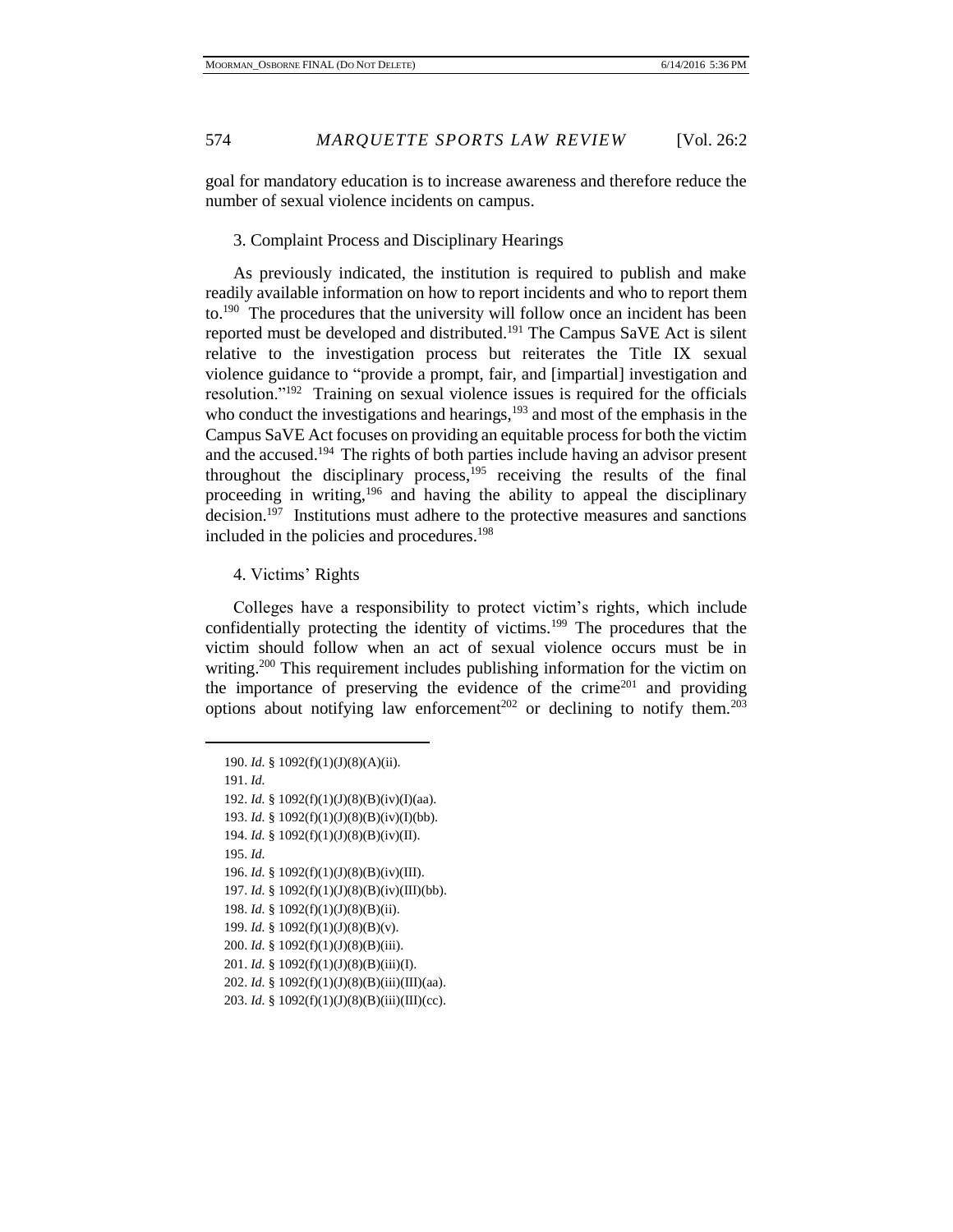Victims must be notified about counseling, health and victim advocacy programs, and availability of legal assistance and other services available either on-campus or off-campus. $204$  Victims must also be notified in writing about the options related to changing living and academic arrangements as well as transportation and work environments.<sup>205</sup> Finally, individuals who exercise their rights under the Campus SaVE Act cannot be intimidated or retaliated against.<sup>206</sup>

#### 5. Federal Resources

A significant criticism of the 2011 Title IX Sexual Violence guidance was that it required developing policies and procedures but failed to provide information on how to do so. The Campus SaVE Act requires the United States Attorney General and the Secretary of Health and Human Services to develop information on best practices and to distribute that information to all colleges and universities.<sup>207</sup> Successful institutional policies, prevention programs, and proper responses to sexual violence incidents "based on evidence-based outcome measurements" will be provided.<sup>208</sup>

#### *G. Safe Campus Act*

While the Title IX guidance and Campus SaVE Act have had an immediate impact on raising awareness about sexual violence on campus, as evidenced by the dramatic rise in the number of incidents reported, federal legislation is currently being considered that would undermine most of the progress that has been made. The Safe Campus Act of  $2015^{209}$  is a proposal to amend the Higher Education Act of 1965 (which includes Title IX) by adding "Part F – Treatment of Allegations of Sexual Violence."<sup>210</sup> The proposal narrows the definition of sexual violence to criminal definitions of battery, sexual assault, and rape and would no longer include stalking, dating violence, or domestic violence.<sup>211</sup> It would also only encourage education programs and

<sup>204.</sup> *Id.* § 1092(f)(1)(J)(8)(B)(vi). 205. *Id.* § 1092(f)(1)(J)(8)(B)(vii). 206. *Id.* § 1092(f)(1)(J)(17). 207. *Id.* § 1092(f)(1)(J)(16)(B). 208. *Id.* 209. H.R. 3403, 114th Cong. (2015). 210. *Id.* § 2(a). 211. *Id.* § 161(b)(3).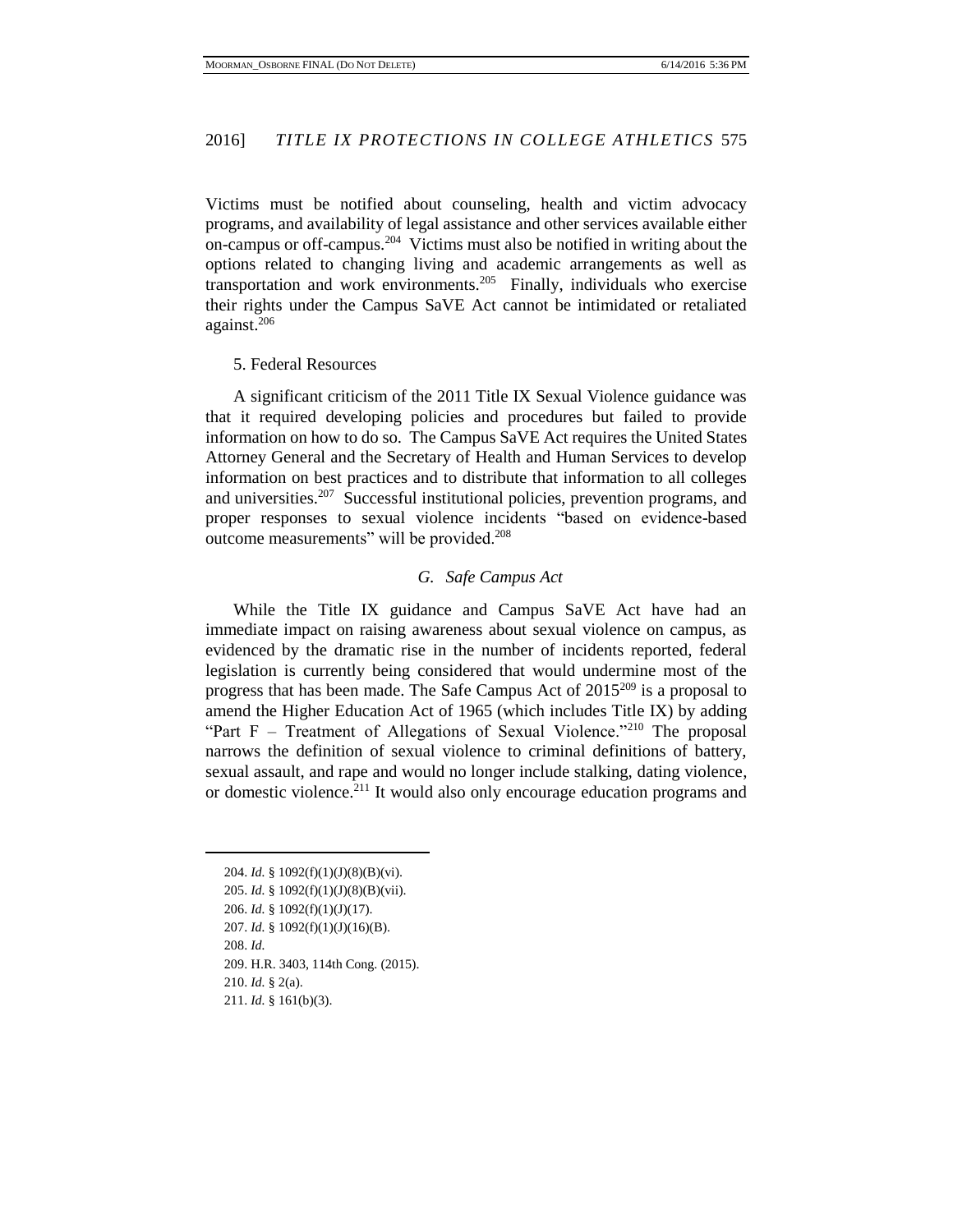support services, $2^{12}$  revoking the mandates of the Campus SaVE Act that requires these programs and services. Volunteer advisors for student organizations would not be required to serve as a "campus security authority" for mandatory reporting purposes,  $2^{13}$  weakening the ability for the institution to properly respond and investigate.

Perhaps the most limiting aspect of the proposed legislation is the section detailing the "role of law enforcement agencies in investigation of allegations of sexual violence."<sup>214</sup> This section would prevent campus Title IX investigators from responding immediately and conducting a prompt and thorough investigation for at least thirty days while public law enforcement officers conduct a criminal investigation and for subsequent thirty-day periods until their investigations are complete.<sup>215</sup> The school is prohibited from conducting disciplinary proceedings until law enforcement investigations are completed<sup>216</sup> and may never conduct disciplinary proceedings if the alleged victim is not willing to report the sexual violence allegations to law enforcement within forty-eight hours.<sup>217</sup> The proposal does allow institutions to "impose interim sanctions" if it is determined that these sanctions are "a reasonable measure to promote campus safety and student well-being.<sup>"218</sup> These temporary sanctions would be limited to fifteen days for an individual or ten days for a student organization and could only be extended if there is proof that the sanctions are "necessary because the student poses an immediate threat to campus safety and student well-being."<sup>219</sup> Interim sanctions would expire upon completion of law enforcement's criminal investigation unless a criminal indictment was issued.<sup>220</sup> Additionally, if the alleged victim files a joint request with law enforcement officials to not impose sanctions on the alleged perpetrator, the institution would not be able to impose sanctions at all.<sup>221</sup> The final nail in the coffin undermining Title IX is the safe harbors provision that prevents institutions from Title IX claims for failure to investigate.<sup>222</sup>

The proposal also imposes higher due process standards on disciplinary proceedings than are typically required of administrative hearings within

 $\overline{a}$ 

222. *Id.* § 163(d)(1).

<sup>212.</sup> *Id.* § 162(a)–(b).

<sup>213.</sup> *Id.* § 162(c)(1)–(2).

<sup>214.</sup> *Id.* § 163. 215. *Id.* § 163(b)(2). 216. *Id.* § 163(b)(1).

<sup>217.</sup> *Id.* § 163(a)(1)–(2).

<sup>218.</sup> *Id.* § 163(c)(1).

<sup>219.</sup> *Id.* § 163(c)(2)(A).

<sup>220.</sup> *Id.* § 163(c)(3).

<sup>221.</sup> *Id.* § 163(c)(4).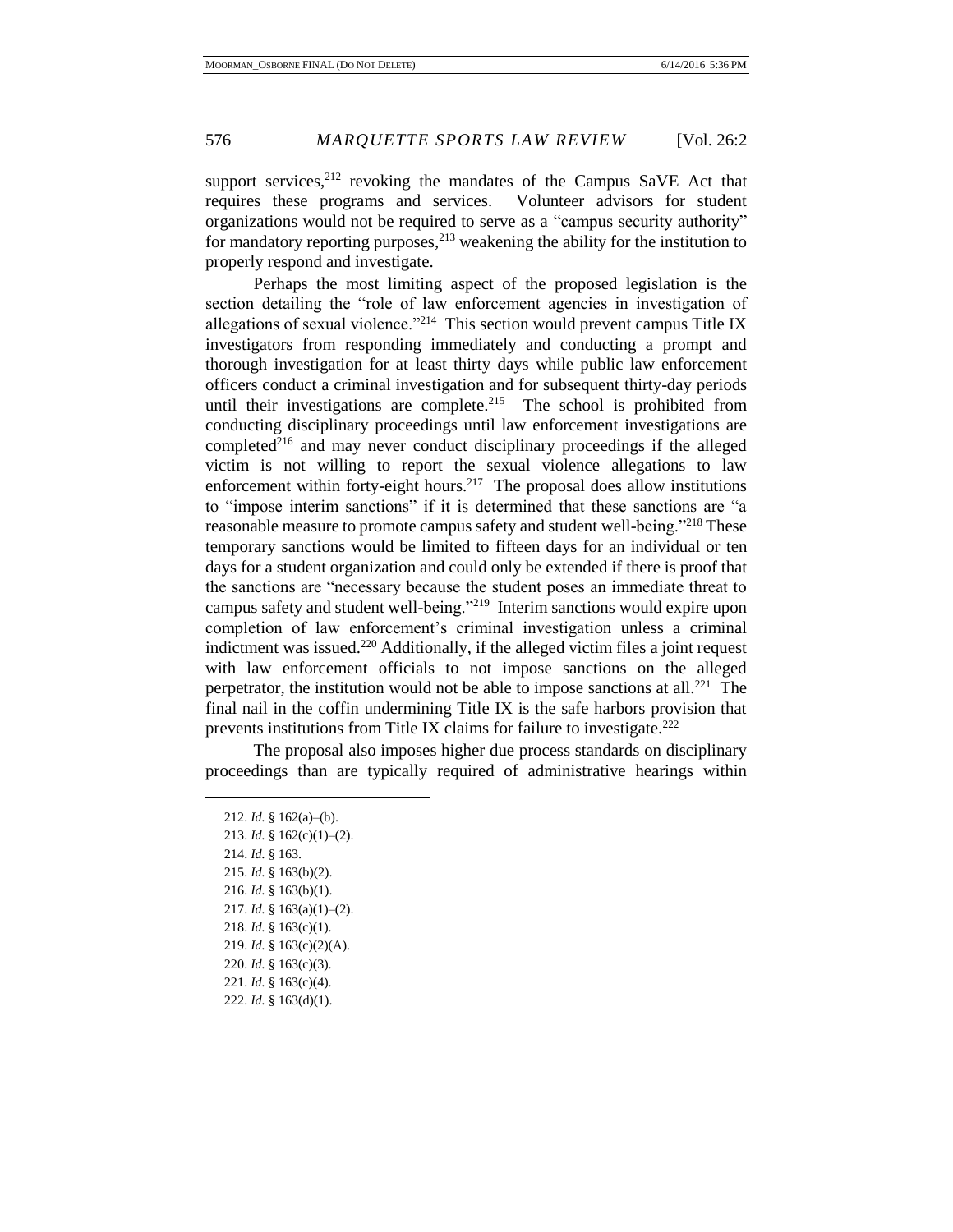higher education. A written notice detailing all allegations and describing possible sanctions must be provided to all parties at least two weeks prior to a hearing.<sup>223</sup> Similar to procedures in a civil trial, defendants must have "a meaningful opportunity to admit or contest the allegation."<sup>224</sup> Additionally, "access to all material evidence" must be provided at least one week prior to any proceedings.<sup>225</sup> Each student would also be entitled to be represented by an attorney (or other advocate) throughout the entire process.<sup>226</sup> Civil trial procedures allowing cross examination, through written questions submitted to the hearing officer, of the parties and witnesses would also be allowed<sup>227</sup> contrary to research indicating that this type of confrontational proceeding further victimizes the accuser. Finally, instead of an internal appeals process, the proposal allows for an appeal directly to a federal district court and allows for damages to the prevailing party.<sup>228</sup>

#### IV. DISCUSSION AND IMPLICATIONS FOR COLLEGE AND ATHLETICS ADMINISTRATORS

The DOE guidance documents discussed above provide a framework for organizing Title IX compliance efforts related to sexual violence. Many elements of the DOE requirements directly relate to or impact athletics. As discussed in Section II, both student-athletes and athletics administration are often centrally involved in cases involving sexual violence. Student-athletes are disproportionately represented among sexual violence perpetrators relative to their numbers among the general student body and many instances of direct involvement of athletics in investigations and disciplinary processes were identified.

#### *A. DOE Guidance Impact on Athletics*

The DOE guidance documents integrate several requirements and examples specifically applied to athletics. For example, we know that the Director of Athletics should not be a designated Title IX Coordinator due to a conflict of interest.<sup>229</sup> The practice of having anyone in athletics responsible for

<sup>223.</sup> *Id.* § 164(a)(1).

<sup>224.</sup> *Id.* § 164(a)(2).

<sup>225.</sup> *Id.* § 164(a)(3).

<sup>226.</sup> *Id.* § 164(a)(4).

<sup>227.</sup> *Id.* § 164(a)(5).

<sup>228.</sup> *Id.* § 164(c).

<sup>229.</sup> *Dear Colleague Letter* (2015), *supra* note 5, at 3.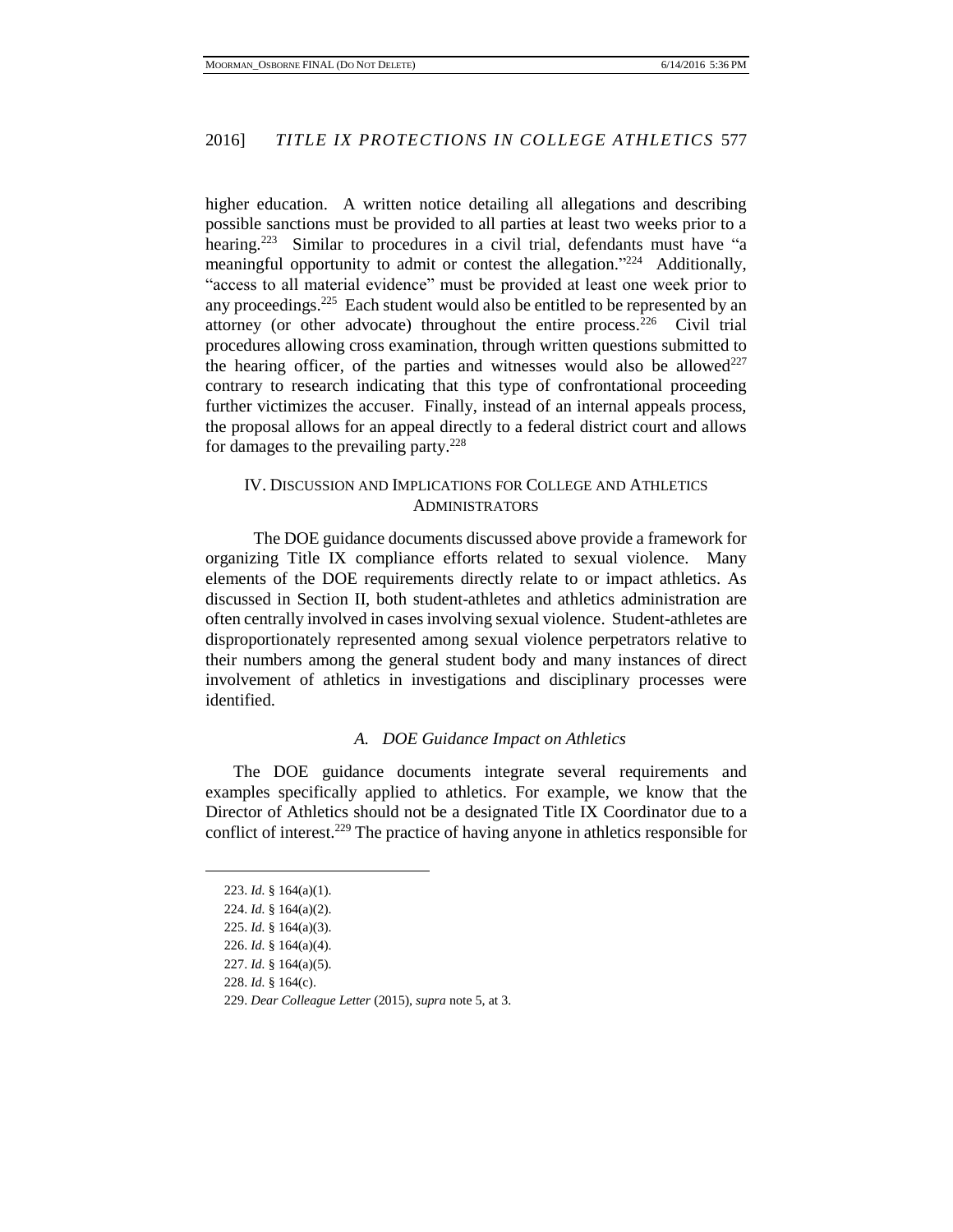investigating reports of sexual violence has also been sharply criticized by Senator McCaskill's subcommittee task force. It is reasonable to conclude that no person whose full-time employment resides in athletics should have any Title IX Coordinator responsibilities for sexual violence reports. Thus, while athletics personnel may naturally have responsibility for Title IX compliance with regard to gender equity in athletics, neither those same personnel, nor other athletics personnel should have responsibility for Title IX sexual violence compliance. Quite the contrary, the designated Title IX Coordinator should be provided access to any and all information needed to monitor the university's policies and procedures including information related to a student's participation in athletics independent of the athletics department.<sup>230</sup>

The 2011 Dear Colleague Letter makes it clear that the grievance procedures must apply to all students including athletes and expressly states that "complaints must not be addressed solely by athletics department procedures."<sup>231</sup> The 2011 Dear Colleague Letter also requires training for student-athletes and coaches as part of the university's education and prevention program.<sup>232</sup> It further requires information about sexual violence be included in student-athlete handbooks and policies, rules, and resources specific to sexual violence be provided for coaches.<sup>233</sup> Lastly, the 2011 Dear Colleague Letter illustrates a university's responsibility to protect third parties from sexual harassment or violence to include a visiting student-athlete.<sup>234</sup>

The 2014 Guidance also identifies athletic coaches as persons likely to witness or receive reports of sexual violence and, thus, should be provided specific training for handling these reports consistent with university policy and procedures and should also be protected from retaliation for formally or informally reporting complaints or participating in investigations.<sup>235</sup> Targeted training for groups of students such as an athletic team is also included among the many examples of interim remedies that can be taken to protect the broader student population.<sup>236</sup> Athletic team travel is identified among the variety of off-campus activities that are clearly covered by Title IX's mandate.<sup>237</sup> Additionally, even acts by a visiting student-athlete against a home athlete or

<sup>230.</sup> *Id.* at 4.

<sup>231.</sup> *Dear Colleague Letter* (2011), *supra* note 1, at 8 n.22.

<sup>232.</sup> *Id.* at 14.

<sup>233.</sup> *Id.* at 15.

<sup>234.</sup> *Id.* at 4 n.11.

<sup>235. 2014</sup> DOE GUIDANCE, *supra* note 4, at 38, 42.

<sup>236.</sup> *Id.* at 36.

<sup>237.</sup> *Id.* at 29.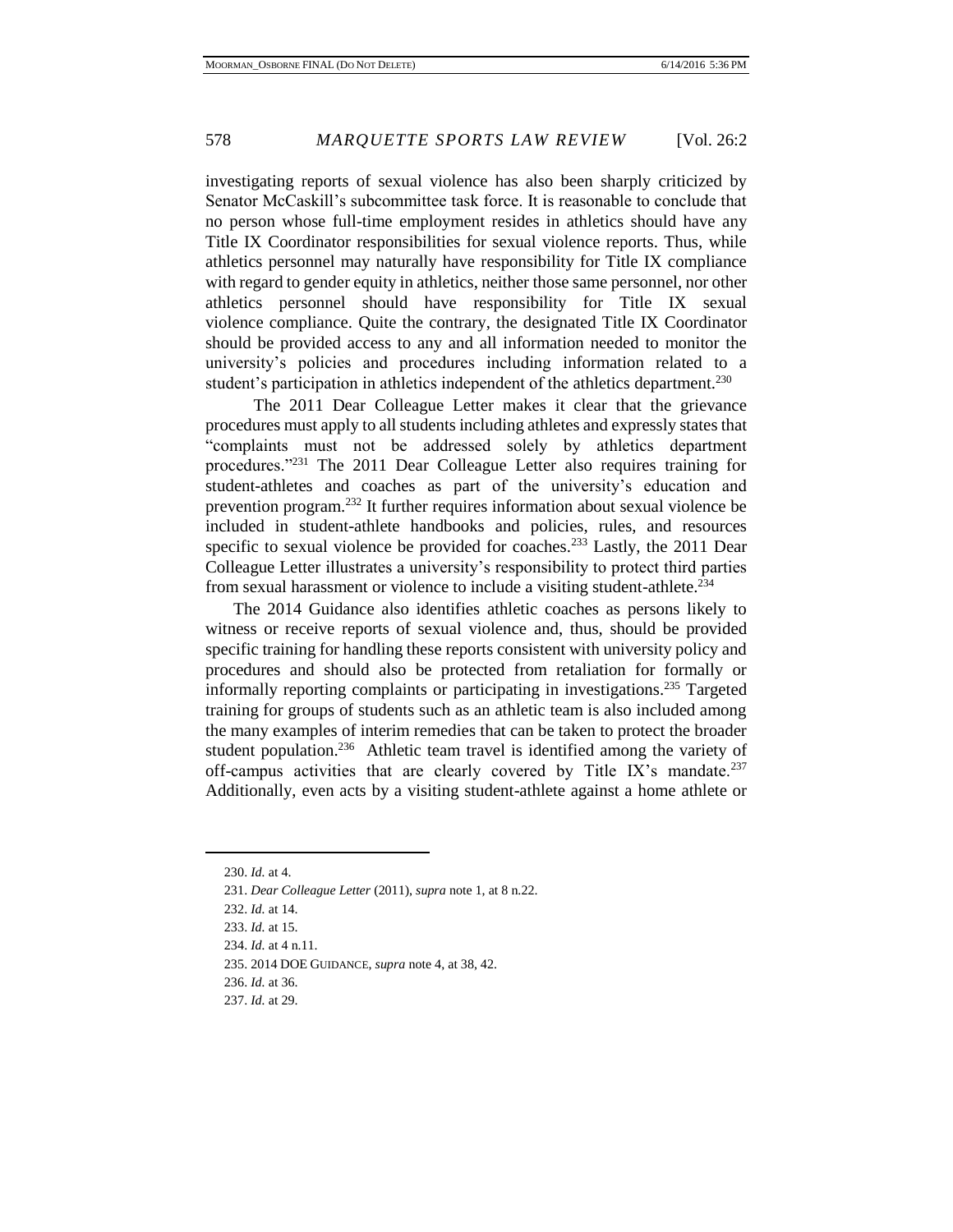student would need to be, at a minimum, reported to the visiting school.<sup>238</sup>

#### *B. Recommendations for College Administrators to Respond to Sexual Violence in Athletics*

In addition to the federal compliance framework discussed in this Article, many college administrators must also be familiar with expanding regulations and requirements stemming from state law. For example, at least two states have enacted state statutes requiring affirmative consent also referred to as "yes means yes" legislation.<sup>239</sup> These laws have required universities in those states to update sexual misconduct policies to include a new definition of affirmative consent.<sup>240</sup> The amount of interest and activity at both the state and federal level has also prompted the American Law Institute (ALI) to begin deliberations to discuss and draft some model statutes, policies, and best practices to aid universities in their compliance efforts and aid state representatives responding to growing demands to address the epidemic of campus sexual violence.<sup>241</sup>

Through examination of the research on sexual assault on campus, the cases and complaints involving student-athletes, and the federal legislation, it is

240.

 $\overline{a}$ 

*Definition of Affirmative Consent*, SUNY, http://system.suny.edu/sexual-violence-preventionworkgroup/policies/affirmative-consent/ (last visited June 9, 2016).

<sup>238.</sup> *Id.* at 9.

<sup>239.</sup> Even though only two states have enacted affirmative consent laws, several proposed bills are pending in numerous states. *See Affirmative Consent Laws (Yes Means Yes) State by State*, AFFIRMATIVE CONSENT, http://affirmativeconsent.com/affirmative-consent-laws-state-by-state/ (last visited June 9, 2016).

Affirmative consent is a knowing, voluntary, and mutual decision among all participants to engage in sexual activity. Consent can be given by words or actions, as long as those words or actions create clear permission regarding willingness to engage in the sexual activity. Silence or lack of resistance, in and of itself, does not demonstrate consent. The definition of consent does not vary based upon a participant's sex, sexual orientation, gender identity, or gender expression.

<sup>241.</sup> The ALI is currently revising the sexual violence provisions of the Model Penal Code and has also launched a Campus Rape Project to develop guiding principles for college officials, courts, and legislatures. *Project on Sexual and Gender-Based Misconduct on Campus: Procedural Frameworks and Analysis*, AM. LAW INST., https://www.ali.org/projects/show/project-sexual-and-gender-basedmisconduct-campus-procedural-frameworks-and-analysis/#\_status (last visited June 9, 2016). It will seek to outline best practices and bring some clarity to the complex federal regulatory framework. *Id.*; *see also* Sarah Brown, *How a Prominent Legal Group Could Change the Way Colleges Handle Rape*, CHRON. HIGHER EDUC., (Dec. 4, 2015), http://chronicle.com/article/How-a-Prominent-LegalGroup/234467?cid=at&utm\_source=at&utm\_medium=en&elq=f6e3958c4c3e4d0480b9a6d0c c3a9661&elqCampaignId=1993&elqaid=7104&elqat=1&eqTrackId=1a17955271a34afeb353b6 53cd18aade.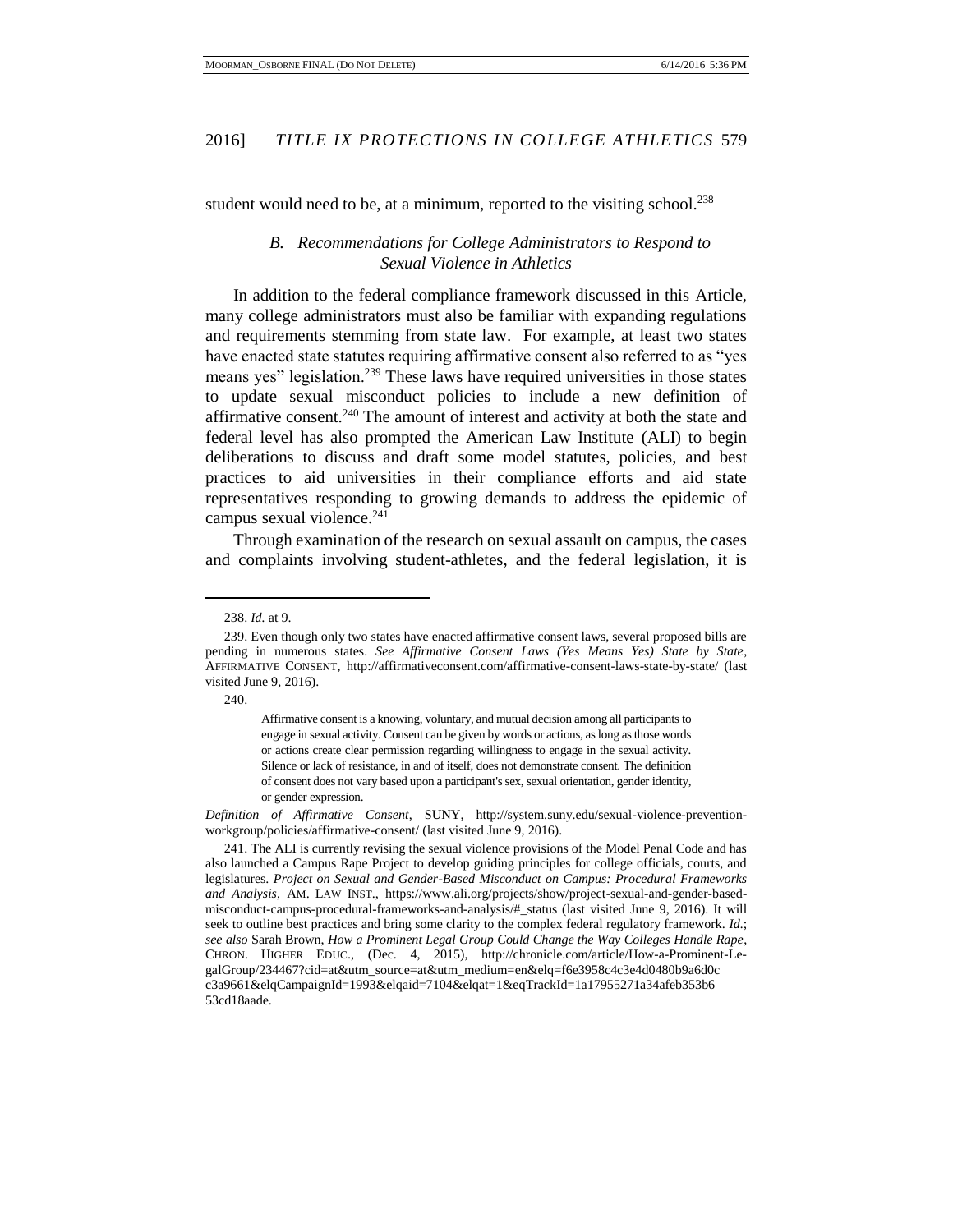apparent that athletics department policies should be examined through a broader lens. A pervasive sexist culture in some male sports continues to perpetuate an environment that allows student-athletes to feel entitled to sexual intercourse whether the co-participant consents. Sexual violence education that is recommended under Title IX and mandated by the Campus SaVE Act should be specifically tailored for student-athletes and provided before the start of every school year. This education can also be integrated with broader drug and alcohol education programs. Consumption of alcohol, by both the victim and the perpetrator, is a significant factor in reported sexual assaults, so it is unlikely that sexual violence education programs can be successful if alcohol abuse on campus is not curbed or controlled. Similarly, drugs and steroid use by student-athletes can be contributing factors to violent behavior, which must also be addressed in an integrated educational program. Coaches and other athletic department personnel must be held accountable for addressing sexual violence by student-athletes. Coaches and athletic department personnel are much more likely to have written contracts than many university employees. These contracts should contain specific provisions requiring compliance with all university policies and training programs related to sexual violence.

#### *C. Recommendations for Athletics Administrators and Coaches*

Athletics administrators also can contribute to addressing sexual violence perpetrated by student-athletes. Both the National Collegiate Athletic Association (NCAA) and the National Association of College and University Attorneys (NACUA) have provided recommendations related to athletics and sexual violence. NACUA's recommendations encompass (1) recruiting; (2) codes of conduct; (3) training on sexual harassment and sexual assault; (4) policies discouraging alcohol and drug use; (5) prompt institutional response; and  $(6)$  prompt and effective discipline.<sup>242</sup> The NCAA encourages educational programming, collaboration, and compliance.<sup>243</sup> The NCAA also recommends that athletics department "[c]ooperate with but not manage, direct, control or interfere with college or university investigations into allegations of sexual violence ensuring that investigations involving student-athletes and athletics department staff are managed in the same

<sup>242.</sup> Barbara A. Lee, *Liability for Sexual Assault by College Athletes Under Title IX*, 7 NACUANOTES, Nov. 7, 2008, at 6–7, http://www.nacua.org/nacualert/docs/SexualAssault/Sexual%20Assault%20by%20College%20Athletes\_110708.pdf.

<sup>243.</sup> *See generally* DEBORAH WILSON, CONNIE KIRKLAND & BRANDI HEPHNER LABANC, ADDRESSING SEXUAL ASSAULT AND INTERPERSONAL VIOLENCE: ATHLETICS' ROLE IN SUPPORT OF HEALTHY AND SAFE CAMPUSES (Karen Morrison & Mary Wilfert eds., 2014), https://www.ncaa.org/sites/default/files/Sexual-Violence-Prevention.pdf.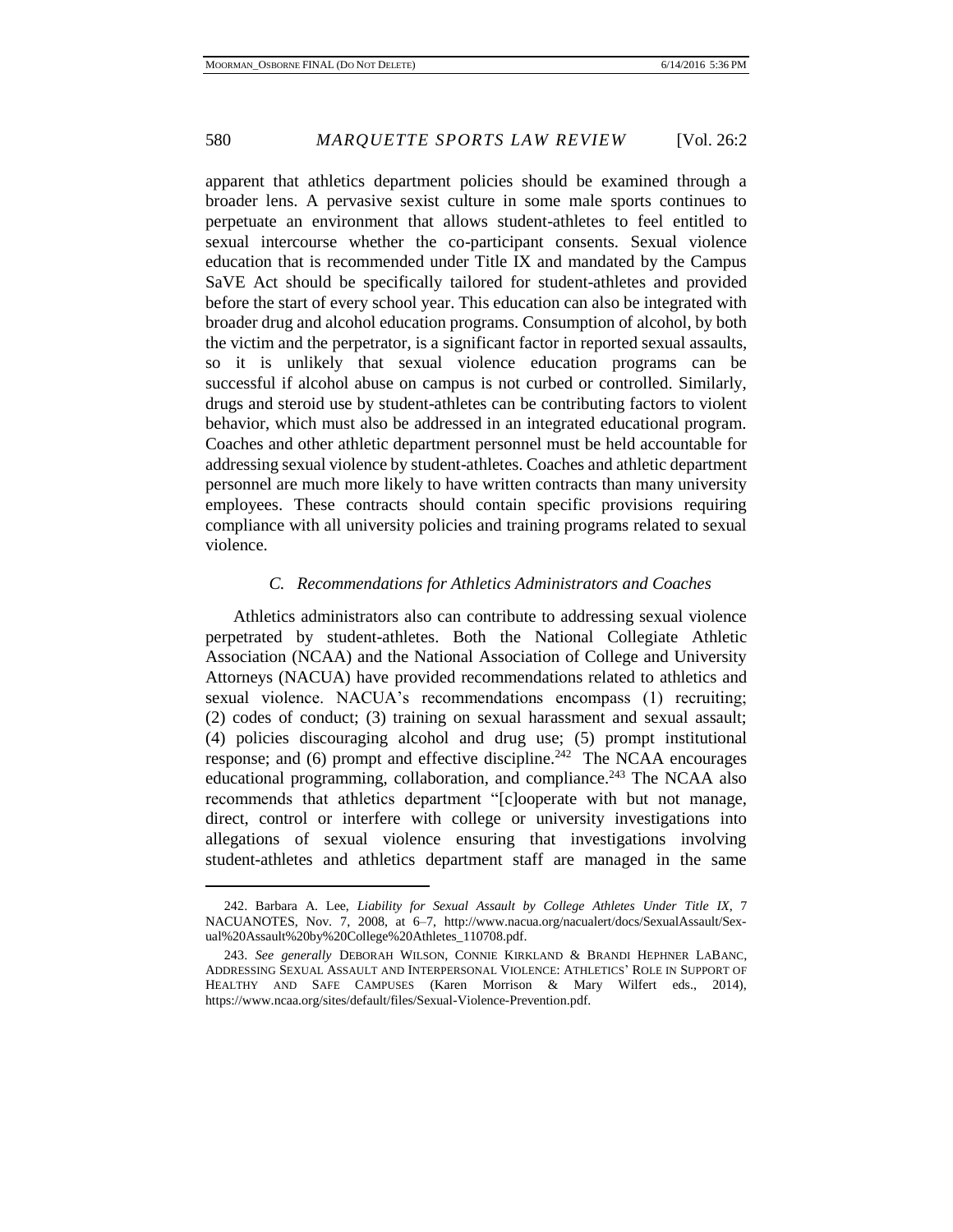manner as all other students and staff on campus."<sup>244</sup>

Athletics administrators also can contribute to addressing sexual violence perpetrated by student-athletes. Coaches and athletics personnel should closely examine the character and criminal history of recruits and apply the same admissions standards to student-athletes with prior history as the general student body. For example, the Southeastern Conference (SEC) recently implemented a policy that prohibits member institutions from accepting a transfer student with a prior history of sexual assault. Athletics personnel should also implement a written code of behavior for student-athletes and strictly enforce it. The privilege of participating in athletics can be revoked for any violation of the student-athlete code of conduct. Appropriate interim steps when a student-athlete is involved in a report of sexual violence must include an immediate suspension of playing privileges. It should be applied uniformly across all sports and all athletes. Uniformity creates a culture that establishes a standard for all student-athletes and takes disciplinary measures out of the hands of the coach. Lastly, situations involving student-athlete violence must be immediately referred through the ordinary campus policies and procedures, like any other code infraction by any other student. The athletic department should not be involved in the university investigatory or disciplinary process. When student-athletes are treated like every other student, the culture of entitlement should subside.

#### V. CONCLUSION

College administrators are not lacking resources or information regarding Title IX's mandate related to sexual violence<sup>245</sup>—but what is lacking is

<sup>244.</sup> *Executive Committee Statement on Sexual Violence Prevention and Complaint Resolution*, NCAA.ORG, http://www.ncaa.org/governance/committees/executive-committee-statement-sexual-violence-prevention-and-complaint-resolution (last visited June 9, 2016).

<sup>245.</sup> Multiple governmental and non-governmental organizations compile and assemble resources for college administrators responsible for Title IX compliance relative to sexual violence. For example, the Center for Changing Our Campus Culture includes a resource guide and links to resources from the Centers for Disease Control and Prevention, American Civil Liberties Union, Campus Technical Assistance and Resource Project, Texas Council on Family Violence Prevention, The New York City Anti-Violence Project, and dozens of other information and research resources. *Resources*, CHANGING OUR CAMPUS CULTURE, http://www.changingourcampus.org/resources (last visited June 9, 2016). *See generally* NOT ALONE, RESOURCE GUIDE TO PREVENT AND IMPROVE THE RESPONSE TO SEXUAL VIOLENCE AT COLLEGES AND UNIVERSITIES (n.d.), https://www.notalone.gov/assets/task-force-resource-guide-sep-15.pdf. Generation Progress has similar resources and information, and these are just two examples of multiple organizations involved in this movement. *Campus Sexual Assault*, GENERATION PROGRESS, http://genprogress.org/issues/campus-sexual-assault/view/ (last visited June 9, 2016). In addition, the Department of Justice and the Department of Education both provide voluminous information and resources to be digested and interpreted by college administrators.